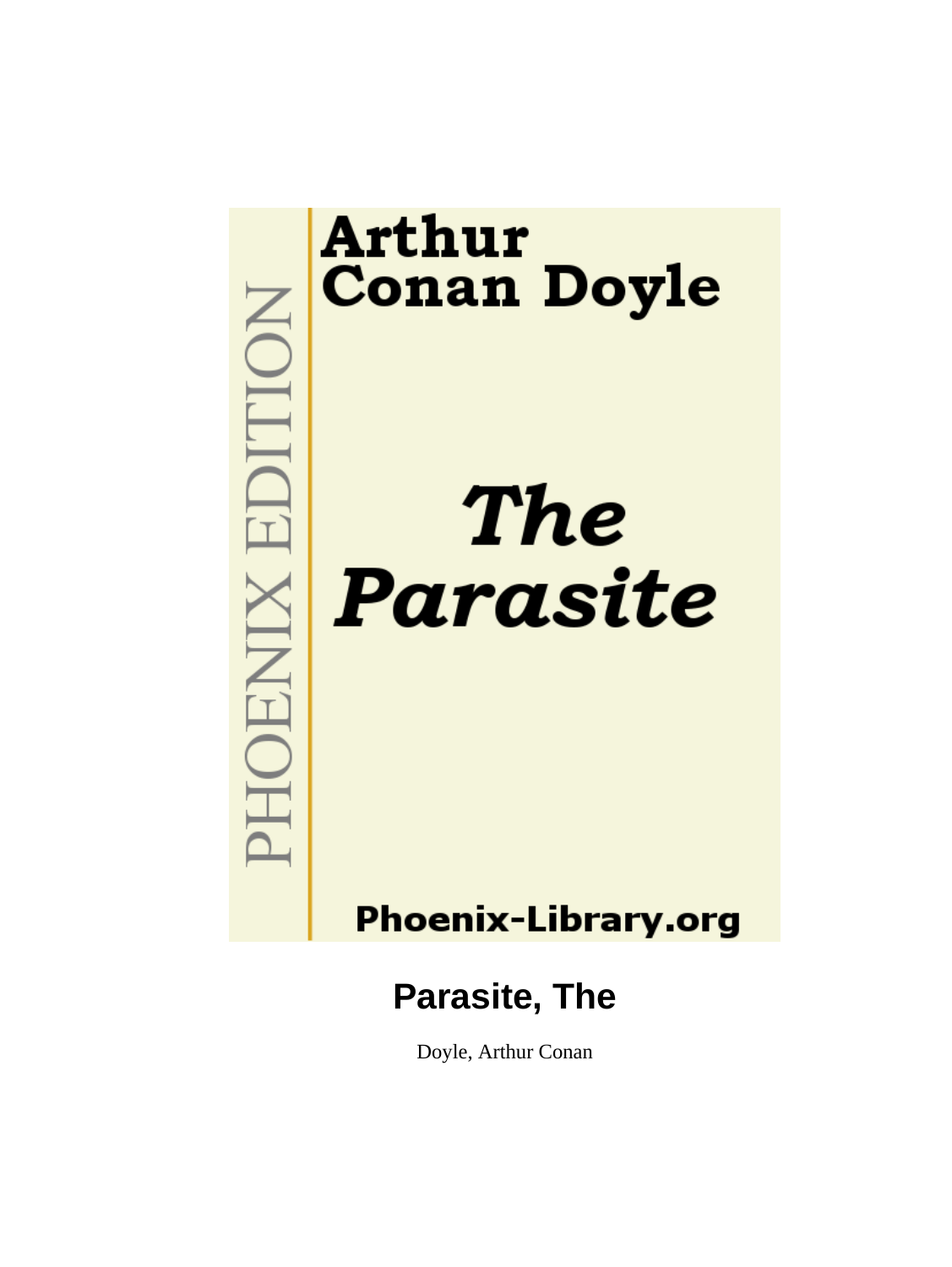[Table Of Content](#page-39-0) [About Phoenix−Edition](#page-40-0) **[Copyright](#page-41-0)**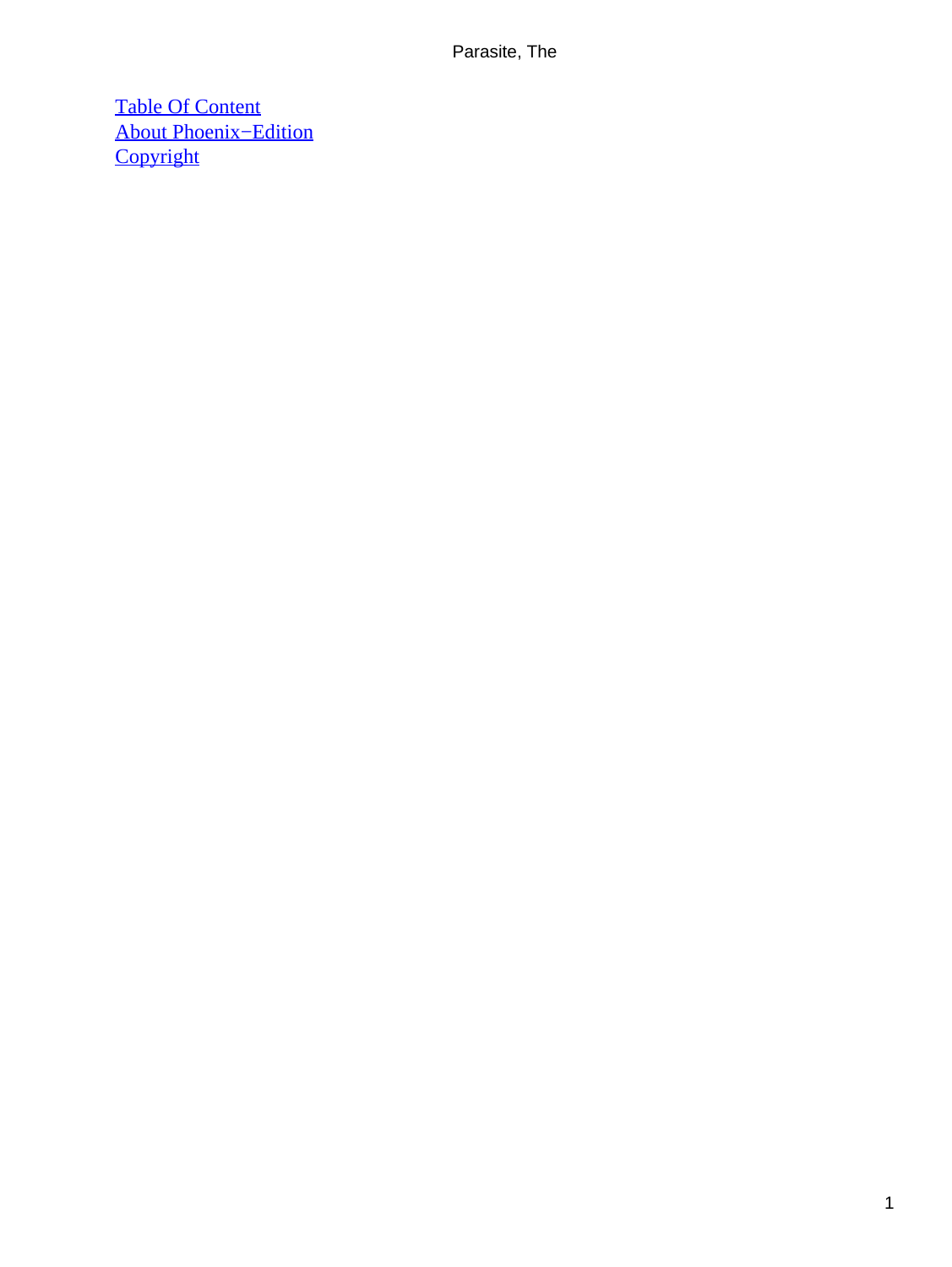# *T*HE **PARASITE A** Story

# **BY A.** CONAN **DOYLE**

1894

THE **PARASITE**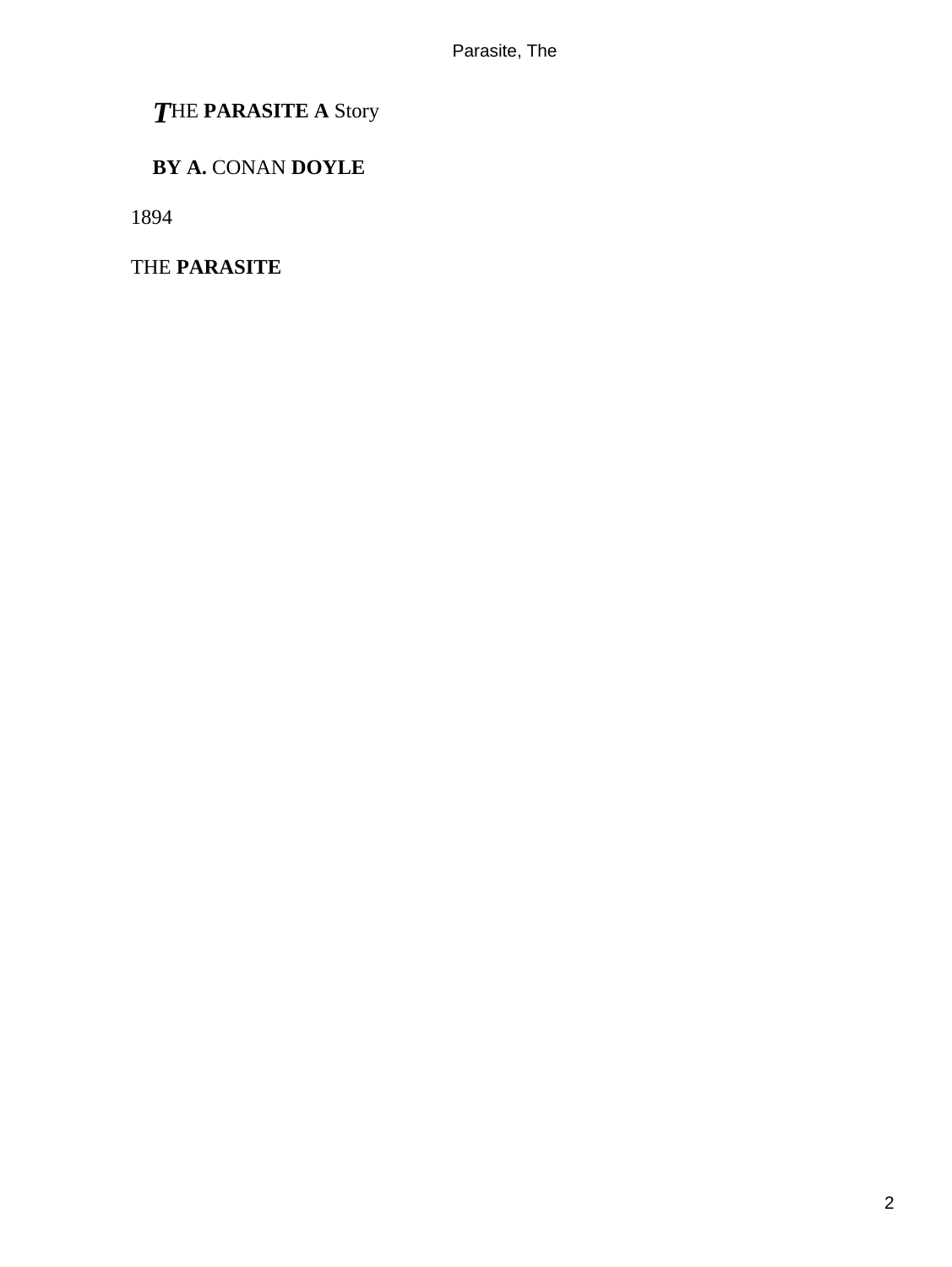# **[I](#page-39-0)**

<span id="page-3-0"></span>*March* 24. The spring is fairly with us now. Outside my laboratory window the great chestnut−tree is all covered with the big, glutinous, gummy buds, some of which have already begun to break into little green shuttlecocks. As you walk down the lanes you are conscious of the rich, silent forces of nature working all around you. The wet earth smells fruitful and luscious. Green shoots are peeping out everywhere. The twigs are stiff with their sap; and the moist, heavy English air is laden with a faintly resinous perfume. Buds in the hedges, lambs beneath them – everywhere the work of reproduction going forward!

 I can see it without, and I can feel it within. We also have our spring when the little arterioles dilate, the lymph flows in a brisker stream, the glands work harder, winnowing and straining. Every year nature readjusts the whole machine. I can feel the ferment in my blood at this very moment, and as the cool sunshine pours through my window I could dance about in it like a gnat. So I should, only that Charles Sadler would rush upstairs to know what was the matter. Besides, I must remember that I am Professor Gilroy. An old professor may afford to be natural, but when fortune has given one of the first chairs in the university to a man of four−and−thirty he must try and act the part consistently.

What a fellow Wilson is! If I could only throw the same enthusiasm into physiology that he does into psychology, I should become a Claude Bernard at the least. His whole life and soul and energy work to one end. He drops to sleep collating his results of the past day, and he wakes to plan his researches for the coming one. And yet, outside the narrow circle who follow his proceedings, he gets so little credit for it. Physiology is a recognized science. If I add even a brick to the edifice, every one sees and applauds it. But Wilson is trying to dig the foundations for a science of the future. His work is underground and does not show. Yet he goes on uncomplainingly, corresponding with a hundred semi−maniacs in the hope of finding one reliable witness, sifting a hundred lies on the chance of gaining one little speck of truth, collating old books, devouring new ones, experimenting, lecturing, trying to light up in others the fiery interest which is consuming him. I am filled with wonder and admiration when I think of him, and yet, when he asks me to associate myself with his researches, I am compelled to tell him that, in their present state, they offer little attraction to a man who is devoted to exact science. If he could show me something positive and objective, I might then be tempted to approach the question from its physiological side. So long as half his subjects are tainted with charlatanerie and the other half with hysteria we physiologists must content ourselves with the body and leave the mind to our descendants.

 No doubt I am a materialist. Agatha says that I am a rank one. I tell her that is an excellent reason for shortening our engagement, since I am in such urgent need of her spirituality. And yet I may claim to be a curious example of the effect of education upon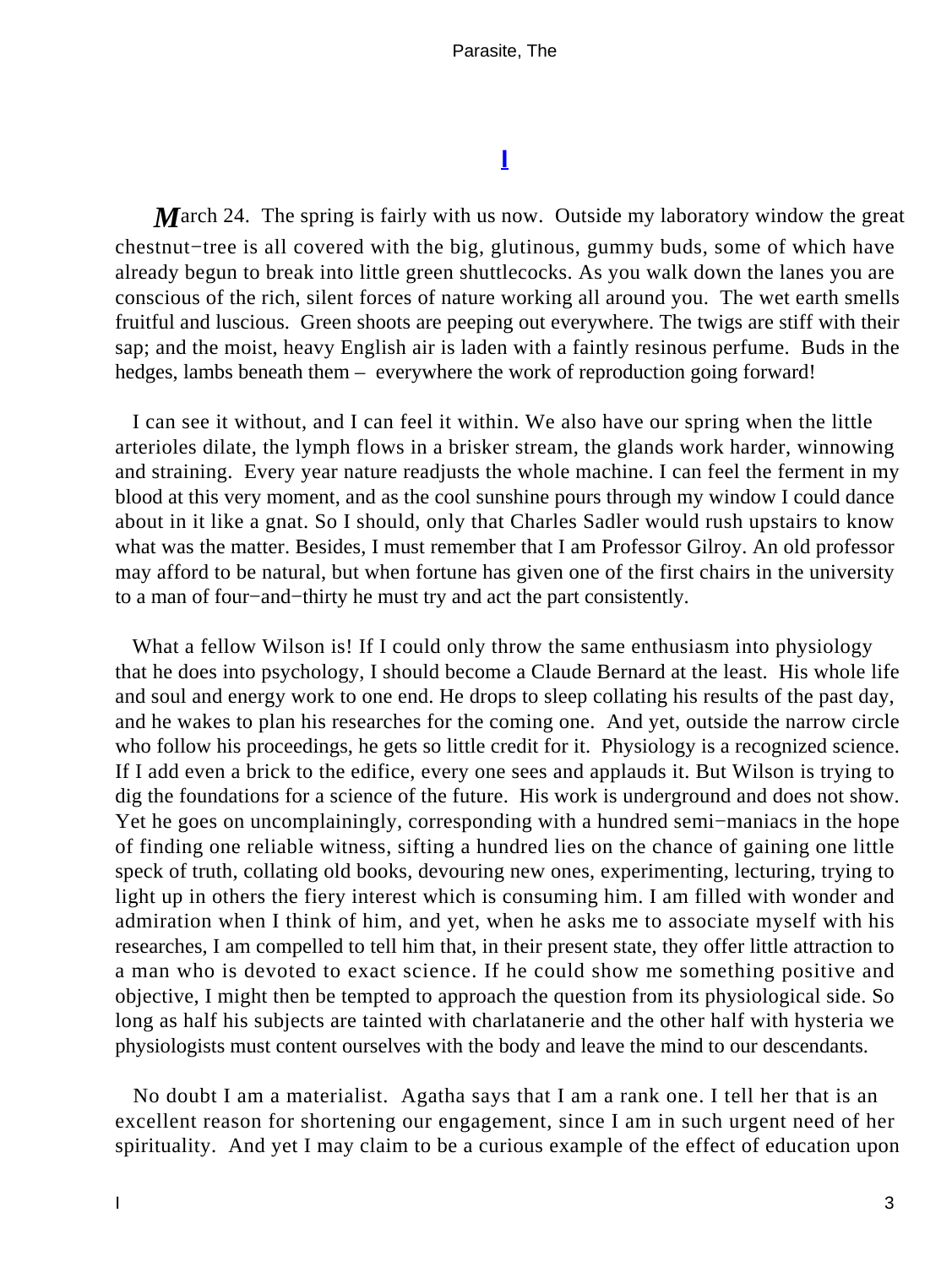temperament, for by nature I am, unless I deceive myself, a highly psychic man. I was a nervous, sensitive boy, a dreamer, a somnambulist, full of impressions and intuitions. My black hair, my dark eyes, my thin, olive face, my tapering fingers, are all characteristic of my real temperament, and cause experts like Wilson to claim me as their own. But my brain is soaked with exact knowledge. I have trained myself to deal only with fact and with proof. Surmise and fancy have no place in my scheme of thought. Show me what I can see with my microscope, cut with my scalpel, weigh in my balance, and I will devote a lifetime to its investigation. But when you ask me to study feelings, impressions, suggestions, you ask me to do what is distasteful and even demoralizing. A departure from pure reason affects me like an evil smell or a musical discord.

 Which is a very sufficient reason why I am a little loath to go to Professor Wilson's tonight. Still I feel that I could hardly get out of the invitation without positive rudeness; and, now that Mrs. Marden and Agatha are going, of course I would not if I could. But I had rather meet them anywhere else. I know that Wilson would draw me into this nebulous semi−science of his if he could. In his enthusiasm he is perfectly impervious to hints or remonstrances. Nothing short of a positive quarrel will make him realize my aversion to the whole business. I have no doubt that he has some new mesmerist or clairvoyant or medium or trickster of some sort whom he is going to exhibit to us, for even his entertainments bear upon his hobby. Well, it will be a treat for Agatha, at any rate. She is interested in it, as woman usually is in whatever is vague and mystical and indefinite.

 10.50 P. M. This diary−keeping of mine is, I fancy, the outcome of that scientific habit of mind about which I wrote this morning. I like to register impressions while they are fresh. Once a day at least I endeavor to define my own mental position. It is a useful piece of self−analysis, and has, I fancy, a steadying effect upon the character. Frankly, I must confess that my own needs what stiffening I can give it. I fear that, after all, much of my neurotic temperament survives, and that I am far from that cool, calm precision which characterizes Murdoch or Pratt− Haldane. Otherwise, why should the tomfoolery which I have witnessed this evening have set my nerves thrilling so that even now I am all unstrung? My only comfort is that neither Wilson nor Miss Penclosa nor even Agatha could have possibly known my weakness.

 And what in the world was there to excite me? Nothing, or so little that it will seem ludicrous when I set it down.

 The Mardens got to Wilson's before me. In fact, I was one of the last to arrive and found the room crowded. I had hardly time to say a word to Mrs. Marden and to Agatha, who was looking charming in white and pink, with glittering wheat−ears in her hair, when Wilson came twitching at my sleeve.

 «You want something positive, Gilroy,» said he, drawing me apart into a corner. «My dear fellow, I have a phenomenon – a phenomenon!»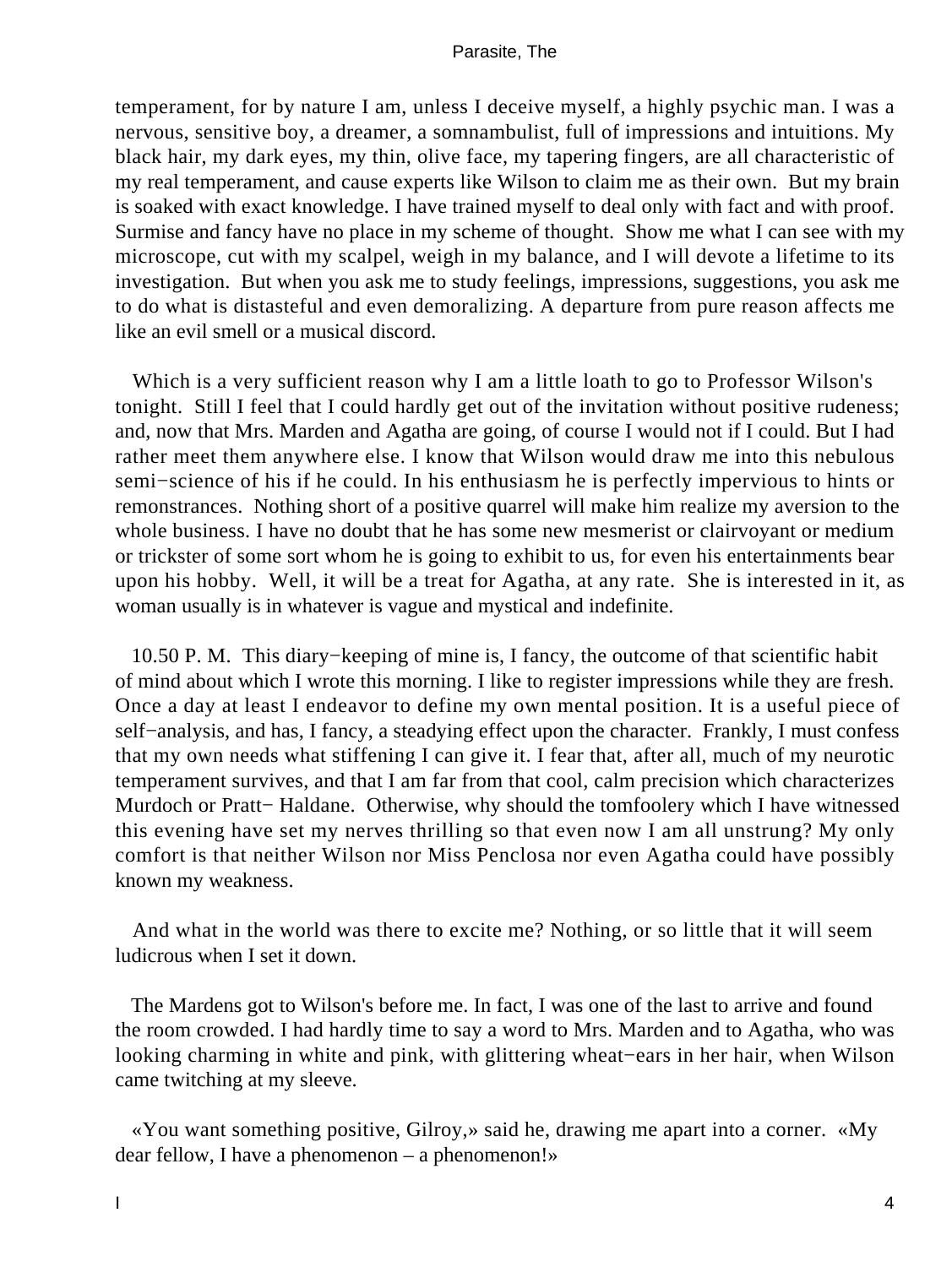I should have been more impressed had I not heard the same before. His sanguine spirit turns every fire−fly into a star.

 «No possible question about the bona fides this time,» said he, in answer, perhaps, to some little gleam of amusement in my eyes. «My wife has known her for many years. They both come from Trinidad, you know. Miss Penclosa has only been in England a month or two, and knows no one outside the university circle, but I assure you that the things she has told us suffice in themselves to establish clairvoyance upon an absolutely scientific basis. There is nothing like her, amateur or professional. Come and be introduced!»

 I like none of these mystery−mongers, but the amateur least of all. With the paid performer you may pounce upon him and expose him the instant that you have seen through his trick. He is there to deceive you, and you are there to find him out. But what are you to do with the friend of your host's wife? Are you to turn on a light suddenly and expose her slapping a surreptitious banjo? Or are you to hurl cochineal over her evening frock when she steals round with her phosphorus bottle and her supernatural platitude? There would he a scene, and you would be looked upon as a brute. So you have your choice of being that or a dupe. I was in no very good humor as I followed Wilson to the lady.

 Any one less like my idea of a West Indian could not be imagined. She was a small, frail creature, well over forty, I should say, with a pale, peaky face, and hair of a very light shade of chestnut. Her presence was insignificant and her manner retiring. In any group of ten women she would have been the last whom one would have picked out. Her eyes were perhaps her most remarkable, and also, I am compelled to say, her least pleasant, feature. They were gray in color, – gray with a shade of green, – and their expression struck me as being decidedly furtive. I wonder if furtive is the word, or should I have said fierce? On second thoughts, feline would have expressed it better. A crutch leaning against the wall told me what was painfully evident when she rose: that one of her legs was crippled.

 So I was introduced to Miss Penclosa, and it did not escape me that as my name was mentioned she glanced across at Agatha. Wilson had evidently been talking. And presently, no doubt, thought I, she will inform me by occult means that I am engaged to a young lady with wheat−ears in her hair. I wondered how much more Wilson had been telling her about me.

 «Professor Gilroy is a terrible sceptic,» said he; «I hope, Miss Penclosa, that you will be able to convert him.»

She looked keenly up at me.

 «Professor Gilroy is quite right to be sceptical if he has not seen any thing convincing,» said she. «I should have thought,» she added, «that you would yourself have been an excellent subject.»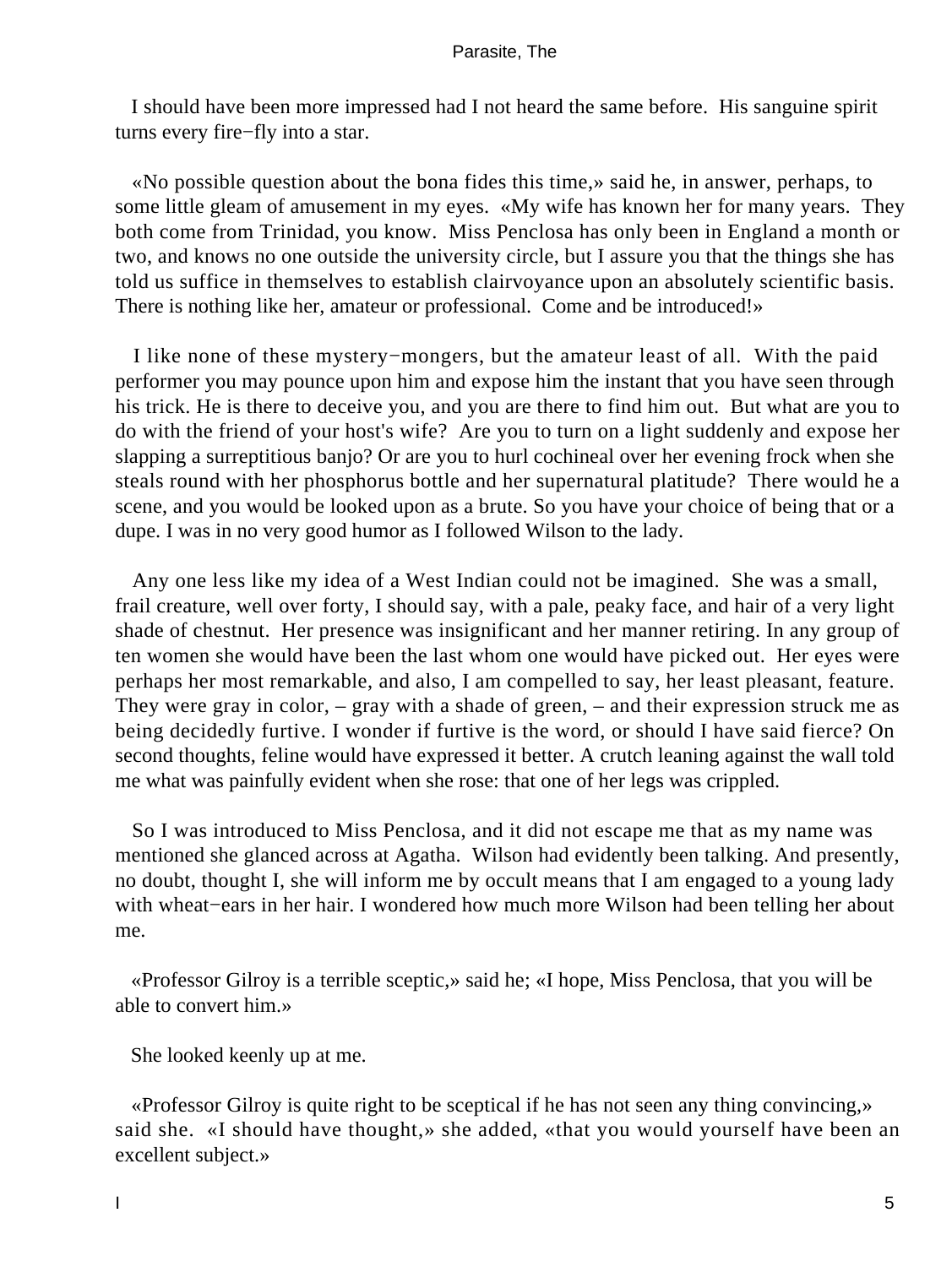«For what, may I ask?» said I.

«Well, for mesmerism, for example.»

 «My experience has been that mesmerists go for their subjects to those who are mentally unsound. All their results are vitiated, as it seems to me, by the fact that they are dealing with abnormal organisms.»

 «Which of these ladies would you say possessed a normal organism?» she asked. «I should like you to select the one who seems to you to have the best balanced mind. Should we say the girl in pink and white? – Miss Agatha Marden, I think the name is.»

«Yes, I should attach weight to any results from her.»

 «I have never tried how far she is impressionable. Of course some people respond much more rapidly than others. May I ask how far your scepticism extends? I suppose that you admit the mesmeric sleep and the power of suggestion.»

«I admit nothing, Miss Penclosa.»

 «Dear me, I thought science had got further than that. Of course I know nothing about the scientific side of it. I only know what I can do. You see the girl in red, for example, over near the Japanese jar. I shall will that she come across to us.»

 She bent forward as she spoke and dropped her fan upon the floor. The girl whisked round and came straight toward us, with an enquiring look upon her face, as if some one had called her.

«What do you think of that, Gilroy?» cried Wilson, in a kind of ecstasy.

 I did not dare to tell him what I thought of it. To me it was the most barefaced, shameless piece of imposture that I had ever witnessed. The collusion and the signal had really been too obvious.

 «Professor Gilroy is not satisfied,» said she, glancing up at me with her strange little eyes. «My poor fan is to get the credit of that experiment. Well, we must try something else. Miss Marden, would you have any objection to my putting you off?»

«Oh, I should love it!» cried Agatha.

 By this time all the company had gathered round us in a circle, the shirt−fronted men, and the white−throated women, some awed, some critical, as though it were something between a religious ceremony and a conjurer's entertainment. A red velvet arm−chair had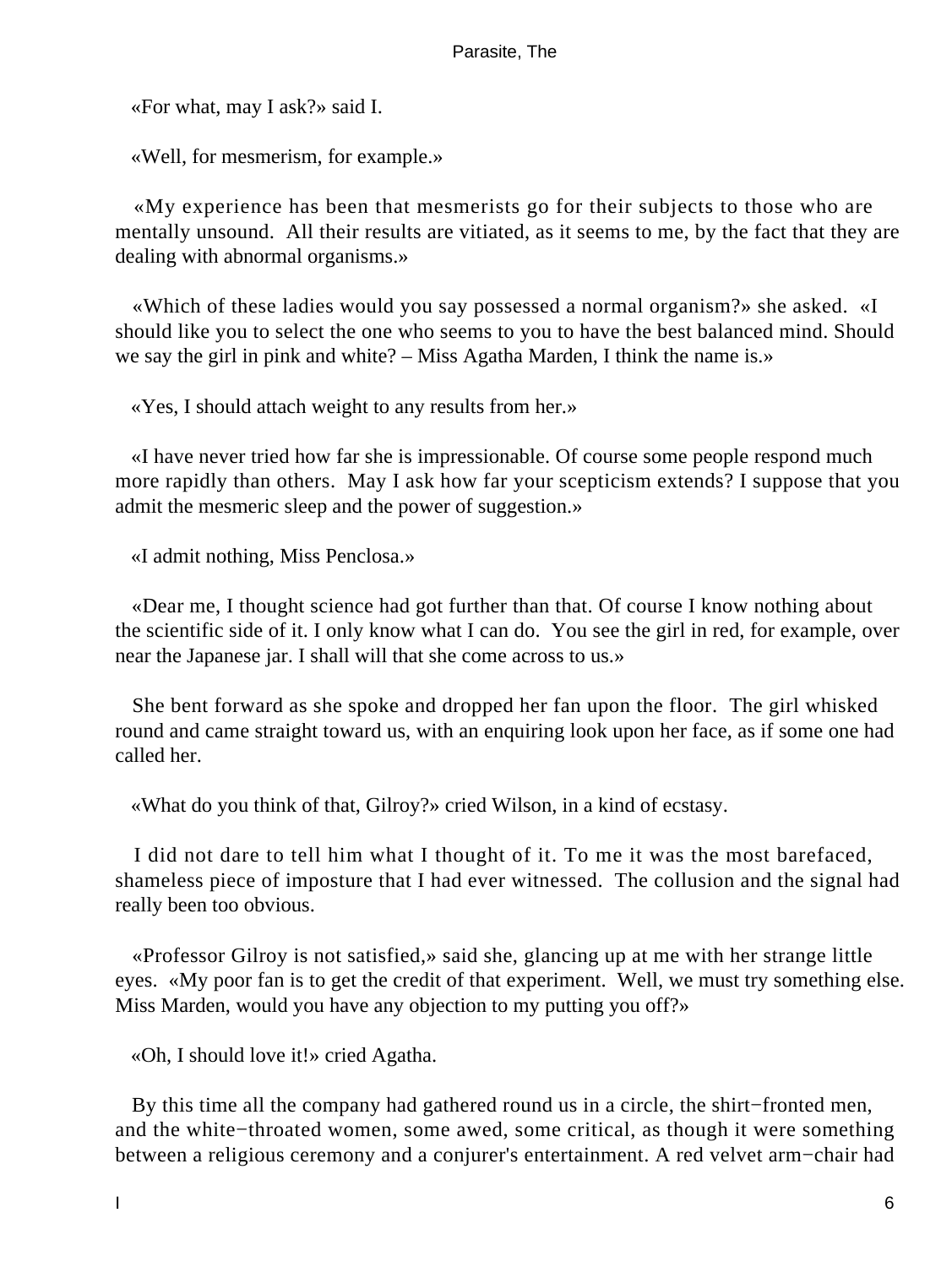been pushed into the centre, and Agatha lay back in it, a little flushed and trembling slightly from excitement. I could see it from the vibration of the wheat−ears. Miss Penclosa rose from her seat and stood over her, leaning upon her crutch.

 And there was a change in the woman. She no longer seemed small or insignificant. Twenty years were gone from her age. Her eyes were shining, a tinge of color had come into her sallow cheeks, her whole figure had expanded. So I have seen a dull−eyed, listless lad change in an instant into briskness and life when given a task of which he felt himself master. She looked down at Agatha with an expression which I resented from the bottom of my soul – the expression with which a Roman empress might have looked at her kneeling slave. Then with a quick, commanding gesture she tossed up her arms and swept them slowly down in front of her.

 I was watching Agatha narrowly. During three passes she seemed to be simply amused. At the fourth I observed a slight glazing of her eyes, accompanied by some dilation of her pupils. At the sixth there was a momentary rigor. At the seventh her lids began to droop. At the tenth her eyes were closed, and her breathing was slower and fuller than usual. I tried as I watched to preserve my scientific calm, but a foolish, causeless agitation convulsed me. I trust that I hid it, but I felt as a child feels in the dark. I could not have believed that I was still open to such weakness.

«She is in the trance,» said Miss Penclosa.

«She is sleeping!» I cried.

«Wake her, then!»

 I pulled her by the arm and shouted in her ear. She might have been dead for all the impression that I could make. Her body was there on the velvet chair. Her organs were acting – her heart, her lungs. But her soul! It had slipped from beyond our ken. Whither had it gone? What power had dispossessed it? I was puzzled and disconcerted.

 «So much for the mesmeric sleep,» said Miss Penclosa. «As regards suggestion, whatever I may suggest Miss Marden will infallibly do, whether it be now or after she has awakened from her trance. Do you demand proof of it?»

«Certainly,» said I.

 «You shall have it.» I saw a smile pass over her face, as though an amusing thought had struck her. She stooped and whispered earnestly into her subject's ear. Agatha, who had been so deaf to me, nodded her head as she listened.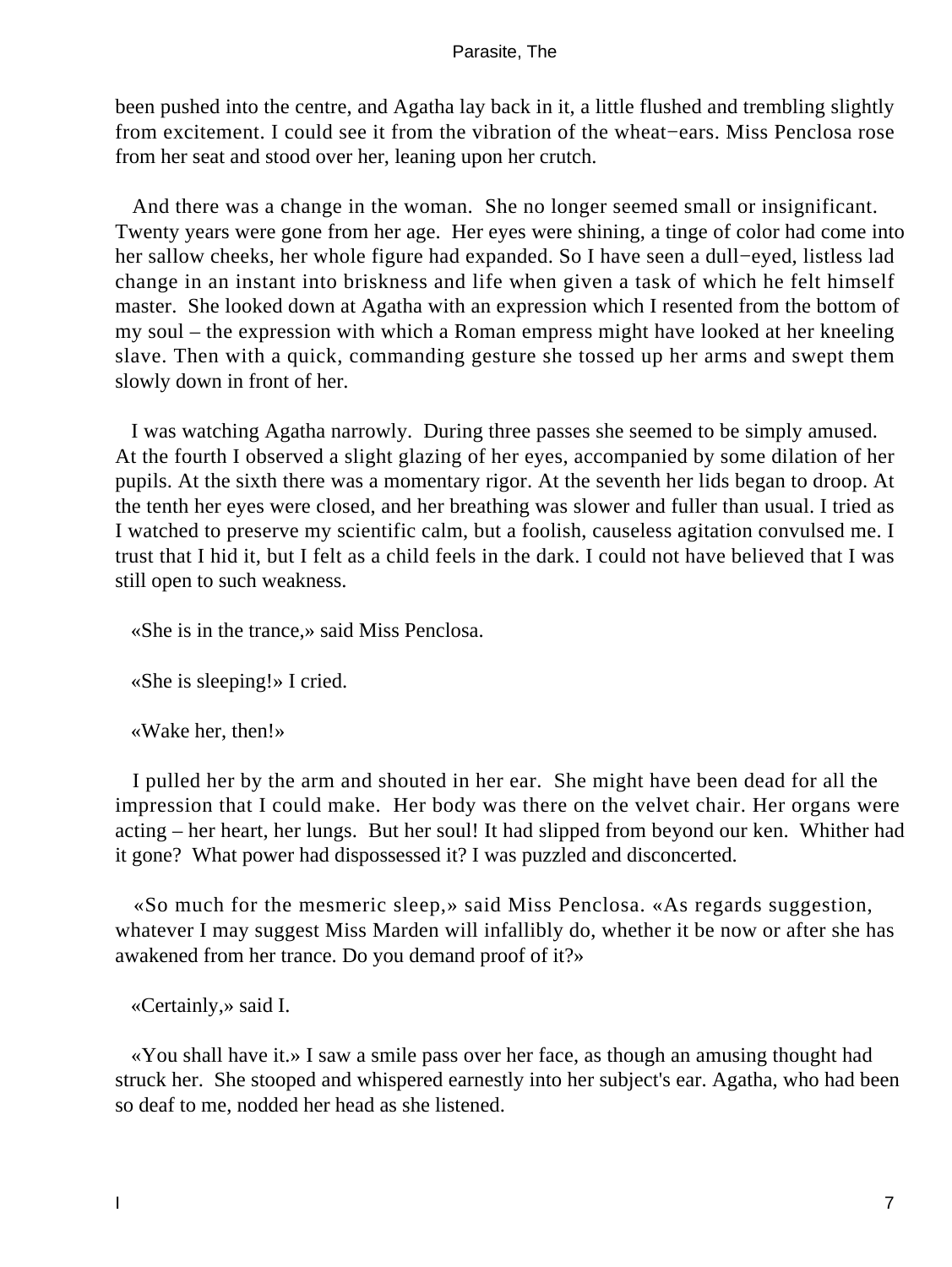«Awake!» cried Miss Penclosa, with a sharp tap of her crutch upon the floor. The eyes opened, the glazing cleared slowly away, and the soul looked out once more after its strange eclipse.

We went away early. Agatha was none the worse for her strange excursion, but I was nervous and unstrung, unable to listen to or answer the stream of comments which Wilson was pouring out for my benefit. As I bade her good−night Miss Penclosa slipped a piece of paper into my hand.

 «Pray forgive me,» said she, «if I take means to overcome your scepticism. Open this note at ten o'clock to−morrow morning. It is a little private test.»

 I can't imagine what she means, but there is the note, and it shall be opened as she directs. My head is aching, and I have written enough for to−night. To− morrow I dare say that what seems so inexplicable will take quite another complexion. I shall not surrender my convictions without a struggle.

 March 25. I am amazed, confounded. It is clear that I must reconsider my opinion upon this matter. But first let me place on record what has occurred.

 I had finished breakfast, and was looking over some diagrams with which my lecture is to be illustrated, when my housekeeper entered to tell me that Agatha was in my study and wished to see me immediately. I glanced at the clock and saw with sun rise that it was only half−past nine.

 When I entered the room, she was standing on the hearth−rug facing me. Something in her pose chilled me and checked the words which were rising to my lips. Her veil was half down, but I could see that she was pale and that her expression was constrained.

«Austin,» she said, «I have come to tell you that our engagement is at an end.»

 I staggered. I believe that I literally did stagger. I know that I found myself leaning against the bookcase for support.

 $\alpha$ But – but –  $\rightarrow$  I stammered.  $\alpha$ This is very sudden, Agatha.»

«Yes, Austin, I have come here to tell you that our engagement is at an end.»

 «But surely,» I cried, «you will give me some reason! This is unlike you, Agatha. Tell me how I have been unfortunate enough to offend you.»

«It is all over, Austin.»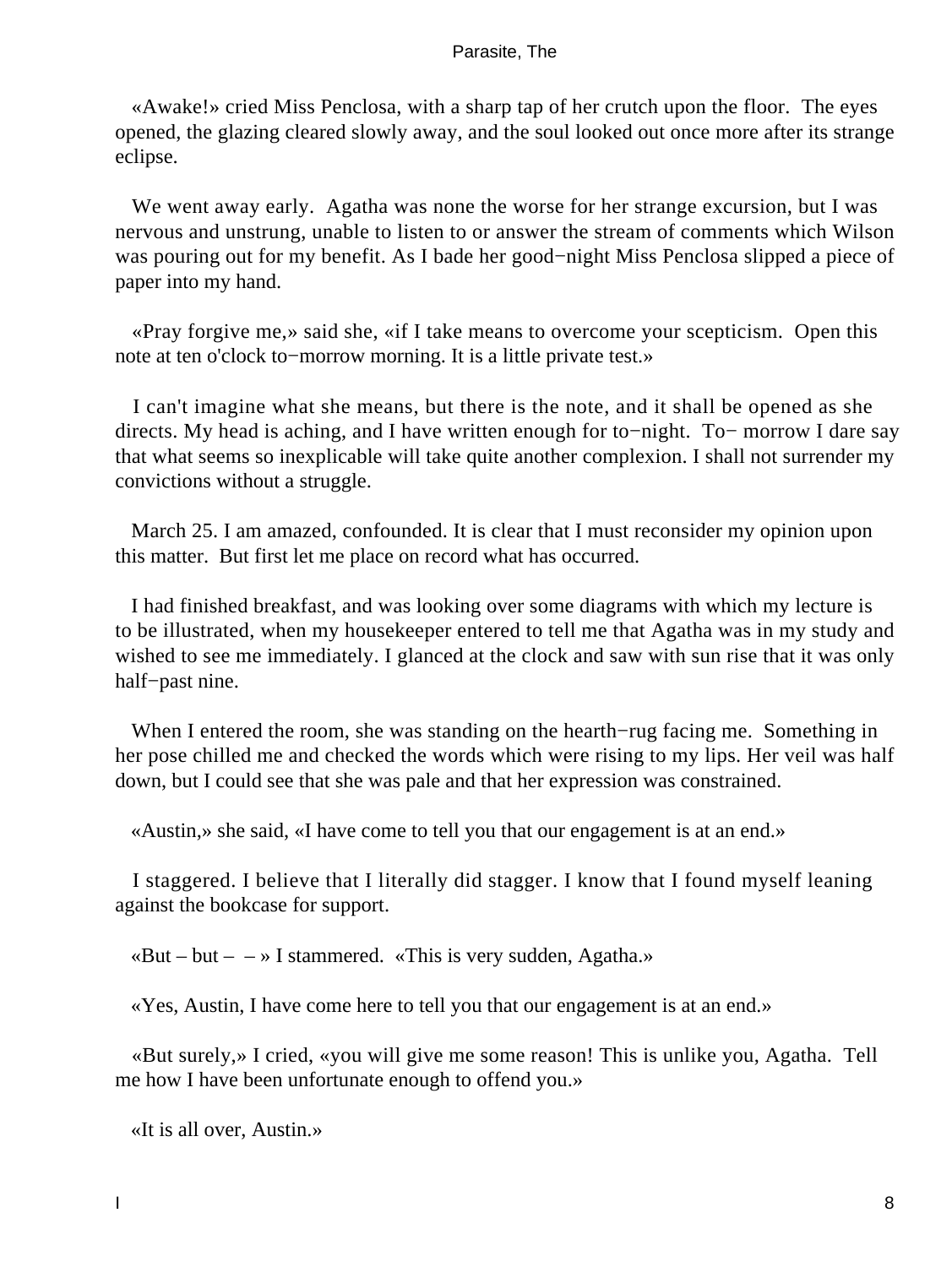«But why? You must be under some delusion, Agatha. Perhaps you have been told some falsehood about me. Or you may have misunderstood something that I have said to you. Only let me know what it is, and a word may set it all right.»

«We must consider it all at an end.»

 «But you left me last night without a hint at any disagreement. What could have occurred in the interval to change you so? It must have been something that happened last night. You have been thinking it over and you have disapproved of my conduct. Was it the mesmerism? Did you blame me for letting that woman exercise her power over you? You know that at the least sign I should have interfered.»

«It is useless, Austin. All is over:»

 Her voice was cold and measured; her manner strangely formal and hard. It seemed to me that she was absolutely resolved not to be drawn into any argument or explanation. As for me, I was shaking with agitation, and I turned my face aside, so ashamed was I that she should see my want of control.

 «You must know what this means to me!» I cried. «It is the blasting of all my hopes and the ruin of my life! You surely will not inflict such a punishment upon me unheard. You will let me know what is the matter. Consider how impossible it would be for me, under any circumstances, to treat you so. For God's sake, Agatha, let me know what I have done!»

She walked past me without a word and opened the door.

 «It is quite useless, Austin,» said she. «You must consider our engagement at an end.» An instant later she was gone, and, before I could recover myself sufficiently to follow her, I heard the hall−door close behind her.

 I rushed into my room to change my coat, with the idea of hurrying round to Mrs. Marden's to learn from her what the cause of my misfortune might be. So shaken was I that I could hardly lace my boots. Never shall I forget those horrible ten minutes. I had just pulled on my overcoat when the clock upon the mantel−piece struck ten.

 Ten! I associated the idea with Miss Penclosa's note. It was lying before me on the table, and I tore it open. It was scribbled in pencil in a peculiarly angular handwriting.

«MY **DEAR PROFESSOR GILROY** [it said]: Pray excuse the personal nature of the test which I am giving you. Professor Wilson happened to mention the relations between you and my subject of this evening, and it struck me that nothing could be more convincing to you than if I were to suggest to Miss Marden that she should call upon you at half−past nine to−morrow morning and suspend your engagement for half an hour or so. Science is so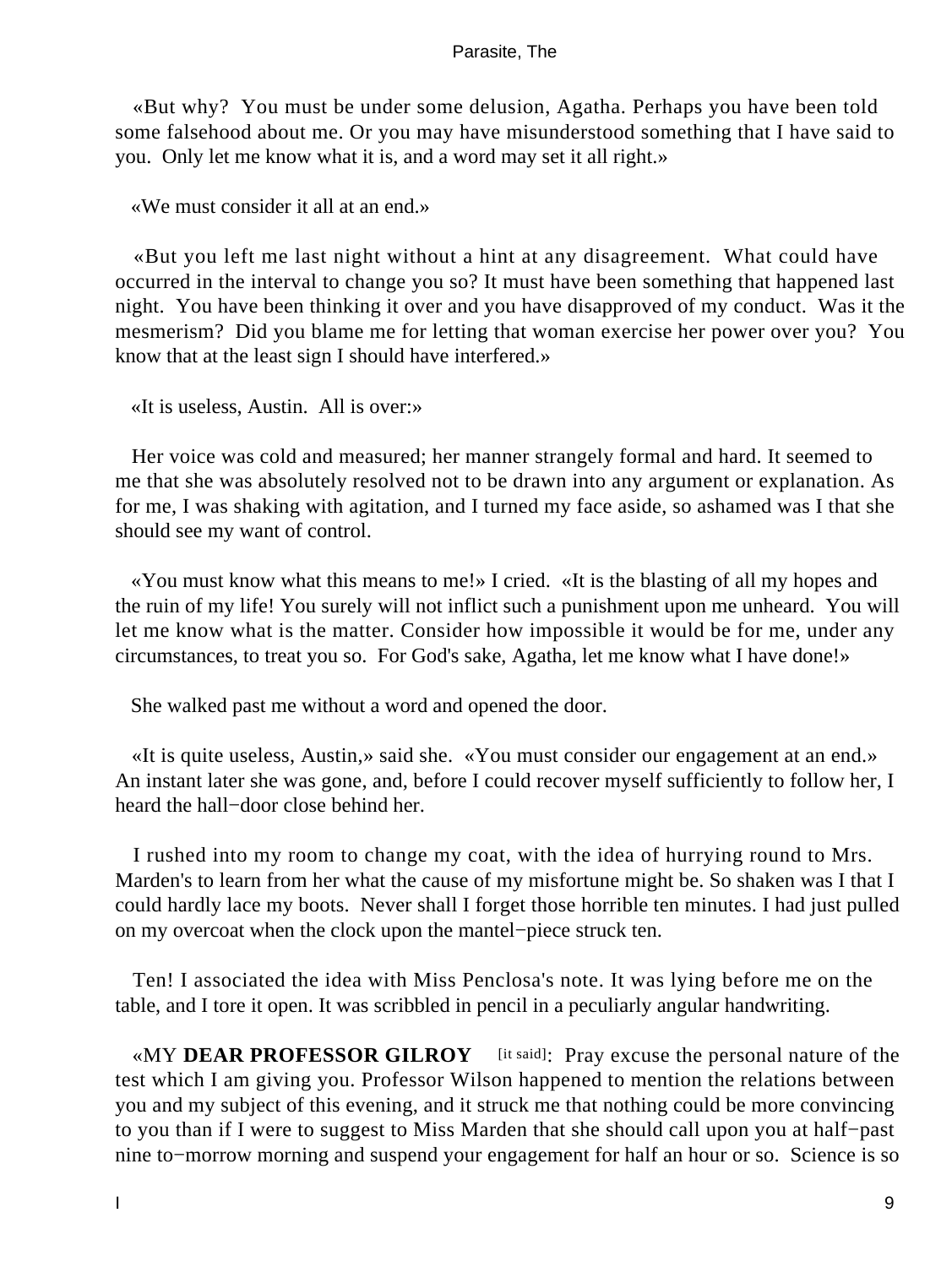exacting that it is difficult to give a satisfying test, but I am convinced that this at least will be an action which she would be most unlikely to do of her own free will. Forget any thing that she may have said, as she has really nothing whatever to do with it, and will certainly not recollect any thing about it. I write this note to shorten your anxiety, and to beg you to forgive me for the momentary unhappiness which my suggestion must have caused you. »Yours faithfully;

# *"HELEN PENCLOSA.*

 Really, when I had read the note, I was too relieved to be angry. It was a liberty. Certainly it was a very great liberty indeed on the part of a lady whom I had only met once. But, after all, I had challenged her by my scepticism. It may have been, as she said, a little difficult to devise a test which would satisfy me.

 And she had done that. There could be no question at all upon the point. For me hypnotic suggestion was finally established. It took its place from now onward as one of the facts of life. That Agatha, who of all women of my acquaintance has the best balanced mind, had been reduced to a condition of automatism appeared to be certain. A person at a distance had worked her as an engineer on the shore might guide a Brennan torpedo. A second soul had stepped in, as it were, had pushed her own aside, and had seized her nervous mechanism, saying: «I will work this for half an hour.» And Agatha must have been unconscious as she came and as she returned. Could she make her way in safety through the streets in such a state? I put on my hat and hurried round to see if all was well with her.

 Yes. She was at home. I was shown into the drawing− room and found her sitting with a book upon her lap.

«You are an early visitor, Austin,» said she, smiling.

«And you have been an even earlier one,» I answered.

She looked puzzled. «What do you mean?» she asked.

«You have not been out to−day?»

«No, certainly not.»

 «Agatha,» said I seriously, «would you mind telling me exactly what you have done this morning?»

She laughed at my earnestness.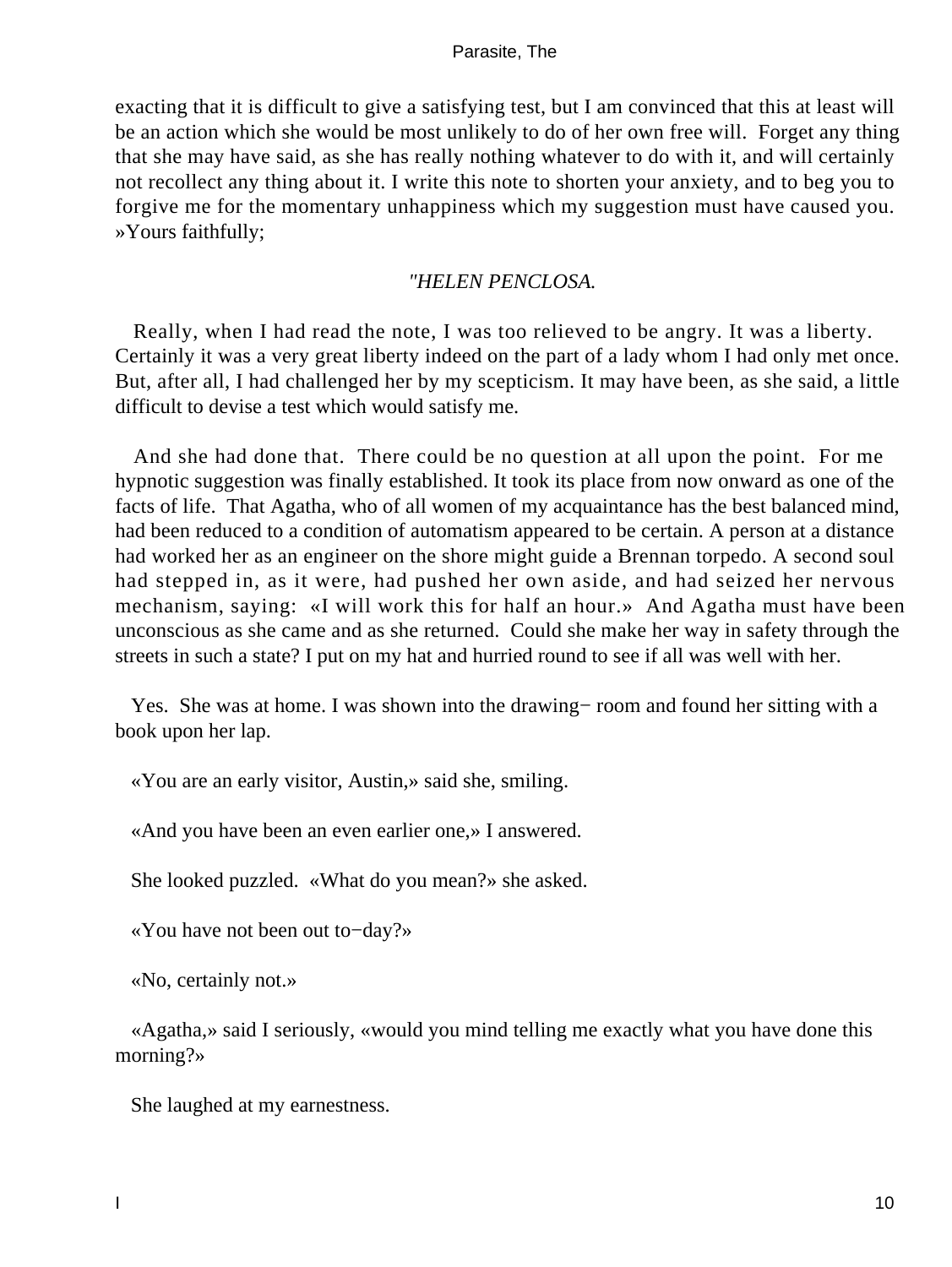«You've got on your professional look, Austin. See what comes of being engaged to a man of science. However, I will tell you, though I can't imagine what you want to know for. I got up at eight. I breakfasted at half−past. I came into this room at ten minutes past nine and began to read the `Memoirs of Mme. de Remusat.' In a few minutes I did the French lady the bad compliment of dropping to sleep over her pages, and I did you, sir, the very flattering one of dreaming about you. It is only a few minutes since I woke up.»

«And found yourself where you had been before?»

«Why, where else should I find myself?»

 «Would you mind telling me, Agatha, what it was that you dreamed about me? It really is not mere curiosity on my part.»

 «I merely had a vague impression that you came into it. I cannot recall any thing definite.»

«If you have not been out to−day, Agatha, how is it that your shoes are dusty?»

A pained look came over her face.

 «Really, Austin, I do not know what is the matter with you this morning. One would almost think that you doubted my word. If my boots are dusty, it must be, of course, that I have put on a pair which the maid had not cleaned.»

 It was perfectly evident that she knew nothing whatever about the matter, and I reflected that, after all, perhaps it was better that I should not enlighten her. It might frighten her, and could serve no good purpose that I could see. I said no more about it, therefore, and left shortly afterward to give my lecture.

 But I am immensely impressed. My horizon of scientific possibilities has suddenly been enormously extended. I no longer wonder at Wilson's demonic energy and enthusiasm. Who would not work hard who had a vast virgin field ready to his hand? Why, I have known the novel shape of a nucleolus, or a trifling peculiarity of striped muscular fibre seen under a 300−diameter lens, fill me with exultation. How petty do such researches seem when compared with this one which strikes at the very roots of life and the nature of the soul! I had always looked upon spirit as a product of matter. The brain, I thought, secreted the mind, as the liver does the bile. But how can this be when I see mind working from a distance and playing upon matter as a musician might upon a violin? The body does not give rise to the soul, then, but is rather the rough instrument by which the spirit manifests itself. The windmill does not give rise to the wind, but only indicates it. It was opposed to my whole habit of thought, and yet it was undeniably possible and worthy of investigation.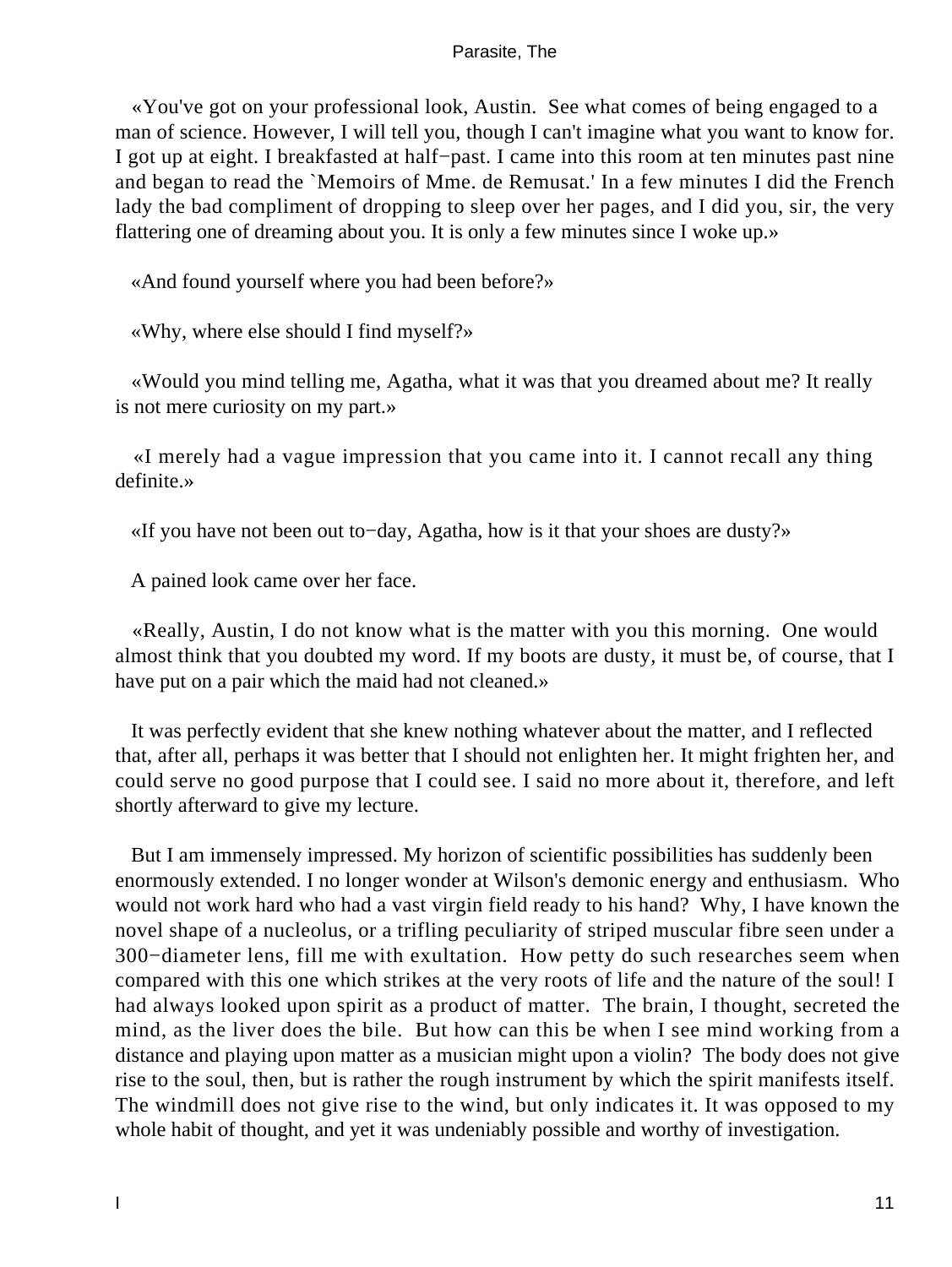And why should I not investigate it? I see that under yesterday's date I said: «If I could see something positive and objective, I might be tempted to approach it from the physiological aspect.» Well, I have got my test. I shall be as good as my word. The investigation would, I am sure, be of immense interest. Some of my colleagues might look askance at it, for science is full of unreasoning prejudices, but if Wilson has the courage of his convictions, I can afford to have it also. I shall go to him to−morrow morning – to him and to Miss Penclosa. If she can show us so much, it is probable that she can show us more.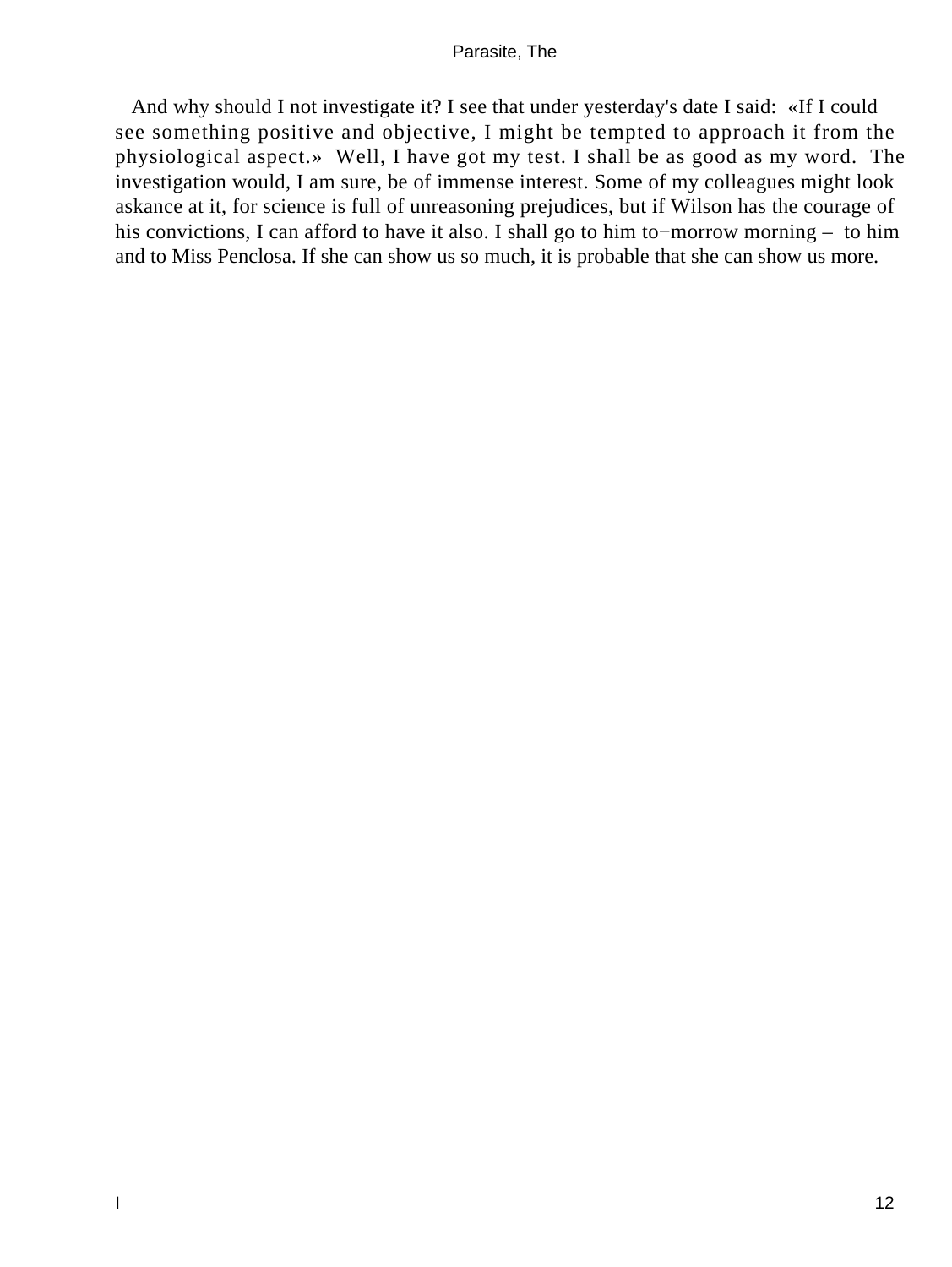# **[II](#page-39-0)**

<span id="page-13-0"></span>**M**arch 26. Wilson was, as I had anticipated, very exultant over my conversion, and Miss Penclosa was also demurely pleased at the result of her experiment. Strange what a silent, colorless creature she is save only when she exercises her power! Even talking about it gives her color and life. She seems to take a singular interest in me. I cannot help observing how her eyes follow me about the room.

 We had the most interesting conversation about her own powers. It is just as well to put her views on record, though they cannot, of course, claim any scientific weight.

 «You are on the very fringe of the subject,» said she, when I had expressed wonder at the remarkable instance of suggestion which she had shown me. «I had no direct influence upon Miss Marden when she came round to you. I was not even thinking of her that morning. What I did was to set her mind as I might set the alarum of a clock so that at the hour named it would go off of its own accord. If six months instead of twelve hours had been suggested, it would have been the same.»

«And if the suggestion had been to assassinate me?»

«She would most inevitably have done so.»

«But this is a terrible power!» I cried.

 «It is, as you say, a terrible power,» she answered gravely, «and the more you know of it the more terrible will it seem to you.»

 «May I ask,» said I, «what you meant when you said that this matter of suggestion is only at the fringe of it? What do you consider the essential?»

«I had rather not tell you.»

I was surprised at the decision of her answer.

 «You understand,» said I, «that it is not out of curiosity I ask, but in the hope that I may find some scientific explanation for the facts with which you furnish me.»

 «Frankly, Professor Gilroy,» said she, «I am not at all interested in science, nor do I care whether it can or cannot classify these powers.»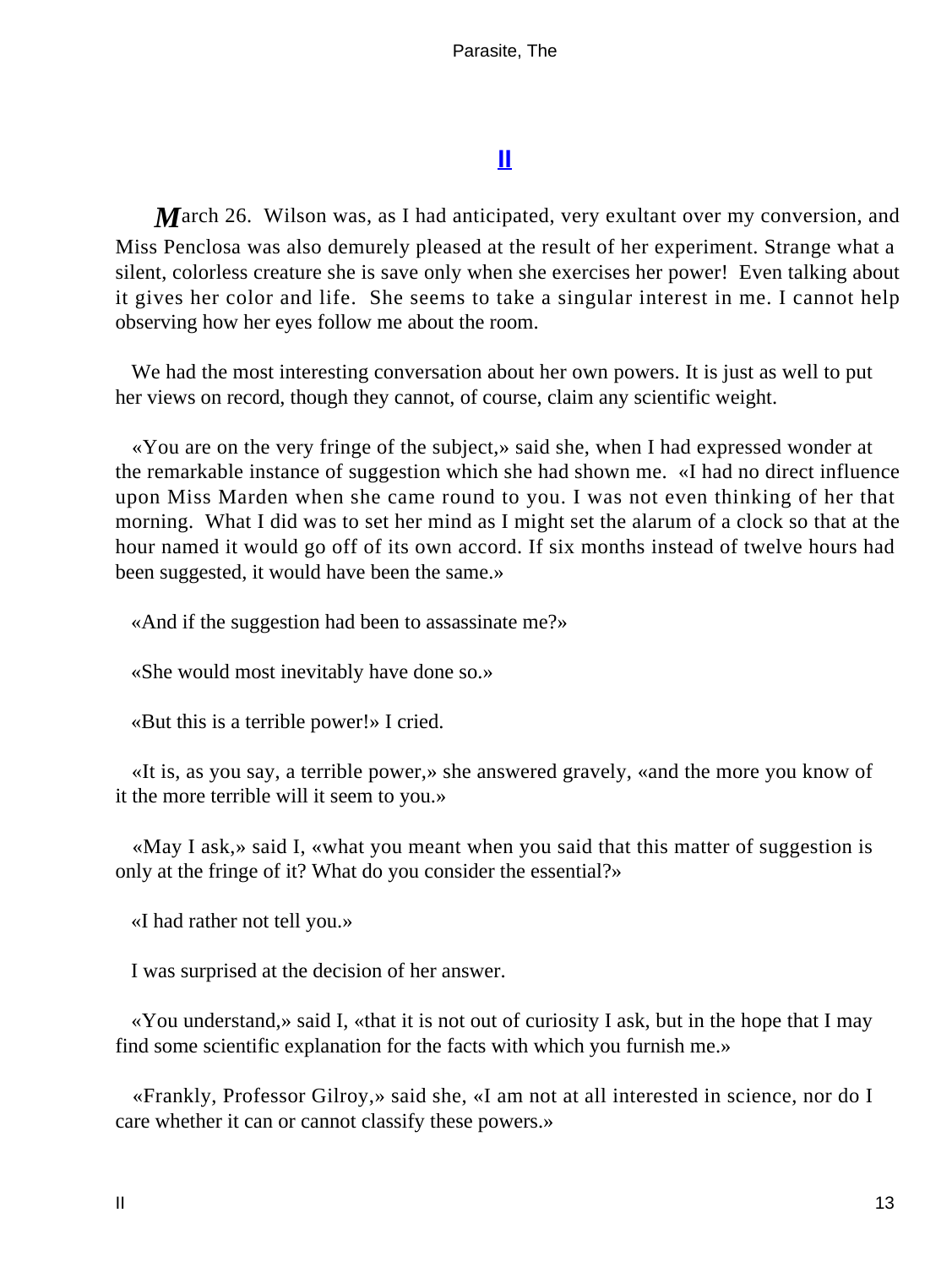«But I was hoping  $- \rightarrow \infty$ 

 «Ah, that is quite another thing. If you make it a personal matter,» said she, with the pleasantest of smiles, «I shall be only too happy to tell you any thing you wish to know. Let me see; what was it you asked me? Oh, about the further powers. Professor Wilson won't believe in them, but they are quite true all the same. For example, it is possible for an operator to gain complete command over his subject – presuming that the latter is a good one. Without any previous suggestion he may make him do whatever he likes.»

«Without the subject's knowledge?»

 «That depends. If the force were strongly exerted, he would know no more about it than Miss Marden did when she came round and frightened you so. Or, if the influence was less powerful, he might be conscious of what he was doing, but be quite unable to prevent himself from doing it.»

«Would he have lost his own will power, then?»

«It would be over−ridden by another stronger one.»

«Have you ever exercised this power yourself?»

«Several times.»

«Is your own will so strong, then?»

 «Well, it does not entirely depend upon that. Many have strong wills which are not detachable from themselves. The thing is to have the gift of projecting it into another person and superseding his own. I find that the power varies with my own strength and health.»

«Practically, you send your soul into another person's body.»

«Well, you might put it that way.»

«And what does your own body do?»

«It merely feels lethargic.»

«Well, but is there no danger to your own health?» I asked.

 «There might be a little. You have to be careful never to let your own consciousness absolutely go; otherwise, you might experience some difficulty in finding your way back again. You must always preserve the connection, as it were. I am afraid I express myself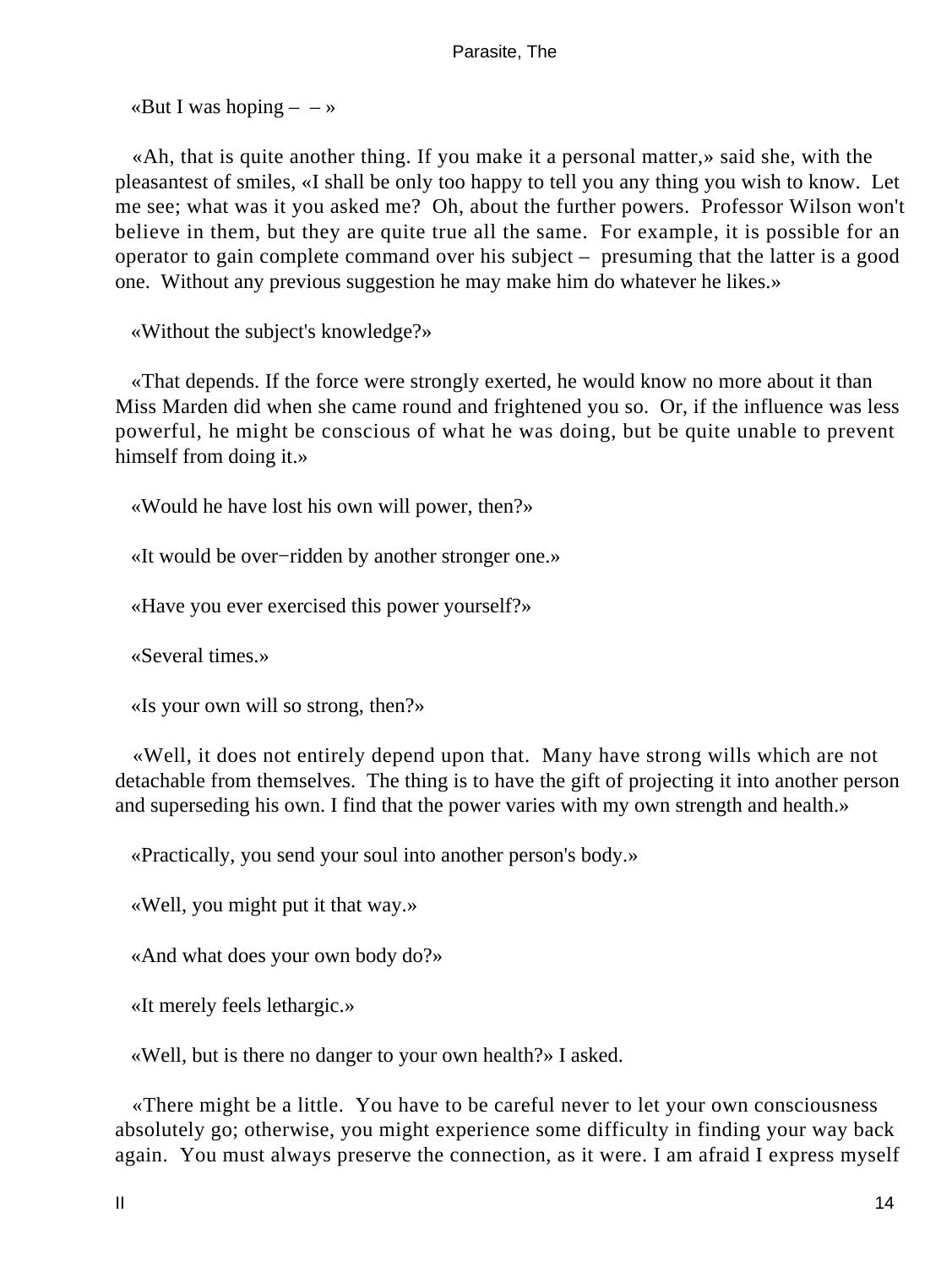very badly, Professor Gilroy, but of course I don't know how to put these things in a scientific way. I am just giving you my own experiences and my own explanations.»

Well, I read this over now at my leisure, and I marvel at myself! Is this Austin Gilroy, the man who has won his way to the front by his hard reasoning power and by his devotion to fact? Here I am gravely retailing the gossip of a woman who tells me how her soul may be projected from her body, and how, while she lies in a lethargy, she can control the actions of people at a distance. Do I accept it? Certainly not. She must prove and re−prove before I yield a point. But if I am still a sceptic, I have at least ceased to be a scoffer. We are to have a sitting this evening, and she is to try if she can produce any mesmeric effect upon me. If she can, it will make an excellent starting−point for our investigation. No one can accuse me, at any rate, of complicity. If she cannot, we must try and find some subject who will be like Caesar's wife. Wilson is perfectly impervious.

 10 P. M. I believe that I am on the threshold of an epoch−making investigation. To have the power of examining these phenomena from inside – to have an organism which will respond, and at the same time a brain which will appreciate and criticise – that is surely a unique advantage. I am quite sure that Wilson would give five years of his life to be as susceptible as I have proved myself to be.

 There was no one present except Wilson and his wife. I was seated with my head leaning back, and Miss Penclosa, standing in front and a little to the left, used the same long, sweeping strokes as with Agatha. At each of them a warm current of air seemed to strike me, and to suffuse a thrill and glow all through me from head to foot. My eyes were fixed upon Miss Penclosa's face, but as I gazed the features seemed to blur and to fade away. I was conscious only of her own eyes looking down at me, gray, deep, inscrutable. Larger they grew and larger, until they changed suddenly into two mountain lakes toward which I seemed to be falling with horrible rapidity. I shuddered, and as I did so some deeper stratum of thought told me that the shudder represented the rigor which I had observed in Agatha. An instant later I struck the surface of the lakes, now joined into one, and down I went beneath the water with a fulness in my head and a buzzing in my ears. Down I went, down, down, and then with a swoop up again until I could see the light streaming brightly through the green water. I was almost at the surface when the word «Awake!» rang through my head, and, with a start, I found myself back in the arm−chair, with Miss Penclosa leaning on her crutch, and Wilson, his note book in his hand, peeping over her shoulder. No heaviness or weariness was left behind. On the contrary, though it is only an hour or so since the experiment, I feel so wakeful that I am more inclined for my study than my bedroom. I see quite a vista of interesting experiments extending before us, and am all impatience to begin upon them.

 March 27. A blank day, as Miss Penclosa goes with Wilson and his wife to the Suttons'. Have begun Binet and Ferre's «Animal Magnetism.» What strange, deep waters these are! Results, results, results – and the cause an absolute mystery. It is stimulating to the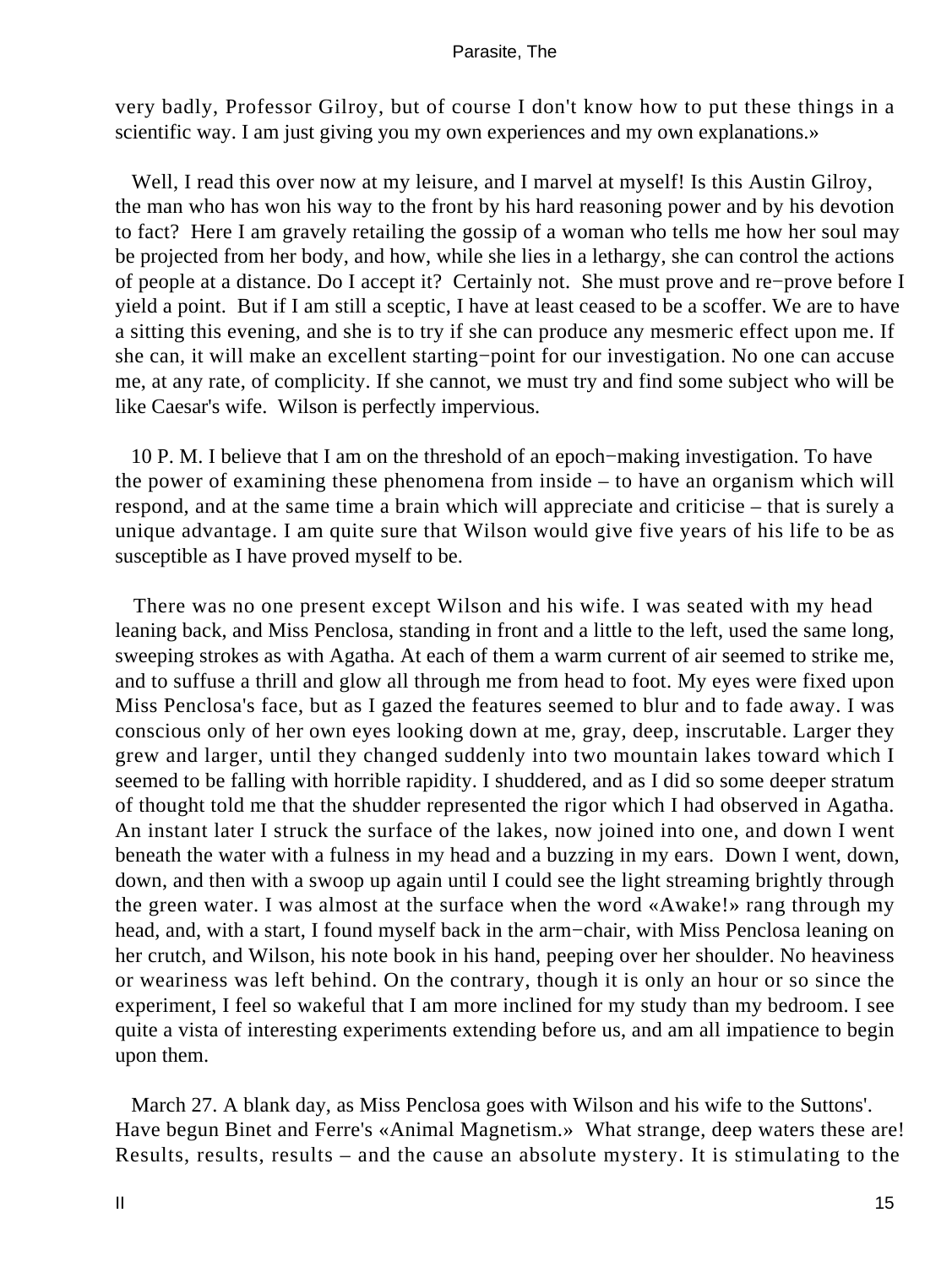imagination, but I must be on my guard against that. Let us have no inferences nor deductions, and nothing but solid facts. **I KNOW** that the mesmeric trance is true; **I KNOW** that mesmeric suggestion is true; **I KNOW** that I am myself sensitive to this force. That is my present position. I have a large new note−book which shall be devoted entirely to scientific detail.

 Long talk with Agatha and Mrs. Marden in the evening about our marriage. We think that the summer vac. (the beginning of it) would be the best time for the wedding. Why should we delay? I grudge even those few months. Still, as Mrs. Marden says, there are a good many things to be arranged.

 March 28. Mesmerized again by Miss Penclosa. Experience much the same as before, save that insensibility came on more quickly. See Note−book A for temperature of room, barometric pressure, pulse, and respiration as taken by Professor Wilson.

March 29. Mesmerized again. Details in Note−book A.

 March 30. Sunday, and a blank day. I grudge any interruption of our experiments. At present they merely embrace the physical signs which go with slight, with complete, and with extreme insensibility. Afterward we hope to pass on to the phenomena of suggestion and of lucidity. Professors have demonstrated these things upon women at Nancy and at the Salpetriere. It will be more convincing when a woman demonstrates it upon a professor, with a second professor as a witness. And that I should be the subject  $- I$ , the sceptic, the materialist! At least, I have shown that my devotion to science is greater than to my own personal consistency. The eating of our own words is the greatest sacrifice which truth ever requires of us.

 My neighbor, Charles Sadler, the handsome young demonstrator of anatomy, came in this evening to return a volume of Virchow's «Archives» which I had lent him. I call him young, but, as a matter of fact, he is a year older than I am.

 «I understand, Gilroy,» said he, "that you are being experimented upon by Miss Penclosa.

 «Well,» he went on, when I had acknowledged it, «if I were you, I should not let it go any further. You will think me very impertinent, no doubt, but, none the less, I feel it to be my duty to advise you to have no more to do with her.»

Of course I asked him why.

 «I am so placed that I cannot enter into particulars as freely as I could wish,» said he. «Miss Penclosa is the friend of my friend, and my position is a delicate one. I can only say this: that I have myself been the subject of some of the woman's experiments, and that they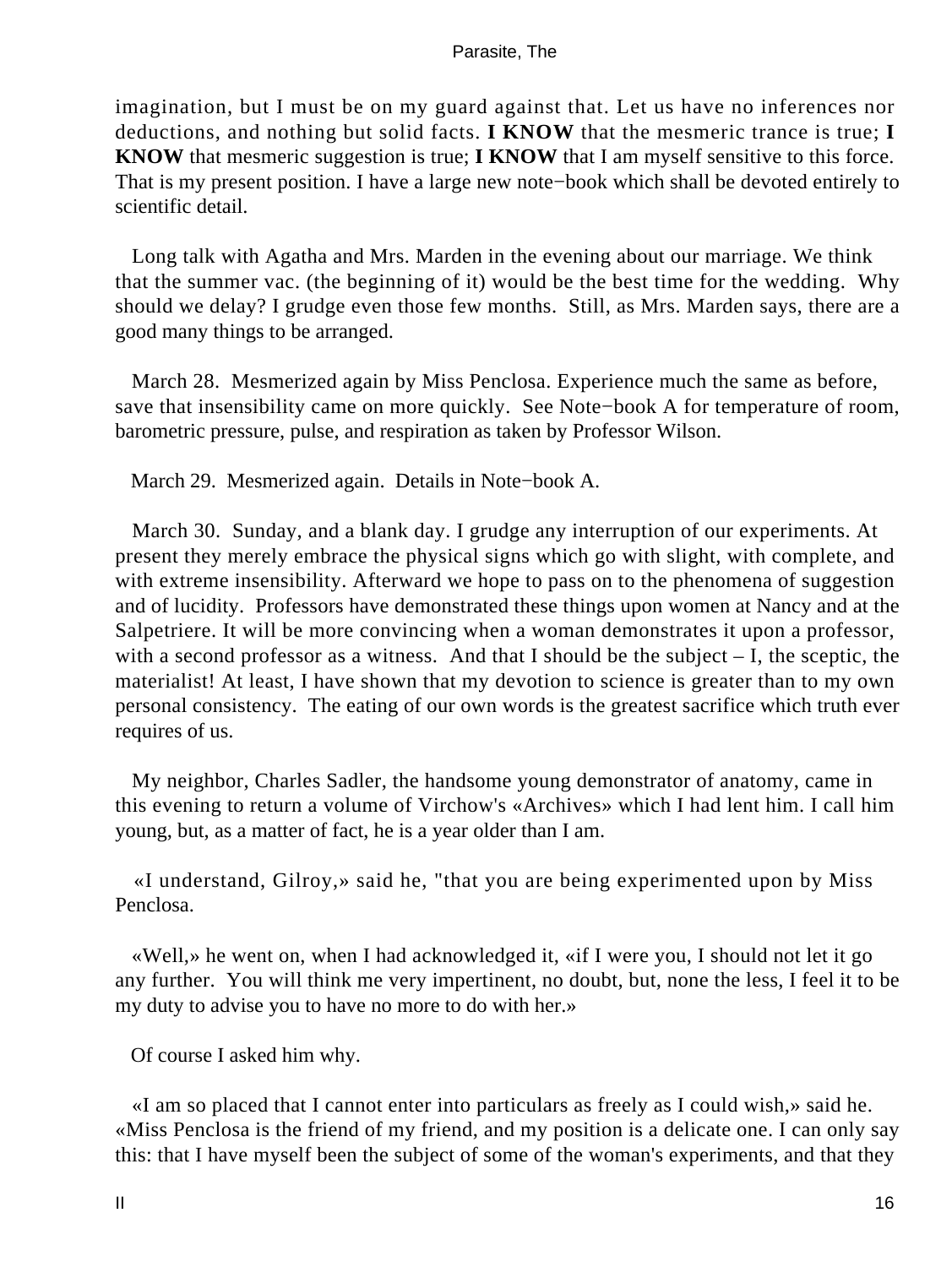have left a most unpleasant impression upon my mind.»

 He could hardly expect me to be satisfied with that, and I tried hard to get something more definite out of him, but without success. Is it conceivable that he could be jealous at my having superseded him? Or is he one of those men of science who feel personally injured when facts run counter to their preconceived opinions? He cannot seriously suppose that because he has some vague grievance I am, therefore, to abandon a series of experiments which promise to be so fruitful of results. He appeared to be annoyed at the light way in which I treated his shadowy warnings, and we parted with some little coldness on both sides.

March 31. Mesmerized by Miss P.

April 1. Mesmerized by Miss P. (Note−book A.)

April 2. Mesmerized by Miss P. (Sphygmographic chart taken by Professor Wilson.)

 April 3. It is possible that this course of mesmerism may be a little trying to the general constitution. Agatha says that I am thinner and darker under the eyes. I am conscious of a nervous irritability which I had not observed in myself before. The least noise, for example, makes me start, and the stupidity of a student causes me exasperation instead of amusement. Agatha wishes me to stop, but I tell her that every course of study is trying, and that one can never attain a result with out paying some price for it. When she sees the sensation which my forthcoming paper on «The Relation between Mind and Matter» may make, she will understand that it is worth a little nervous wear and tear. I should not be surprised if I got my F. R. S. over it.

 Mesmerized again in the evening. The effect is produced more rapidly now, and the subjective visions are less marked. I keep full notes of each sitting. Wilson is leaving for town for a week or ten days, but we shall not interrupt the experiments, which depend for their value as much upon my sensations as on his observations.

 April 4. I must be carefully on my guard. A complication has crept into our experiments which I had not reckoned upon. In my eagerness for scientific facts I have been foolishly blind to the human relations between Miss Penclosa and myself. I can write here what I would not breathe to a living soul. The unhappy woman appears to have formed an attachment for me.

 I should not say such a thing, even in the privacy of my own intimate journal, if it had not come to such a pass that it is impossible to ignore it. For some time, – that is, for the last week, – there have been signs which I have brushed aside and refused to think of. Her brightness when I come, her dejection when I go, her eagerness that I should come often, the expression of her eyes, the tone of her voice – I tried to think that they meant nothing, and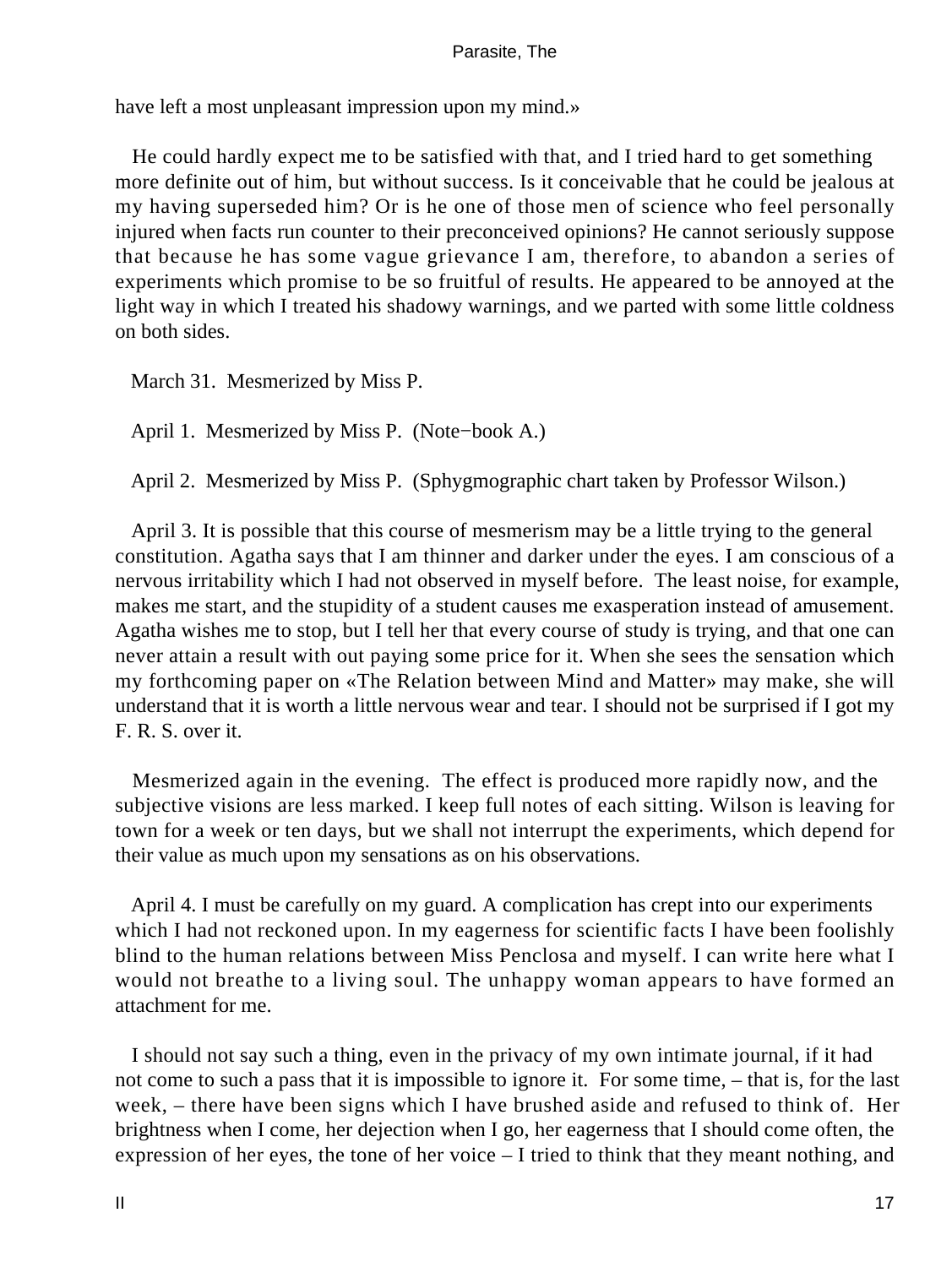were, perhaps, only her ardent West Indian manner. But last night, as I awoke from the mesmeric sleep, I put out my hand, unconsciously, involuntarily, and clasped hers. When I came fully to myself, we were sitting with them locked, she looking up at me with an expectant smile. And the horrible thing was that I felt impelled to say what she expected me to say. What a false wretch I should have been! How I should have loathed myself to−day had I yielded to the temptation of that moment! But, thank God, I was strong enough to spring up and hurry from the room. I was rude, I fear, but I could not, no, **I COULD** not, trust myself another moment. I, a gentleman, a man of honor, engaged to one of the sweetest girls in England – and yet in a moment of reasonless passion I nearly professed love for this woman whom I hardly know. She is far older than myself and a cripple. It is monstrous, odious; and yet the impulse was so strong that, had I stayed another minute in her presence, I should have committed myself. What was it? I have to teach others the workings of our organism, and what do I know of it myself? Was it the sudden upcropping of some lower stratum in my nature – a brutal primitive instinct suddenly asserting itself? I could almost believe the tales of obsession by evil spirits, so overmastering was the feeling.

 Well, the incident places me in a most unfortunate position. On the one hand, I am very loath to abandon a series of experiments which have already gone so far, and which promise such brilliant results. On the other, if this unhappy woman has conceived a passion for me – – But surely even now I must have made some hideous mistake. She, with her age and her deformity! It is impossible. And then she knew about Agatha. She understood how I was placed. She only smiled out of amusement, perhaps, when in my dazed state I seized her hand. It was my half−mesmerized brain which gave it a meaning, and sprang with such bestial swiftness to meet it. I wish I could persuade myself that it was indeed so. On the whole, perhaps, my wisest plan would be to postpone our other experiments until Wilson's return. I have written a note to Miss Penclosa, therefore, making no allusion to last night, but saying that a press of work would cause me to interrupt our sittings for a few days. She has answered, formally enough, to say that if I should change my mind I should find her at home at the usual hour.

 10 P. M. Well, well, what a thing of straw I am! I am coming to know myself better of late, and the more I know the lower I fall in my own estimation. Surely I was not always so weak as this. At four o'clock I should have smiled had any one told me that I should go to Miss Penclosa's to−night, and yet, at eight, I was at Wilson's door as usual. I don't know how it occurred. The influence of habit, I suppose. Perhaps there is a mesmeric craze as there is an opium craze, and I am a victim to it. I only know that as I worked in my study I became more and more uneasy. I fidgeted. I worried. I could not concentrate my mind upon the papers in front of me. And then, at last, almost before I knew what I was doing, I seized my hat and hurried round to keep my usual appointment.

 We had an interesting evening. Mrs. Wilson was present during most of the time, which prevented the embarrassment which one at least of us must have felt. Miss Penclosa's manner was quite the same as usual, and she expressed no surprise at my having come in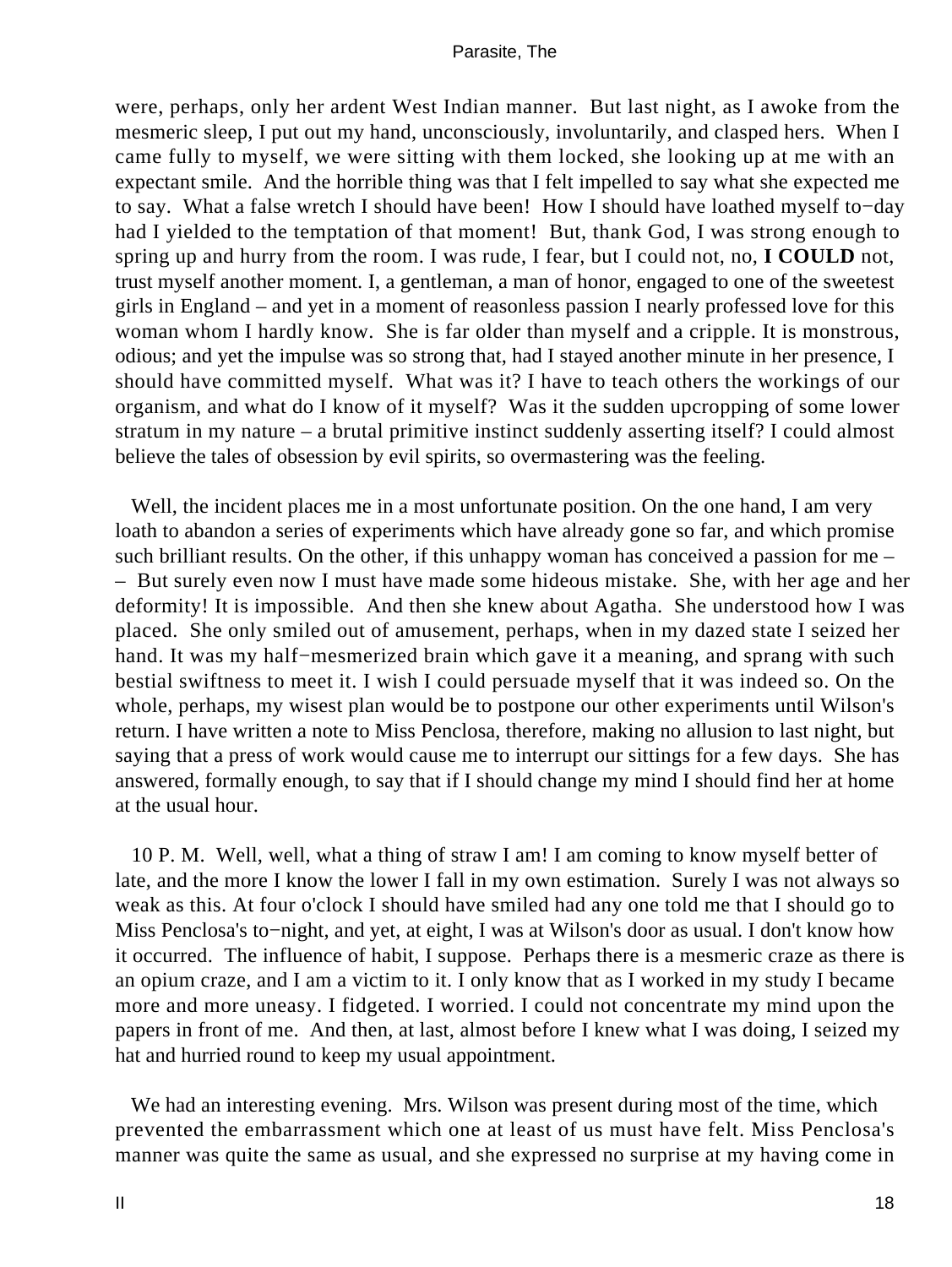spite of my note. There was nothing in her bearing to show that yesterday's incident had made any impression upon her, and so I am inclined to hope that I overrated it.

 April 6 (evening). No, no, no, I did not overrate it. I can no longer attempt to conceal from myself that this woman has conceived a passion for me. It is monstrous, but it is true. Again, tonight, I awoke from the mesmeric trance to find my hand in hers, and to suffer that odious feeling which urges me to throw away my honor, my career, every thing, for the sake of this creature who, as I can plainly see when I am away from her influence, possesses no single charm upon earth. But when I am near her, I do not feel this. She rouses something in me, something evil, something I had rather not think of. She paralyzes my better nature, too, at the moment when she stimulates my worse. Decidedly it is not good for me to be near her.

 Last night was worse than before. Instead of flying I actually sat for some time with my hand in hers talking over the most intimate subjects with her. We spoke of Agatha, among other things. What could I have been dreaming of? Miss Penclosa said that she was conventional, and I agreed with her. She spoke once or twice in a disparaging way of her, and I did not protest. What a creature I have been!

 Weak as I have proved myself to be, I am still strong enough to bring this sort of thing to an end. It shall not happen again. I have sense enough to fly when I cannot fight. From this Sunday night onward I shall never sit with Miss Penclosa again. Never! Let the experiments go, let the research come to an end; any thing is better than facing this monstrous temptation which drags me so low. I have said nothing to Miss Penclosa, but I shall simply stay away. She can tell the reason without any words of mine.

 April 7. Have stayed away as I said. It is a pity to ruin such an interesting investigation, but it would be a greater pity still to ruin my life, and **I KNOW** that I cannot trust myself with that woman.

 11 P. M. God help me! What is the matter with me? Am I going mad? Let me try and be calm and reason with myself. First of all I shall set down exactly what occurred.

 It was nearly eight when I wrote the lines with which this day begins. Feeling strangely restless and uneasy, I left my rooms and walked round to spend the evening with Agatha and her mother. They both remarked that I was pale and haggard. About nine Professor Pratt− Haldane came in, and we played a game of whist. I tried hard to concentrate my attention upon the cards, but the feeling of restlessness grew and grew until I found it impossible to struggle against it. I simply **COULD** not sit still at the table. At last, in the very middle of a hand, I threw my cards down and, with some sort of an incoherent apology about having an appointment, I rushed from the room. As if in a dream I have a vague recollection of tearing through the hall, snatching my hat from the stand, and slamming the door behind me. As in a dream, too, I have the impression of the double line of gas−lamps, and my bespattered boots tell me that I must have run down the middle of the road. It was all misty and strange and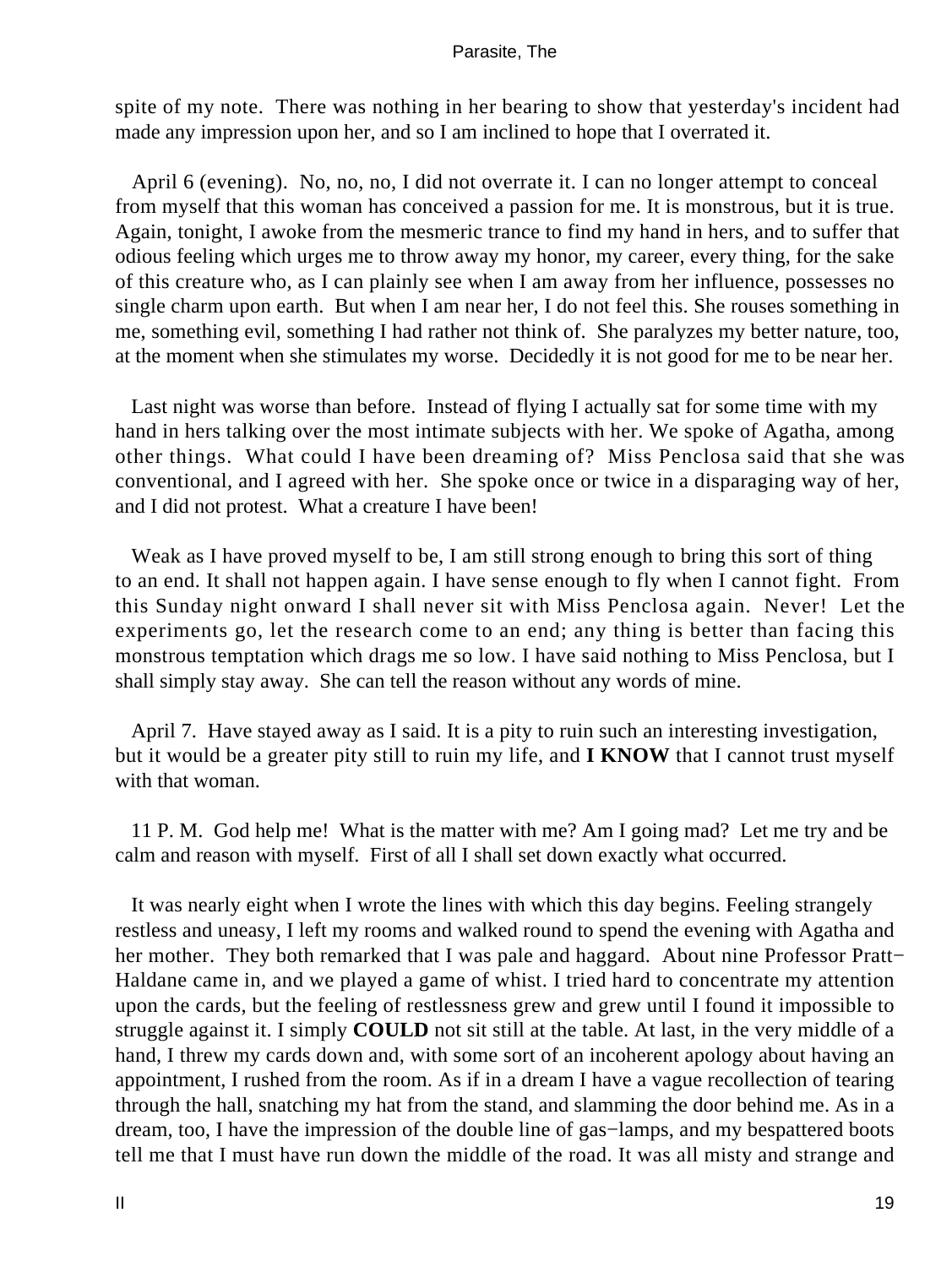unnatural. I came to Wilson's house; I saw Mrs. Wilson and I saw Miss Penclosa. I hardly recall what we talked about, but I do remember that Miss P. shook the head of her crutch at me in a playful way, and accused me of being late and of losing interest in our experiments. There was no mesmerism, but I stayed some time and have only just returned.

 My brain is quite clear again now, and I can think over what has occurred. It is absurd to suppose that it is merely weakness and force of habit. I tried to explain it in that way the other night, but it will no longer suffice. It is something much deeper and more terrible than that. Why, when I was at the Mardens' whist− table, I was dragged away as if the noose of a rope had been cast round me. I can no longer disguise it from myself. The woman has her grip upon me. I am in her clutch. But I must keep my head and reason it out and see what is best to be done.

 But what a blind fool I have been! In my enthusiasm over my research I have walked straight into the pit, although it lay gaping before me. Did she not herself warn me? Did she not tell me, as I can read in my own journal, that when she has acquired power over a subject she can make him do her will? And she has acquired that power over me. I am for the moment at the beck and call of this creature with the crutch. I must come when she wills it. I must do as she wills. Worst of all, I must feel as she wills. I loathe her and fear her, yet, while I am under the spell, she can doubtless make me love her.

 There is some consolation in the thought, then, that those odious impulses for which I have blamed myself do not really come from me at all. They are all transferred from her, little as I could have guessed it at the time. I feel cleaner and lighter for the thought.

 April 8. Yes, now, in broad daylight, writing coolly and with time for reflection, I am compelled to confirm every thing which I wrote in my journal last night. I am in a horrible position, but, above all, I must not lose my head. I must pit my intellect against her powers. After all, I am no silly puppet, to dance at the end of a string. I have energy, brains, courage. For all her devil's tricks I may beat her yet. May! **I MUST,** or what is to become of me?

Let me try to reason it out! This woman, by her own explanation, can dominate my nervous organism. She can project herself into my body and take command of it. She has a parasite soul; yes, she is a parasite, a monstrous parasite. She creeps into my frame as the hermit crab does into the whelk's shell. I am powerless What can I do? I am dealing with forces of which I know nothing. And I can tell no one of my trouble. They would set me down as a madman. Certainly, if it got noised abroad, the university would say that they had no need of a devil−ridden professor. And Agatha! No, no, I must face it alone.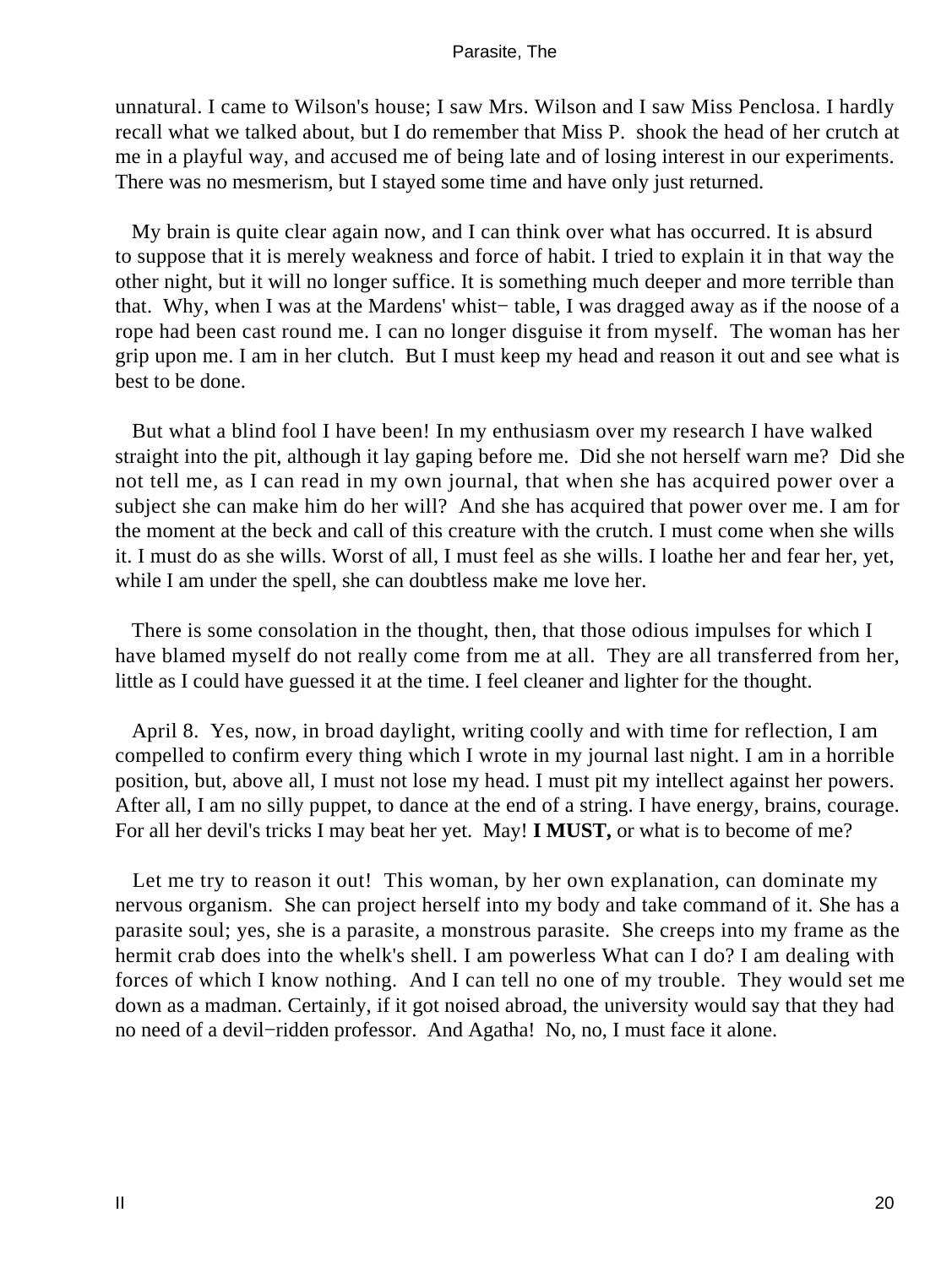# **[III](#page-39-0)**

<span id="page-21-0"></span>*I* read over my notes of what the woman said when she spoke about her powers. There is one point which fills me with dismay. She implies that when the influence is slight the subject knows what he is doing, but cannot control himself, whereas when it is strongly exerted he is absolutely unconscious. Now, I have always known what I did, though less so last night than on the previous occasions. That seems to mean that she has never yet exerted her full powers upon me. Was ever a man so placed before?

 Yes, perhaps there was, and very near me, too. Charles Sadler must know something of this! His vague words of warning take a meaning now. Oh, if I had only listened to him then, before I helped by these repeated sittings to forge the links of the chain which binds me! But I will see him to−day. I will apologize to him for having treated his warning so lightly. I will see if he can advise me.

 4 P. M. No, he cannot. I have talked with him, and he showed such surprise at the first words in which I tried to express my unspeakable secret that I went no further. As far as I can gather (by hints and inferences rather than by any statement), his own experience was limited to some words or looks such as I have myself endured. His abandonment of Miss Penclosa is in itself a sign that he was never really in her toils. Oh, if he only knew his escape! He has to thank his phlegmatic Saxon temperament for it. I am black and Celtic, and this hag's clutch is deep in my nerves. Shall I ever get it out? Shall I ever be the same man that I was just one short fortnight ago?

 Let me consider what I had better do. I cannot leave the university in the middle of the term. If I were free, my course would be obvious. I should start at once and travel in Persia. But would she allow me to start? And could her influence not reach me in Persia, and bring me back to within touch of her crutch? I can only find out the limits of this hellish power by my own bitter experience. I will fight and fight and fight – and what can I do more?

 I know very well that about eight o'clock to−night that craving for her society, that irresistible restlessness, will come upon me. How shall I overcome it? What shall I do? I must make it impossible for me to leave the room. I shall lock the door and throw the key out of the window. But, then, what am I to do in the morning? Never mind about the morning. I must at all costs break this chain which holds me.

 April 9. Victory! I have done splendidly! At seven o'clock last night I took a hasty dinner, and then locked myself up in my bedroom and dropped the key into the garden. I chose a cheery novel, and lay in bed for three hours trying to read it, but really in a horrible state of trepidation, expecting every instant that I should become conscious of the impulse.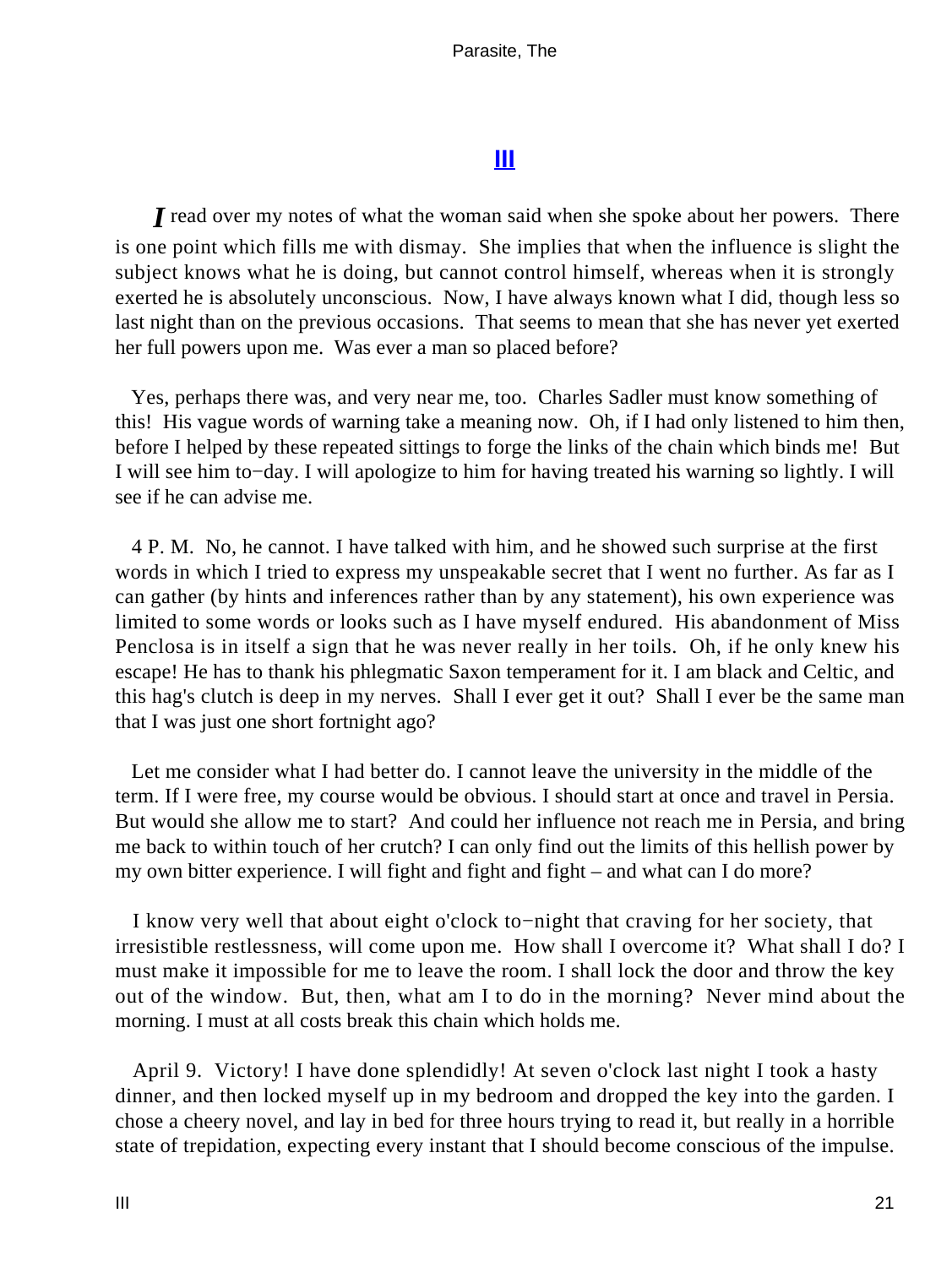Nothing of the sort occurred, however, and I awoke this morning with the feeling that a black nightmare had been lifted off me. Perhaps the creature realized what I had done, and understood that it was useless to try to influence me. At any rate, I have beaten her once, and if I can do it once, I can do it again.

 It was most awkward about the key in the morning. Luckily, there was an under−gardener below, and I asked him to throw it up. No doubt he thought I had just dropped it. I will have doors and windows screwed up and six stout men to hold me down in my bed before I will surrender myself to be hag−ridden in this way.

 I had a note from Mrs. Marden this afternoon asking me to go round and see her. I intended to do so in any case, but had not excepted to find bad news waiting for me. It seems that the Armstrongs, from whom Agatha has expectations, are due home from Adelaide in the Aurora, and that they have written to Mrs. Marden and her to meet them in town. They will probably be away for a month or six weeks, and, as the Aurora is due on Wednesday, they must go at once – to−morrow, if they are ready in time. My consolation is that when we meet again there will be no more parting between Agatha and me.

 «I want you to do one thing, Agatha,» said I, when we were alone together. «If you should happen to meet Miss Penclosa, either in town or here, you must promise me never again to allow her to mesmerize you.»

Agatha opened her eyes.

 «Why, it was only the other day that you were saying how interesting it all was, and how determined you were to finish your experiments.»

«I know, but I have changed my mind since then.»

«And you won't have it any more?»

«No.»

 «I am so glad, Austin. You can't think how pale and worn you have been lately. It was really our principal objection to going to London now that we did not wish to leave you when you were so pulled down. And your manner has been so strange occasionally – especially that night when you left poor Professor Pratt−Haldane to play dummy. I am convinced that these experiments are very bad for your nerves.»

«I think so, too, dear.»

«And for Miss Penclosa's nerves as well. You have heard that she is ill?»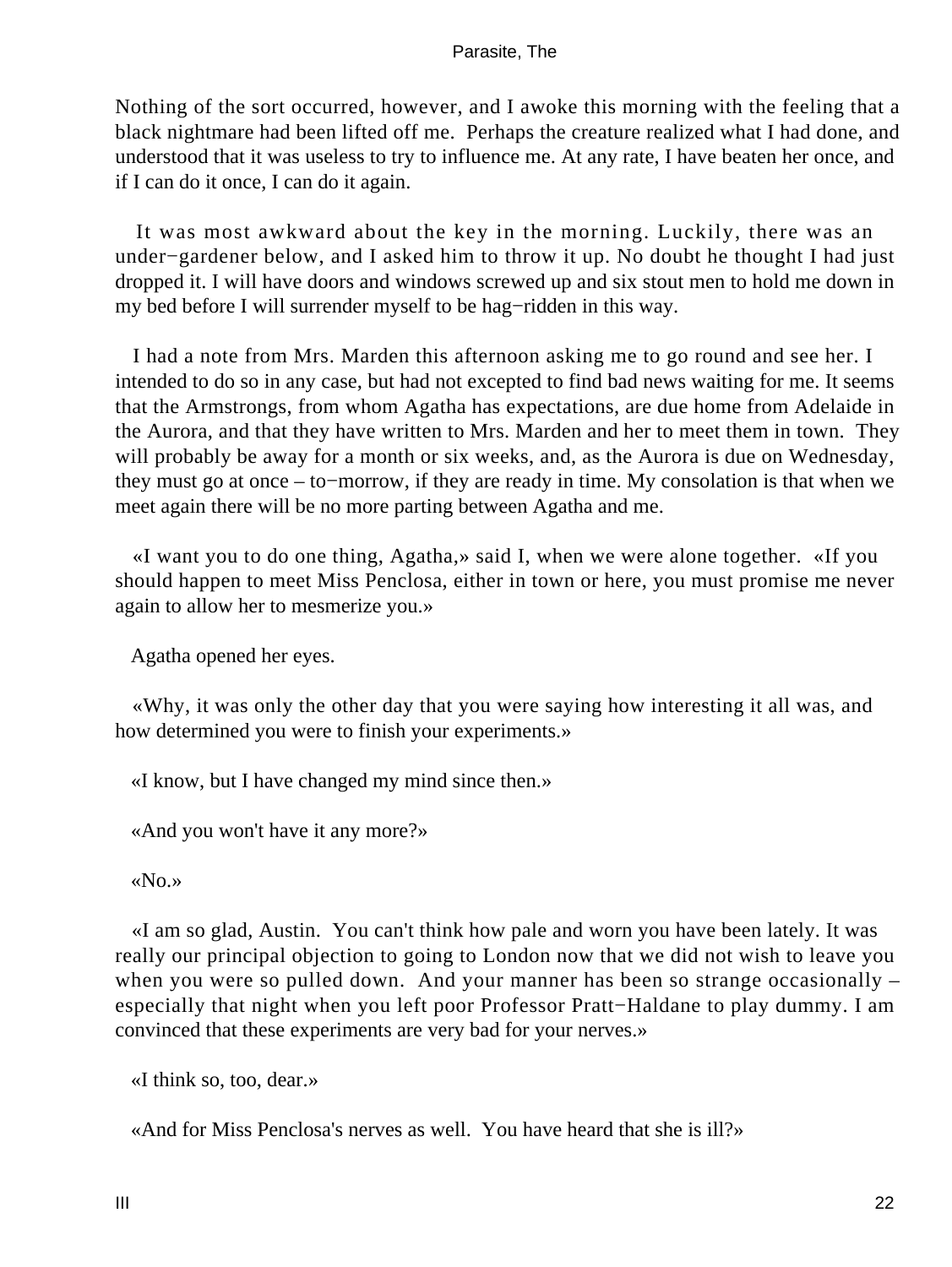# «No.»

 «Mrs. Wilson told us so last night. She described it as a nervous fever Professor Wilson is coming back this week, and of course Mrs. Wilson is very anxious that Miss Penclosa should be well again then, for he has quite a programme of experiments which he is anxious to carry out.»

 I was glad to have Agatha's promise, for it was enough that this woman should have one of us in her clutch. On the other hand, I was disturbed to hear about Miss Penclosa's illness. It rather discounts the victory which I appeared to win last night. I remember that she said that loss of health interfered with her power. That may be why I was able to hold my own so easily. Well, well, I must take the same precautions to−night and see what comes of it. I am childishly frightened when I think of her.

 April 10. All went very well last night. I was amused at the gardener's face when I had again to hail him this morning and to ask him to throw up my key. I shall get a name among the servants if this sort of thing goes on. But the great point is that I stayed in my room without the slightest inclination to leave it. I do believe that I am shaking myself clear of this incredible bond – or is it only that the woman's power is in abeyance until she recovers her strength? I can but pray for the best.

 The Mardens left this morning, and the brightness seems to have gone out of the spring sunshine. And yet it is very beautiful also as it gleams on the green chestnuts opposite my windows, and gives a touch of gayety to the heavy, lichen−mottled walls of the old colleges. How sweet and gentle and soothing is Nature! Who would think that there lurked in her also such vile forces, such odious possibilities! For of course I understand that this dreadful thing which has sprung out at me is neither supernatural nor even preternatural. No, it is a natural force which this woman can use and society is ignorant of. The mere fact that it ebbs with her strength shows how entirely it is subject to physical laws. If I had time, I might probe it to the bottom and lay my hands upon its antidote. But you cannot tame the tiger when you are beneath his claws. You can but try to writhe away from him. Ah, when I look in the glass and see my own dark eyes and clear−cut Spanish face, I long for a vitriol splash or a bout of the small−pox. One or the other might have saved me from this calamity.

 I am inclined to think that I may have trouble to− night. There are two things which make me fear so. One is that I met Mrs. Wilson in the street, and that she tells me that Miss Penclosa is better, though still weak. I find myself wishing in my heart that the illness had been her last. The other is that Professor Wilson comes back in a day or two, and his presence would act as a constraint upon her. I should not fear our interviews if a third person were present. For both these reasons I have a presentiment of trouble to− night, and I shall take the same precautions as before.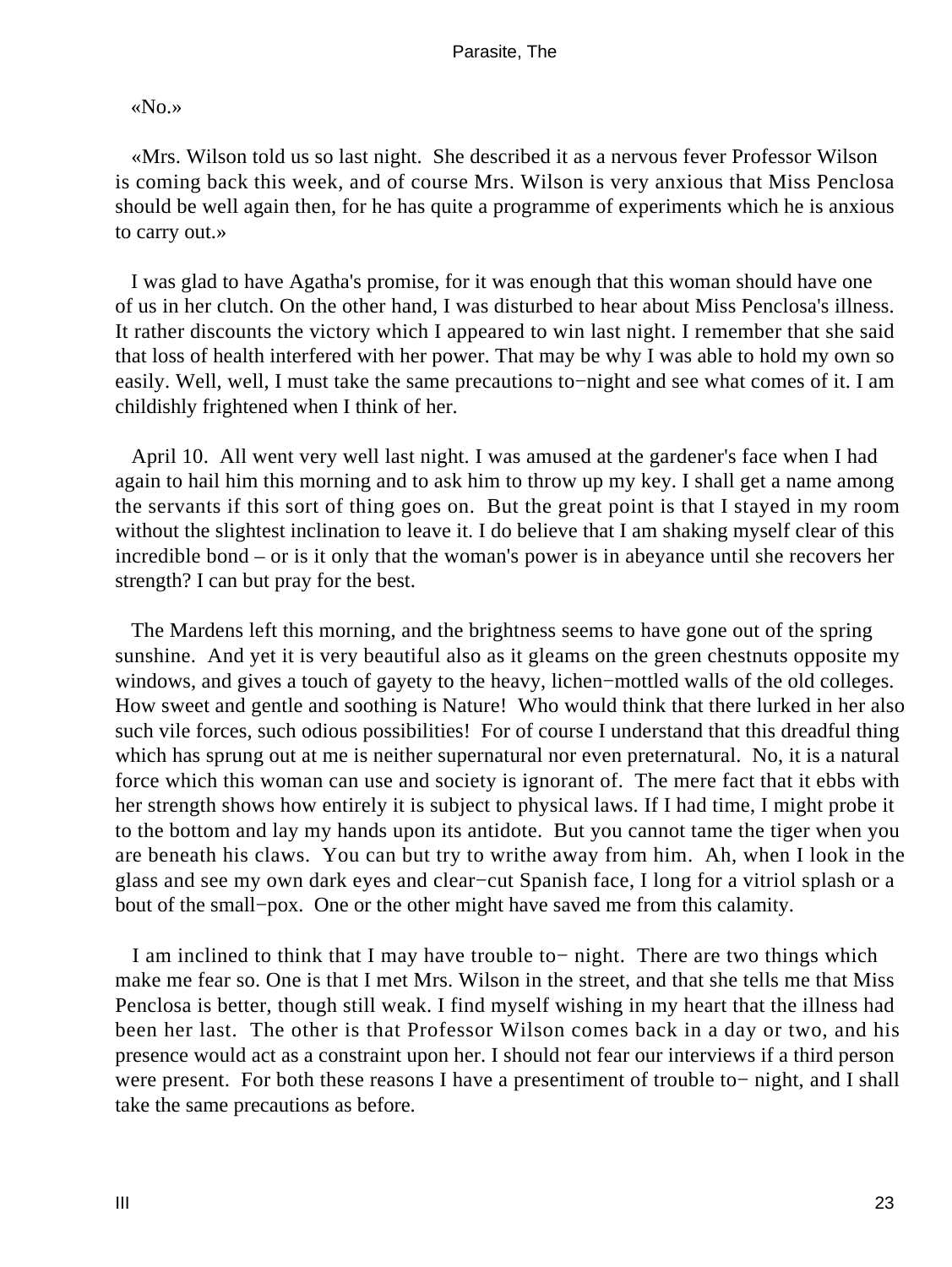April 10. No, thank God, all went well last night. I really could not face the gardener again. I locked my door and thrust the key underneath it, so that I had to ask the maid to let me out in the morning. But the precaution was really not needed, for I never had any inclination to go out at all. Three evenings in succession at home! I am surely near the end of my troubles, for Wilson will be home again either today or tomorrow. Shall I tell him of what I have gone through or not? I am convinced that I should not have the slightest sympathy from him. He would look upon me as an interesting case, and read a paper about me at the next meeting of the Psychical Society, in which he would gravely discuss the possibility of my being a deliberate liar, and weigh it against the chances of my being in an early stage of lunacy. No, I shall get no comfort out of Wilson.

 I am feeling wonderfully fit and well. I don't think I ever lectured with greater spirit. Oh, if I could only get this shadow off my life, how happy I should be! Young, fairly wealthy, in the front rank of my profession, engaged to a beautiful and charming girl – have I not every thing which a man could ask for? Only one thing to trouble me, but what a thing it is!

 Midnight. I shall go mad. Yes, that will be the end of it. I shall go mad. I am not far from it now. My head throbs as I rest it on my hot hand. I am quivering all over like a scared horse. Oh, what a night I have had! And yet I have some cause to be satisfied also.

 At the risk of becoming the laughing−stock of my own servant, I again slipped my key under the door, imprisoning myself for the night. Then, finding it too early to go to bed, I lay down with my clothes on and began to read one of Dumas's novels. Suddenly I was gripped – gripped and dragged from the couch. It is only thus that I can describe the overpowering nature of the force which pounced upon me. I clawed at the coverlet. I clung to the wood−work. I believe that I screamed out in my frenzy. It was all useless, hopeless. **I MUST** go. There was no way out of it. It was only at the outset that I resisted. The force soon became too overmastering for that. I thank goodness that there were no watchers there to interfere with me. I could not have answered for myself if there had been. And, besides the determination to get out, there came to me, also, the keenest and coolest judgment in choosing my means. I lit a candle and endeavored, kneeling in front of the door, to pull the key through with the feather−end of a quill pen. It was just too short and pushed it further away. Then with quiet persistence I got a paper−knife out of one of the drawers, and with that I managed to draw the key back. I opened the door, stepped into my study, took a photograph of myself from the bureau, wrote something across it, placed it in the inside pocket of my coat, and then started off for Wilson's.

 It was all wonderfully clear, and yet disassociated from the rest of my life, as the incidents of even the most vivid dream might be. A peculiar double consciousness possessed me. There was the predominant alien will, which was bent upon drawing me to the side of its owner, and there was the feebler protesting personality, which I recognized as being myself, tugging feebly at the overmastering impulse as a led terrier might at its chain. I can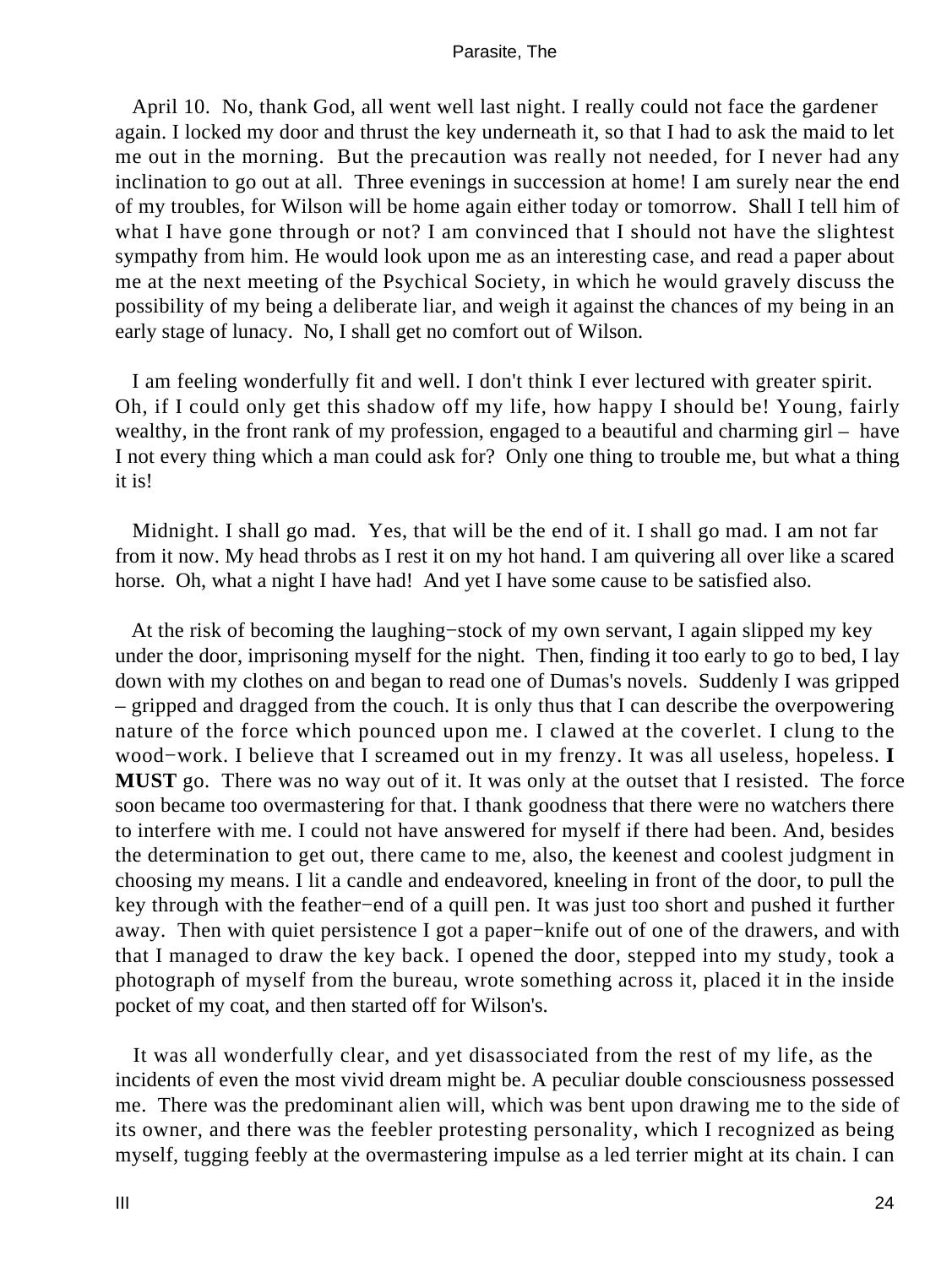remember recognizing these two conflicting forces, but I recall nothing of my walk, nor of how I was admitted to the house.

 Very vivid, however, is my recollection of how I met Miss Penclosa. She was reclining on the sofa in the little boudoir in which our experiments had usually been carried out. Her head was rested on her hand, and a tiger−skin rug had been partly drawn over her. She looked up expectantly as I entered, and, as the lamp− light fell upon her face, I could see that she was very pale and thin, with dark hollows under her eyes. She smiled at me, and pointed to a stool beside her. It was with her left hand that she pointed, and I, running eagerly forward, seized it, – I loathe myself as I think of it, – and pressed it passionately to my lips. Then, seating myself upon the stool, and still retaining her hand, I gave her the photograph which I had brought with me, and talked and talked and talked – of my love for her, of my grief over her illness, of my joy at her recovery, of the misery it was to me to be absent a single evening from her side. She lay quietly looking down at me with imperious eyes and her provocative smile. Once I remember that she passed her hand over my hair as one caresses a dog; and it gave me pleasure – the caress. I thrilled under it. I was her slave, body and soul, and for the moment I rejoiced in my slavery.

 And then came the blessed change. Never tell me that there is not a Providence! I was on the brink of perdition. My feet were on the edge. Was it a coincidence that at that very instant help should come? No, no, no; there is a Providence, and its hand has drawn me back. There is something in the universe stronger than this devil woman with her tricks. Ah, what a balm to my heart it is to think so!

 As I looked up at her I was conscious of a change in her. Her face, which had been pale before, was now ghastly. Her eyes were dull, and the lids drooped heavily over them. Above all, the look of serene confidence had gone from her features. Her mouth had weakened. Her forehead had puckered. She was frightened and undecided. And as I watched the change my own spirit fluttered and struggled, trying hard to tear itself from the grip which held it – a grip which, from moment to moment, grew less secure.

 «Austin,» she whispered, «I have tried to do too much. I was not strong enough. I have not recovered yet from my illness. But I could not live longer without seeing you. You won't leave me, Austin? This is only a passing weakness. If you will only give me five minutes, I shall be myself again. Give me the small decanter from the table in the window.»

 But I had regained my soul. With her waning strength the influence had cleared away from me and left me free. And I was aggressive – bitterly, fiercely aggressive. For once at least I could make this woman understand what my real feelings toward her were. My soul was filled with a hatred as bestial as the love against which it was a reaction. It was the savage, murderous passion of the revolted serf. I could have taken the crutch from her side and beaten her face in with it. She threw her hands up, as if to avoid a blow, and cowered away from me into the corner of the settee.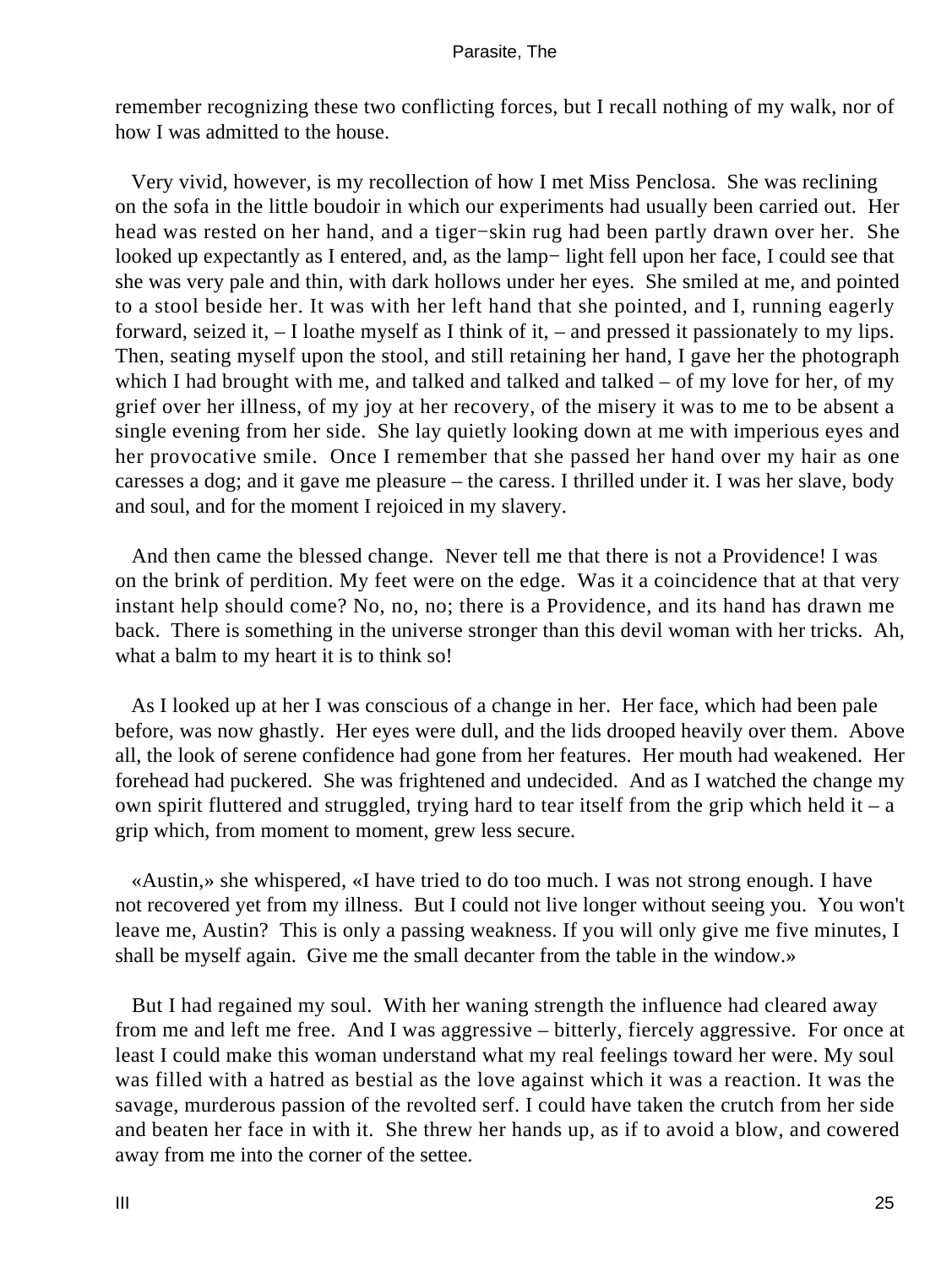«The brandy!» she gasped. «The brandy!»

 I took the decanter and poured it over the roots of a palm in the window. Then I snatched the photograph from her hand and tore it into a hundred pieces.

 «You vile woman,» I said, «if I did my duty to society, you would never leave this room alive!»

«I love you, Austin; I love you!» she wailed.

«Yes,» I cried, «and Charles Sadler before. And how many others before that?»

 «Charles Sadler!» she gasped. «He has spoken to you? So, Charles Sadler, Charles Sadler!» Her voice came through her white lips like a snake's hiss.

 "Yes, I know you, and others shall know you, too. You shameless creature! You knew how I stood. And yet you used your vile power to bring me to your side. You may, perhaps, do so again, but at least you will remember that you have heard me say that I love Miss Marden from the bottom of my soul, and that I loathe you, abhor you!

 The very sight of you and the sound of your voice fill me with horror and disgust. The thought of you is repulsive. That is how I feel toward you, and if it pleases you by your tricks to draw me again to your side as you have done to−night, you will at least, I should think, have little satisfaction in trying to make a lover out of a man who has told you his real opinion of you. You may put what words you will into my mouth, but you cannot help remembering  $-$  – "

 I stopped, for the woman's head had fallen back, and she had fainted. She could not bear to hear what I had to say to her! What a glow of satisfaction it gives me to think that, come what may, in the future she can never misunderstand my true feelings toward her. But what will occur in the future? What will she do next? I dare not think of it. Oh, if only I could hope that she will leave me alone! But when I think of what I said to her  $-$  – Never mind; I have been stronger than she for once.

 April 11. I hardly slept last night, and found myself in the morning so unstrung and feverish that I was compelled to ask Pratt−Haldane to do my lecture for me. It is the first that I have ever missed. I rose at mid−day, but my head is aching, my hands quivering, and my nerves in a pitiable state.

 Who should come round this evening but Wilson. He has just come back from London, where he has lectured, read papers, convened meetings, exposed a medium, conducted a series of experiments on thought transference, entertained Professor Richet of Paris, spent hours gazing into a crystal, and obtained some evidence as to the passage of matter through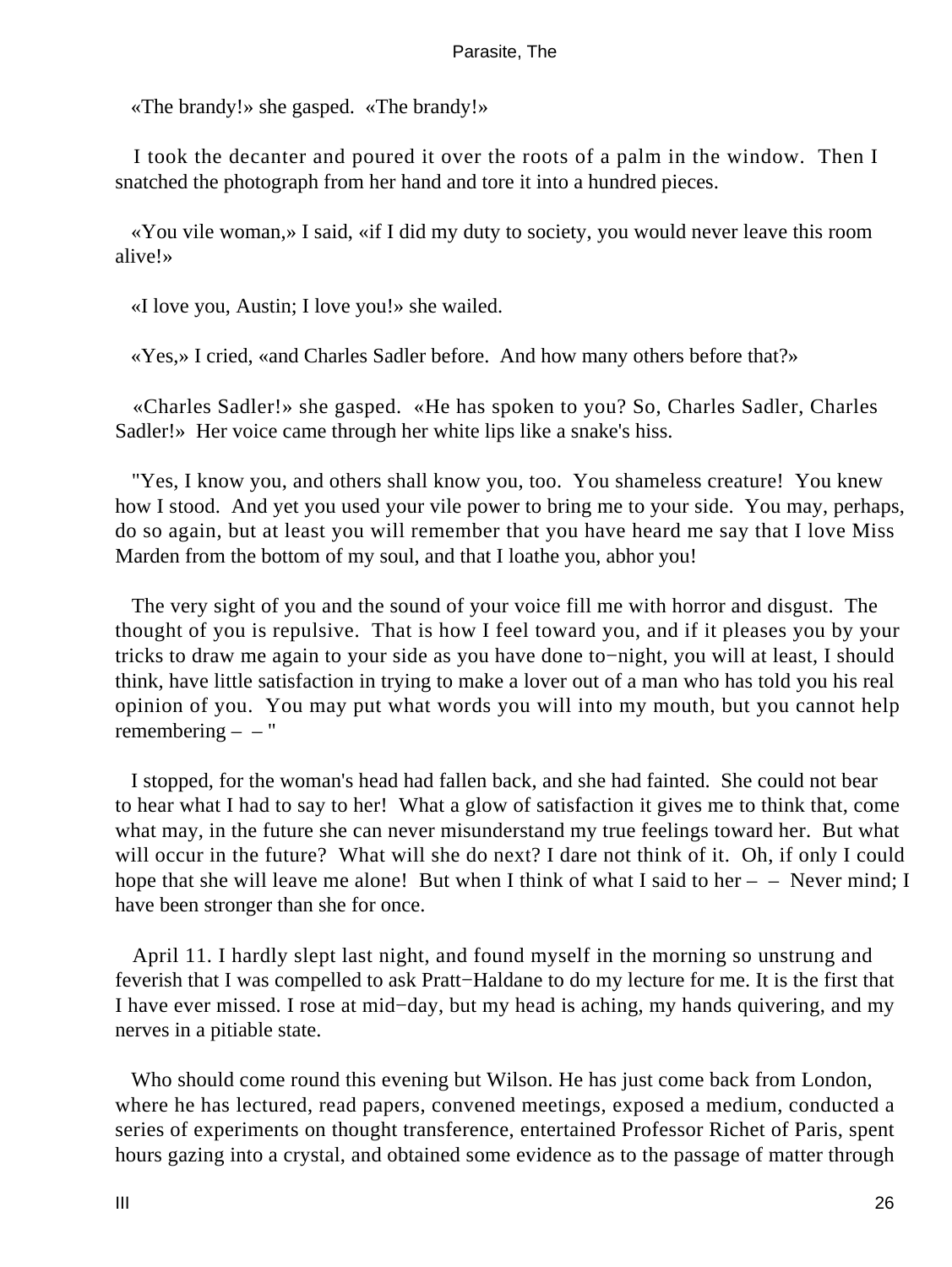matter. All this he poured into my ears in a single gust.

 «But you!» he cried at last. «You are not looking well. And Miss Penclosa is quite prostrated to−day. How about the experiments?»

«I have abandoned them.»

«Tut, tut! Why?»

«The subject seems to me to be a dangerous one.»

Out came his big brown note−book.

 «This is of great interest,» said he. «What are your grounds for saying that it is a dangerous one? Please give your facts in chronological order, with approximate dates and names of reliable witnesses with their permanent addresses.»

 «First of all,» I asked, «would you tell me whether you have collected any cases where the mesmerist has gained a command over the subject and has used it for evil purposes?»

«Dozens!» he cried exultantly. «Crime by suggestion  $- \rightarrow \infty$ 

 «I don't mean suggestion. I mean where a sudden impulse comes from a person at a distance – an uncontrollable impulse.»

 «Obsession!» he shrieked, in an ecstasy of delight. «It is the rarest condition. We have eight cases, five well attested. You don't mean to say  $- \rightarrow$  His exultation made him hardly articulate.

 «No, I don't,» said I. «Good−evening! You will excuse me, but I am not very w ell to−night.» And so at last I got rid of him, still brandishing his pencil and his note−book. My troubles may be bad to hear, but at least it is better to hug them to myself than to have myself exhibited by Wilson, like a freak at a fair. He has lost sight of human beings. Every thing to him is a case and a phenomenon. I will die before I speak to him again upon the matter.

 April 12. Yesterday was a blessed day of quiet, and I enjoyed an uneventful night. Wilson's presence is a great consolation. What can the woman do now? Surely, when she has heard me say what I have said, she will conceive the same disgust for me which I have for her. She could not, no, she **COULD** not, desire to have a lover who had insulted her so. No, I believe I am free from her love – but how about her hate? Might she not use these powers of hers for revenge? Tut! why should I frighten myself over shadows? She will forget about me, and I shall forget about her, and all will be well.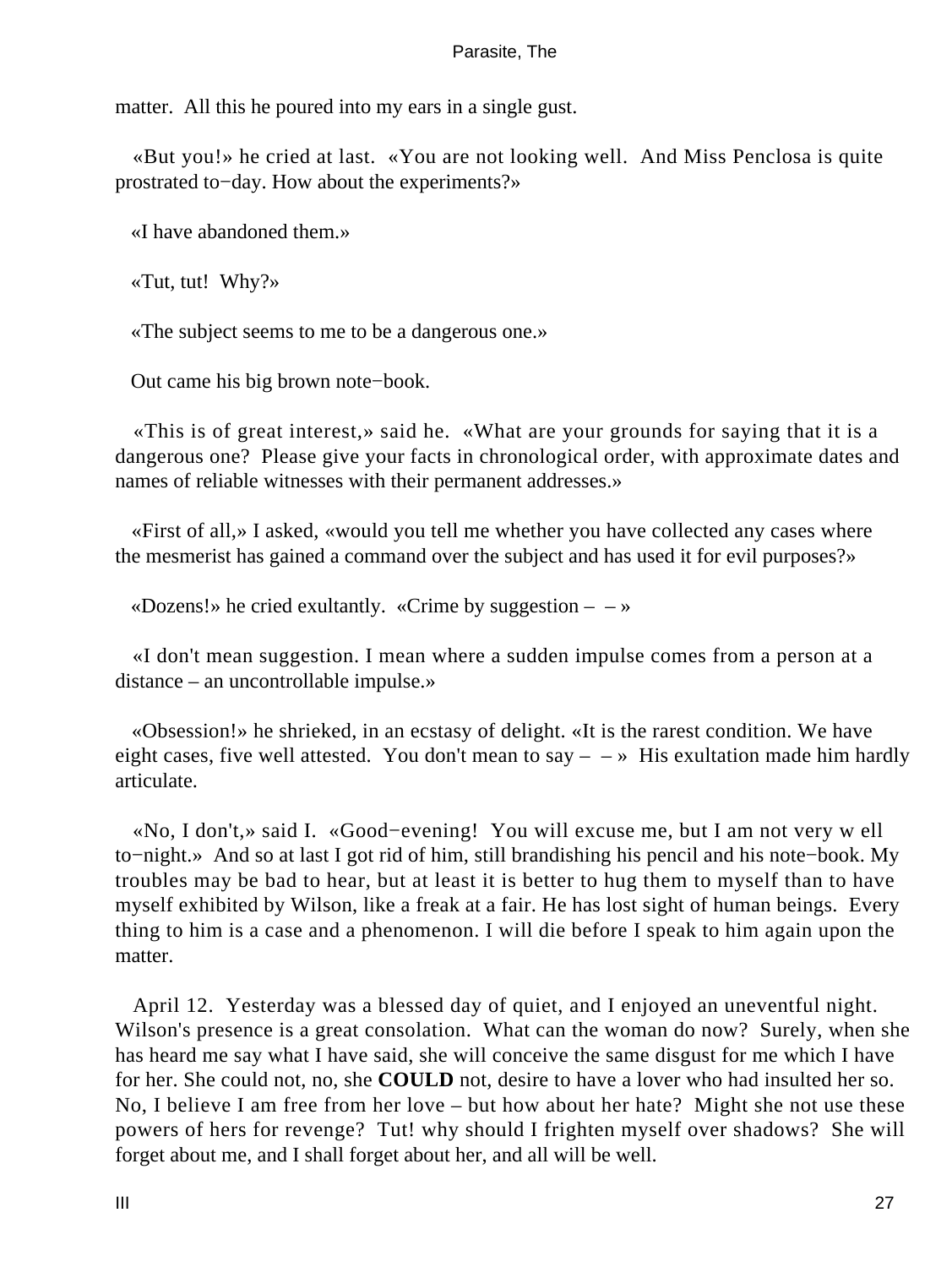April 13. My nerves have quite recovered their tone. I really believe that I have conquered the creature. But I must confess to living in some suspense. She is well again, for I hear that she was driving with Mrs. Wilson in the High Street in the afternoon.

 April 14. I do wish I could get away from the place altogether. I shall fly to Agatha's side the very day that the term closes. I suppose it is pitiably weak of me, but this woman gets upon my nerves most terribly. I have seen her again, and I have spoken with her.

 It was just after lunch, and I was smoking a cigarette in my study, when I heard the step of my servant Murray in the passage. I was languidly conscious that a second step was audible behind, and had hardly troubled myself to speculate who it might be, when suddenly a slight noise brought me out of my chair with my skin creeping with apprehension. I had never particularly observed before what sort of sound the tapping of a crutch was, but my quivering nerves told me that I heard it now in the sharp wooden clack which alternated with the muffled thud of the foot fall. Another instant and my servant had shown her in.

 I did not attempt the usual conventions of society, nor did she. I simply stood with the smouldering cigarette in my hand, and gazed at her. She in her turn looked silently at me, and at her look I remembered how in these very pages I had tried to define the expression of her eyes, whether they were furtive or fierce. To− day they were fierce – coldly and inexorably so.

«Well,» said she at last, «are you still of the same mind as when I saw you last?»

«I have always been of the same mind.»

 «Let us understand each other, Professor Gilroy,» said she slowly. «I am not a very safe person to trifle with, as you should realize by now. It was you who asked me to enter into a series of experiments with you, it was you who won my affections, it was you who professed your love for me, it was you who brought me your own photograph with words of affection upon it, and, finally, it was you who on the very same evening thought fit to insult me most outrageously, addressing me as no man has ever dared to speak to me yet. Tell me that those words came from you in a moment of passion and I am prepared to forget and to forgive them. You did not mean what you said, Austin? You do not really hate me?»

 I might have pitied this deformed woman – such a longing for love broke suddenly through the menace of her eyes. But then I thought of what I had gone through, and my heart set like flint.

 «If ever you heard me speak of love,» said I, «you know very well that it was your voice which spoke, and not mine. The only words of truth which I have ever been able to say to you are those which you heard when last we met.»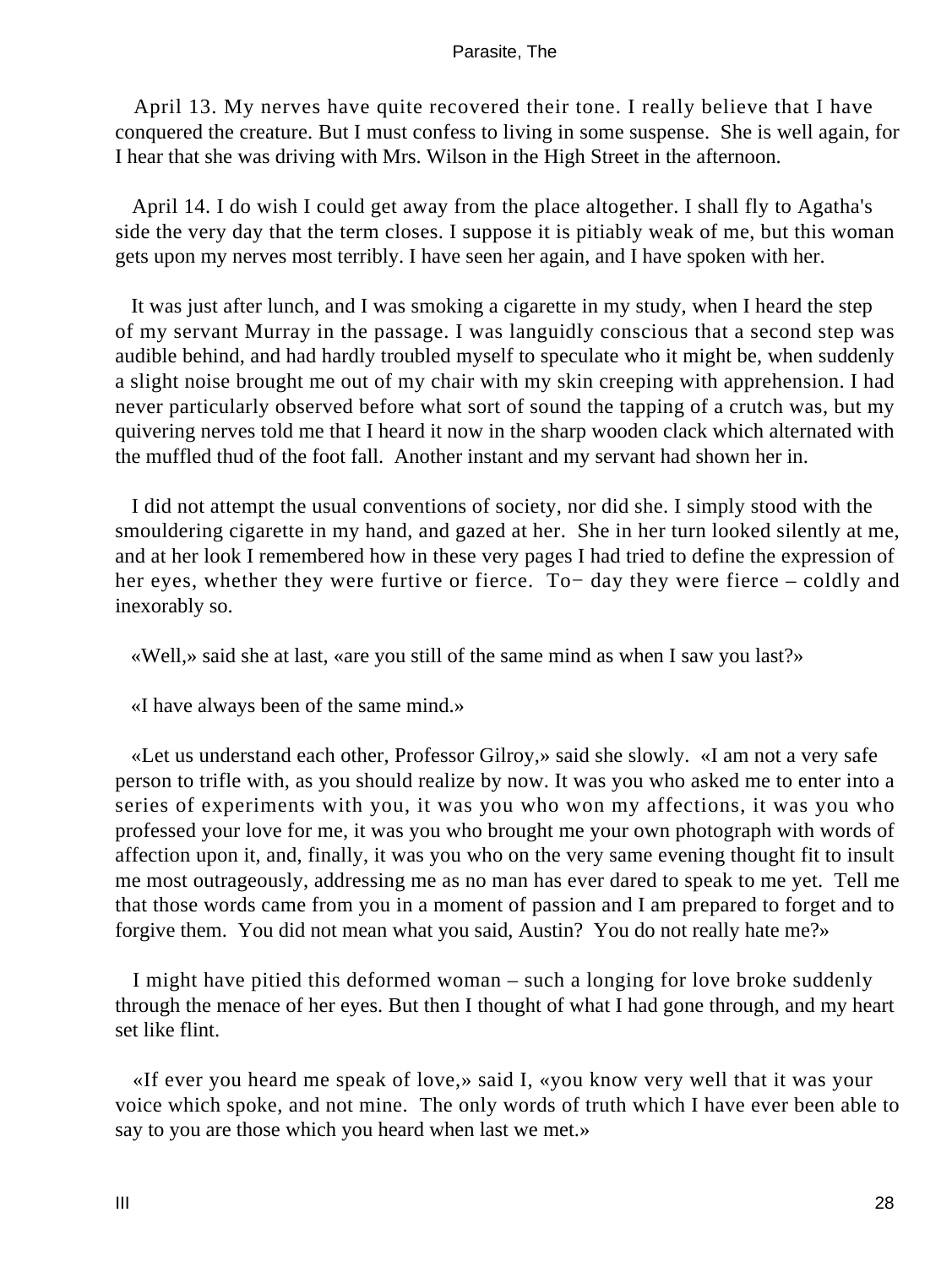«I know. Some one has set you against me. It was he!» She tapped with her crutch upon the floor. «Well, you know very well that I could bring you this instant crouching like a spaniel to my feet. You will not find me again in my hour of weakness, when you can insult me with impunity. Have a care what you are doing, Professor Gilroy. You stand in a terrible position. You have not yet realized the hold which I have upon you.»

I shrugged my shoulders and turned away.

 «Well,» said she, after a pause, «if you despise my love, I must see what can be done with fear. You smile, but the day will come when you will come screaming to me for pardon. Yes, you will grovel on the ground before me, proud as you are, and you will curse the day that ever you turned me from your best friend into your most bitter enemy. Have a care, Professor Gilroy!» I saw a white hand shaking in the air, and a face which was scarcely human, so convulsed was it with passion. An instant later she was gone, and I heard the quick hobble and tap receding down the passage.

 But she has left a weight upon my heart. Vague presentiments of coming misfortune lie heavy upon me. I try in vain to persuade myself that these are only words of empty anger. I can remember those relentless eyes too clearly to think so. What shall I do – ah, what shall I do? I am no longer master of my own soul. At any moment this loathsome parasite may creep into me, and then – – I must tell some one my hideous secret – I must tell it or go mad. If I had some one to sympathize and advise! Wilson is out of the question. Charles Sadler would understand me only so far as his own experience carries him. Pratt−Haldane! He is a well−balanced man, a man of great common−sense and resource. I will go to him. I will tell him every thing. God grant that he may be able to advise me!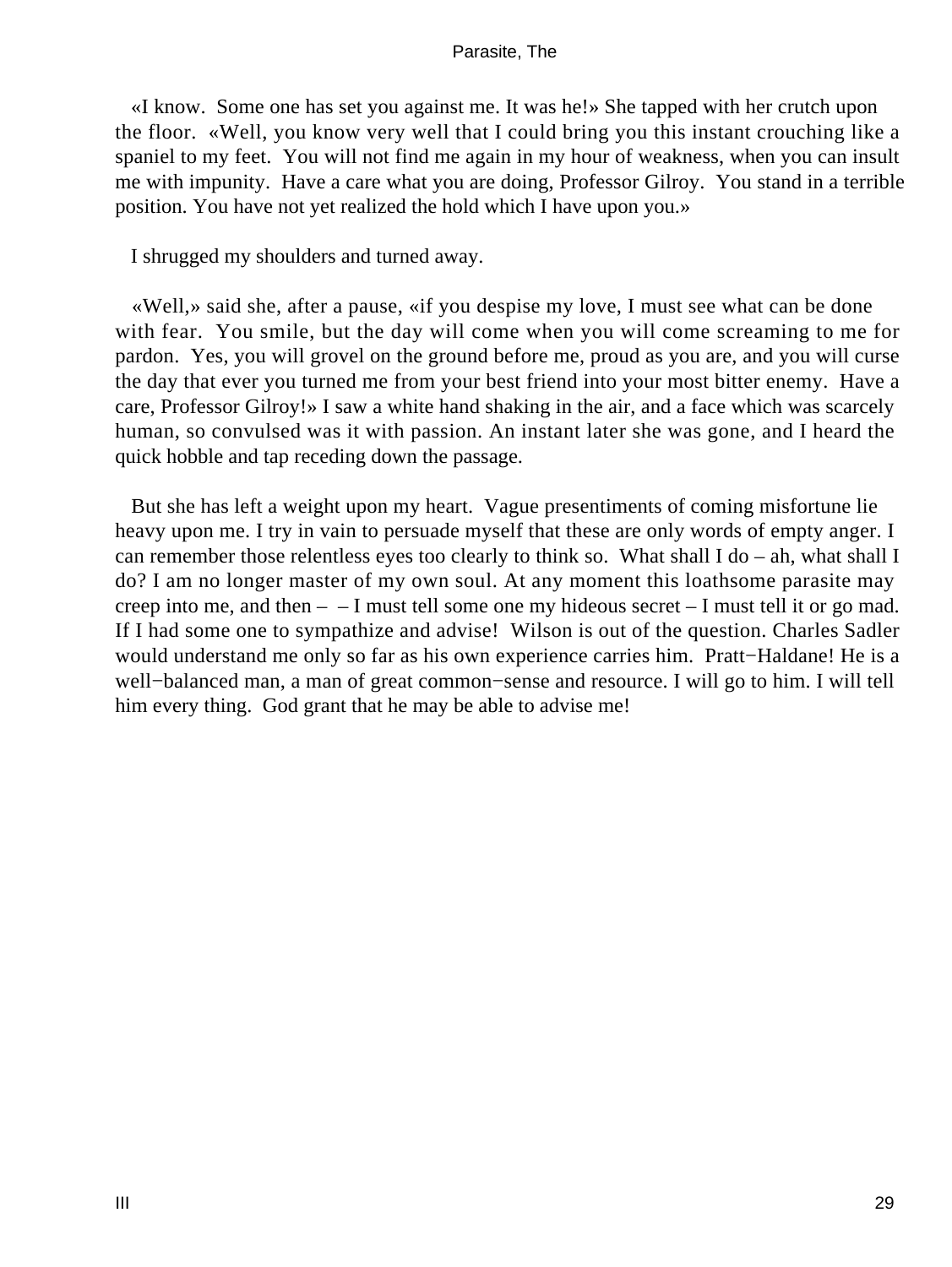# **[IV](#page-39-0)**

<span id="page-30-0"></span>**6.45 P.** M. No, it is useless. There is no human help for me; I must fight this out single−handed. Two courses lie before me. I might become this woman's lover. Or I must endure such persecutions as she can inflict upon me. Even if none come, I shall live in a hell of apprehension. But she may torture me, she may drive me mad, she may kill me: I will never, never, never give in. What can she inflict which would be worse than the loss of Agatha, and the knowledge that I am a perjured liar, and have forfeited the name of gentleman?

 Pratt−Haldane was most amiable, and listened with all politeness to my story. But when I looked at his heavy set features, his slow eyes, and the ponderous study furniture which surrounded him, I could hardly tell him what I had come to say. It was all so substantial, so material. And, besides, what would I myself have said a short month ago if one of my colleagues had come to me with a story of demonic possession? Perhaps. I should have been less patient than he was. As it was, he took notes of my statement, asked me how much tea I drank, how many hours I slept, whether I had been overworking much, had I had sudden pains in the head, evil dreams, singing in the ears, flashes before the eyes – all questions which pointed to his belief that brain congestion was at the bottom of my trouble. Finally he dismissed me with a great many platitudes about open−air exercise, and avoidance of nervous excitement. His prescription, which was for chloral and bromide, I rolled up and threw into the gutter.

 No, I can look for no help from any human being. If I consult any more, they may put their heads together and I may find myself in an asylum. I can but grip my courage with both hands, and pray that an honest man may not be abandoned.

 April 10. It is the sweetest spring within the memory of man. So green, so mild, so beautiful t Ah, what a contrast between nature without and my own soul so torn with doubt and terror! It has been an uneventful day, but I know that I am on the edge of an abyss. I know it, and yet I go on with the routine of my life. The one bright spot is that Agatha is happy and well and out of all danger. If this creature had a hand on each of us, what might she not do?

 April 16. The woman is ingenious in her torments. She knows how fond I am of my work, and how highly my lectures are thought of. So it is from that point that she now attacks me. It will end, I can see, in my losing my professorship, but I will fight to the finish. She shall not drive me out of it without a struggle.

I was not conscious of any change during my lecture this morning save that for a minute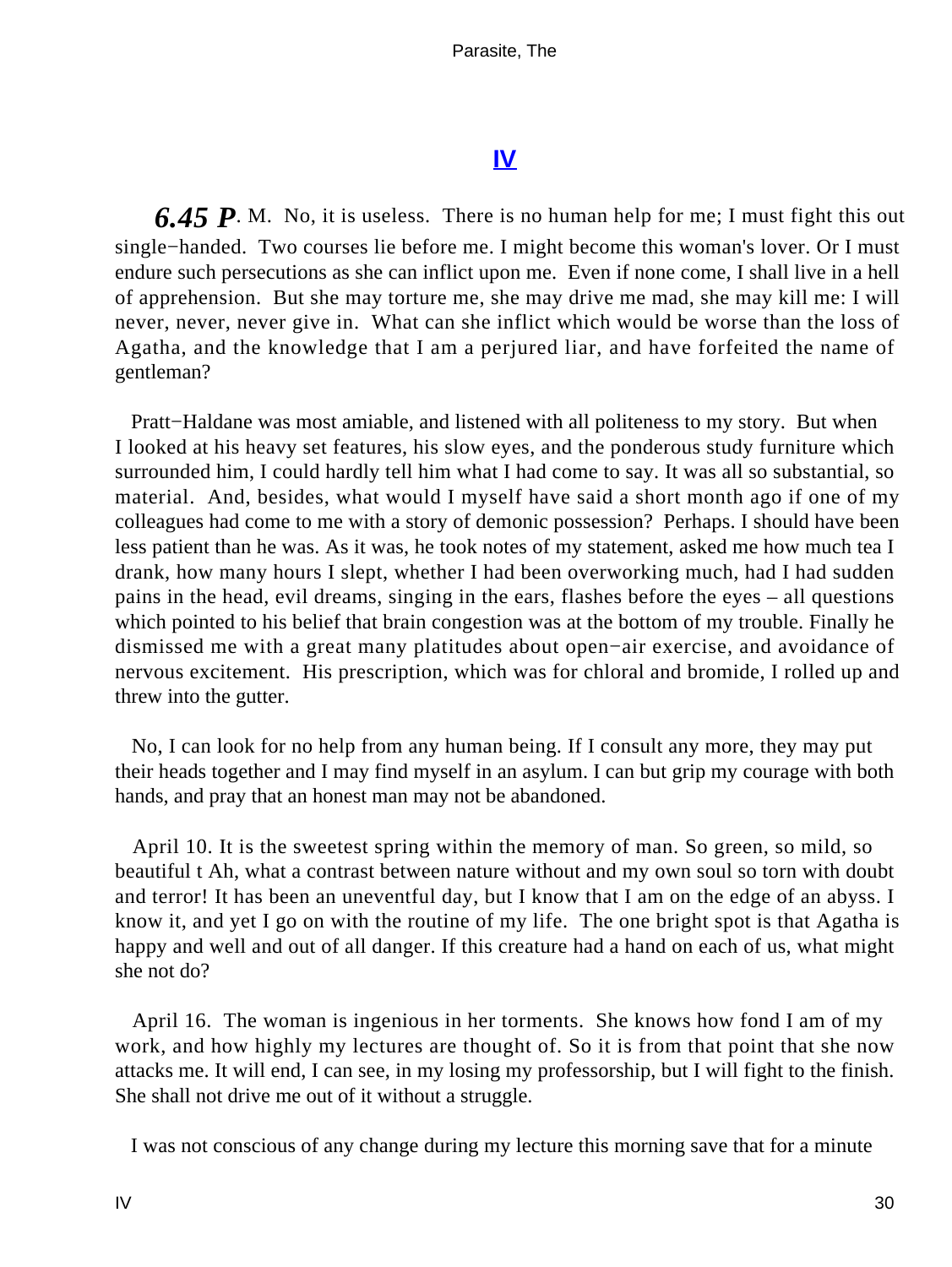or two I had a dizziness and swimminess which rapidly passed away. On the contrary, I congratulated myself upon having made my subject (the functions of the red corpuscles) both interesting and clear. I was surprised, therefore, when a student came into my laboratory immediately after the lecture, and complained of being puzzled by the discrepancy between my statements and those in the text books. He showed me his note−book, in which I was reported as having in one portion of the lecture championed the most outrageous and unscientific heresies. Of course I denied it, and declared that he had misunderstood me, but on comparing his notes with those of his companions, it became clear that he was right, and that I really had made some most preposterous statements. Of course I shall explain it away as being the result of a moment of aberration, but I feel only too sure that it will be the first of a series. It is but a month now to the end of the session, and I pray that I may be able to hold out until then.

 April 26. Ten days have elapsed since I have had the heart to make any entry in my journal. Why should I record my own humiliation and degradation? I had vowed never to open it again. And yet the force of habit is strong, and here I find myself taking up once more the record of my own dreadful experiences – in much the same spirit in which a suicide has been known to take notes of the effects of the poison which killed him.

Well, the crash which I had foreseen has come – and that no further back than yesterday. The university authorities have taken my lectureship from me. It has been done in the most delicate way, purporting to be a temporary measure to relieve me from the effects of overwork, and to give me the opportunity of recovering my health. None the less, it has been done, and I am no longer Professor Gilroy. The laboratory is still in my charge, but I have little doubt that that also will soon go.

 The fact is that my lectures had become the laughing− stock of the university. My class was crowded with students who came to see and hear what the eccentric professor would do or say next. I cannot go into the detail of my humiliation. Oh, that devilish woman! There is no depth of buffoonery and imbecility to which she has not forced me. I would begin my lecture clearly and well, but always with the sense of a coming eclipse. Then as I felt the influence I would struggle against it, striving with clenched hands and beads of sweat upon my brow to get the better of it, while the students, hearing my incoherent words and watching my contortions, would roar with laughter at the antics of their professor. And then, when she had once fairly mastered me, out would come the most outrageous things – silly jokes, sentiments as though I were proposing a toast, snatches of ballads, personal abuse even against some member of my class. And then in a moment my brain would clear again, and my lecture would proceed decorously to the end. No wonder that my conduct has been the talk of the colleges. No wonder that the University Senate has been compelled to take official notice of such a scandal. Oh, that devilish woman!

 And the most dreadful part of it all is my own loneliness. Here I sit in a commonplace English bow− window, looking out upon a commonplace English street with its garish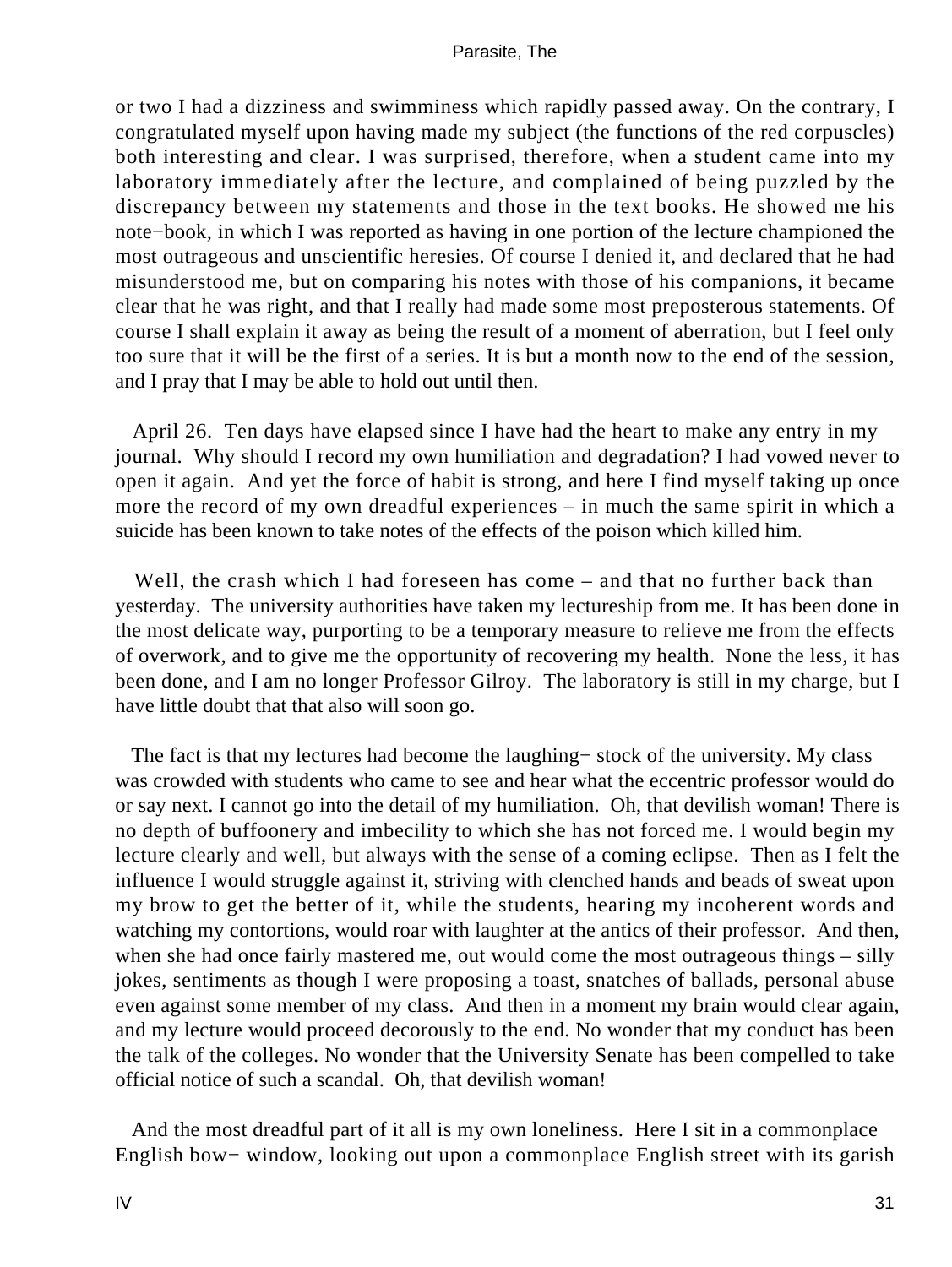'buses and its lounging policeman, and behind me there hangs a shadow which is out of all keeping with the age and place. In the home of knowledge I am weighed down and tortured by a power of which science knows nothing. No magistrate would listen to me. No paper would discuss my case. No doctor would believe my symptoms. My own most intimate friends would only look upon it as a sign of brain derangement. I am out of all touch with my kind. Oh, that devilish woman! Let her have a care! She may push me too far. When the law cannot help a man, he may make a law for himself.

 She met me in the High Street yesterday evening and spoke to me. It was as well for her, perhaps, that it was not between the hedges of a lonely country road. She asked me with her cold smile whether I had been chastened yet. I did not deign to answer her. «We must try another turn of the screw;» said she. Have a care, my lady, have a care! I had her at my mercy once. Perhaps another chance may come.

 April 28. The suspension of my lectureship has had the effect also of taking away her means of annoying me, and so I have enjoyed two blessed days of peace. After all, there is no reason to despair. Sympathy pours in to me from all sides, and every one agrees that it is my devotion to science and the arduous nature of my researches which have shaken my nervous system. I have had the kindest message from the council advising me to travel abroad, and expressing the confident hope that I may be able to resume all my duties by the beginning of the summer term. Nothing could be more flattering than their allusions to my career and to my services to the university. It is only in misfortune that one can test one's own popularity. This creature may weary of tormenting me, and then all may yet be well. May God grant it!

 April 29. Our sleepy little town has had a small sensation. The only knowledge of crime which we ever have is when a rowdy undergraduate breaks a few lamps or comes to blows with a policeman. Last night, however, there was an attempt made to break−into the branch of the Bank of England, and we are all in a flutter in consequence.

 Parkenson, the manager, is an intimate friend of mine, and I found him very much excited when I walked round there after breakfast. Had the thieves broken into the counting−house, they would still have had the safes to reckon with, so that the defence was considerably stronger than the attack. Indeed, the latter does not appear to have ever been very formidable. Two of the lower windows have marks as if a chisel or some such instrument had been pushed under them to force them open. The police should have a good clue, for the wood−work had been done with green paint only the day before, and from the smears it is evident that some of it has found its way on to the criminal's hands or clothes.

 4.30 P. M. Ah, that accursed woman! That thrice accursed woman! Never mind! She shall not beat me! No, she shall not! But, oh, the she−devil! She has taken my professorship. Now she would take my honor. Is there nothing I can do against her, nothing save  $-$  – Ah, but, hard pushed as I am, I cannot bring myself to think of that!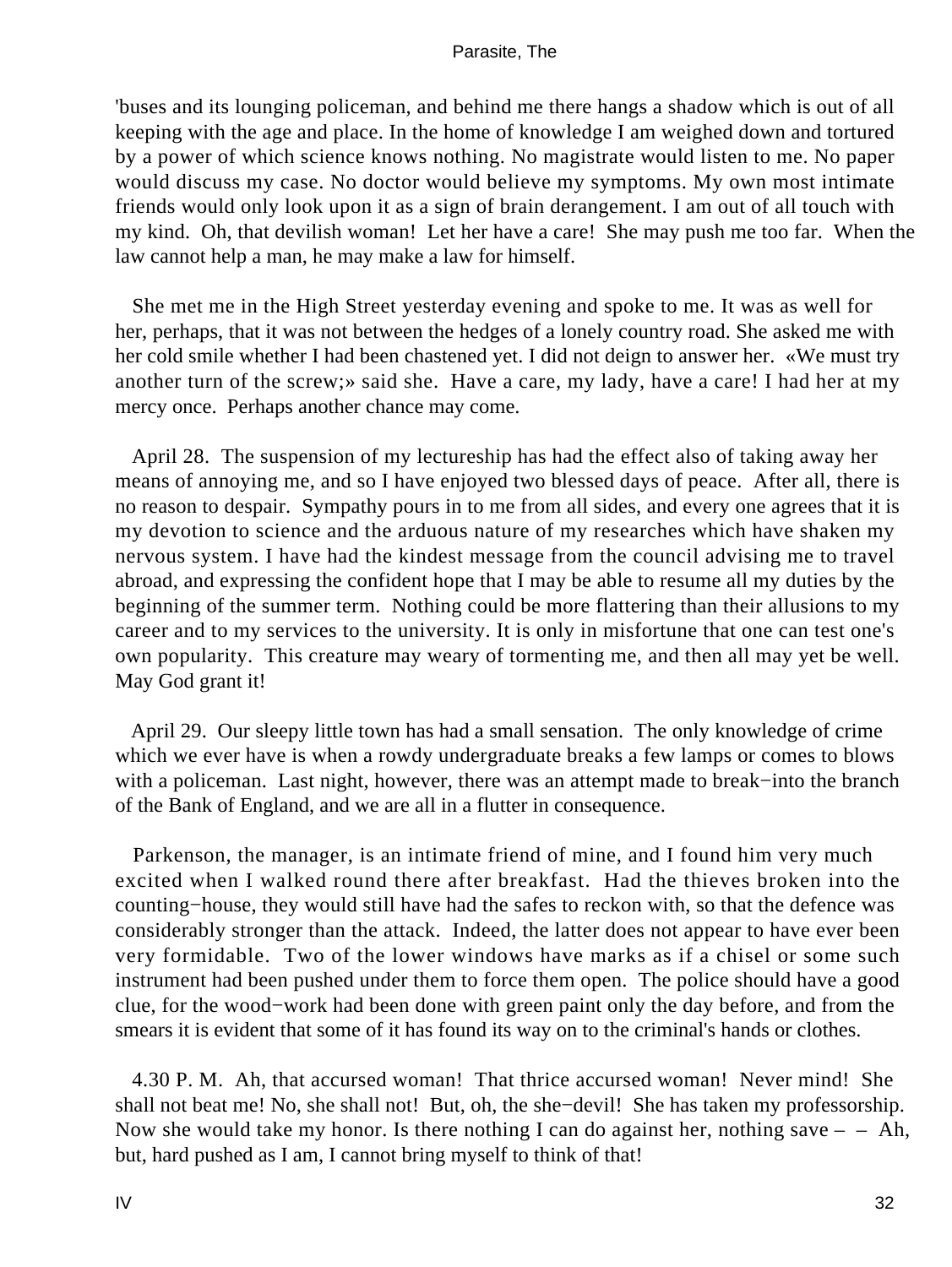It was about an hour ago that I went into my bedroom, and was brushing my hair before the glass, when suddenly my eyes lit upon something which left me so sick and cold that I sat down upon the edge of the bed and began to cry. It is many a long year since I shed tears, but all my nerve was gone, and I could but sob and sob in impotent grief and anger. There was my house jacket, the coat I usually wear after dinner, hanging on its peg by the wardrobe, with the right sleeve thickly crusted from wrist to elbow with daubs of green paint.

 So this was what she meant by another turn of the screw! She had made a public imbecile of me. Now she would brand me as a criminal. This time she has failed. But how about the next? I dare not think of it – and of Agatha and my poor old mother! I wish that I were dead!

 Yes, this is the other turn of the screw. And this is also what she meant, no doubt, when she said that I had not realized yet the power she has over me. I look back at my account of my conversation with her, and I see how she declared that with a slight exertion of her will her subject would be conscious, and with a stronger one unconscious. Last night I was unconscious. I could have sworn that I slept soundly in my bed without so much as a dream. And yet those stains tell me that I dressed, made my way out, attempted to open the bank windows, and returned. Was I observed? Is it possible that some one saw me do it and followed me home? Ah, what a hell my life has become! I have no peace, no rest. But my patience is nearing its end.

 10 P. M. I have cleaned my coat with turpentine. I do not think that any one could have seen me. It was with my screw−driver that I made the marks. I found it all crusted with paint, and I have cleaned it. My head aches as if it would burst, and I have taken five grains of antipyrine. If it were not for Agatha, I should have taken fifty and had an end of it.

 May 3. Three quiet days. This hell fiend is like a cat with a mouse. She lets me loose only to pounce upon me again. I am never so frightened as when every thing is still. My physical state is deplorable – perpetual hiccough and ptosis of the left eyelid.

 I have heard from the Mardens that they will be back the day after to−morrow. I do not know whether I am glad or sorry. They were safe in London. Once here they may be drawn into the miserable network in which I am myself struggling. And I must tell them of it. I cannot marry Agatha so long as I know that I am not responsible for my own actions. Yes, I must tell them, even if it brings every thing to an end between us.

 To−night is the university ball, and I must go. God knows I never felt less in the humor for festivity, but I must not have it said that I am unfit to appear in public. If I am seen there, and have speech with some of the elders of the university it will go a long way toward showing them that it would be unjust to take my chair away from me.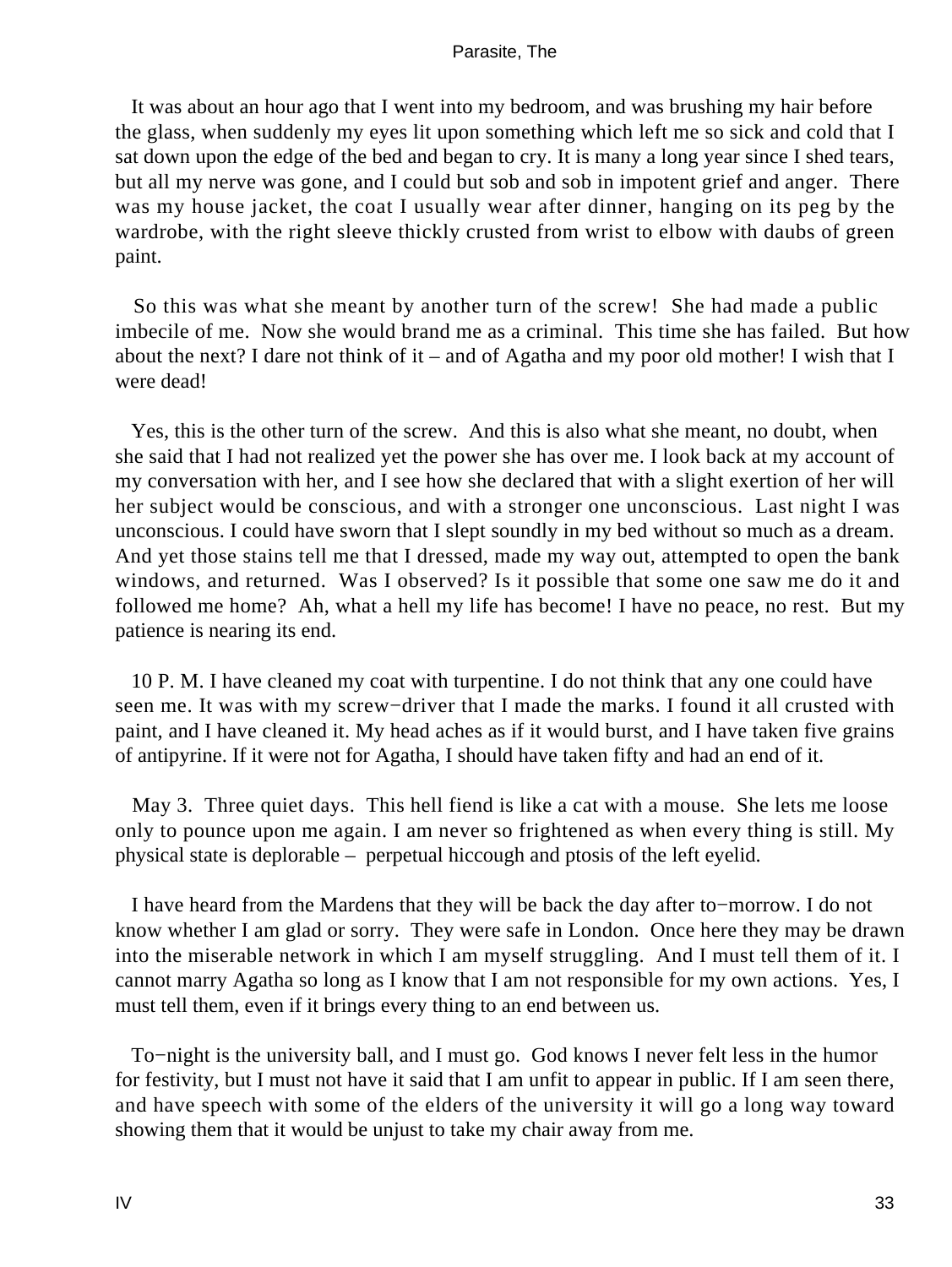10 P. M. I have been to the ball. Charles Sadler and I went together, but I have come away before him. I shall wait up for him, however, for, indeed, I fear to go to sleep these nights. He is a cheery, practical fellow, and a chat with him will steady my nerves. On the whole, the evening was a great success. I talked to every one who has influence, and I think that I made them realize that my chair is not vacant quite yet. The creature was at the ball – unable to dance, of course, but sitting with Mrs. Wilson. Again and again her eyes rested upon me. They were almost the last things I saw before I left the room. Once, as I sat sideways to her, I watched her, and saw that her gaze was following some one else. It was Sadler, who was dancing at the time with the second Miss Thurston. To judge by her expression, it is well for him that he is not in her grip as I am. He does not know the escape he has had. I think I hear his step in the street now, and I will go down and let him in. If he will  $-$ 

May 4. Why did I break off in this way last night? I never went down stairs, after all – at least, I have no recollection of doing so. But, on the other hand, I cannot remember going to bed. One of my hands is greatly swollen this morning, and yet I have no remembrance of injuring it yesterday. Otherwise, I am feeling all the better for last night's festivity. But I cannot understand how it is that I did not meet Charles Sadler when I so fully intended to do so. Is it possible  $-$  – My God, it is only too probable! Has she been leading me some devil's dance again? I will go down to Sadler and ask him.

 Mid−day. The thing has come to a crisis. My life is not worth living. But, if I am to die, then she shall come also. I will not leave her behind, to drive some other man mad as she has me. No, I have come to the limit of my endurance. She has made me as desperate and dangerous a man as walks the earth. God knows I have never had the heart to hurt a fly, and yet, if I had my hands now upon that woman, she should never leave this room alive. I shall see her this very day, and she shall learn what she has to expect from me.

 I went to Sadler and found him, to my surprise, in bed. As I entered he sat up and turned a face toward me which sickened me as I looked at it.

«Why, Sadler, what has happened?» I cried, but my heart turned cold as I said it.

 «Gilroy,» he answered, mumbling with his swollen lips, «I have for some weeks been under the impression that you are a madman. Now I know it, and that you are a dangerous one as well. If it were not that I am unwilling to make a scandal in the college, you would now be in the hands of the police.»

«Do you mean  $- \rightarrow I$  cried.

 «I mean that as I opened the door last night you rushed out upon me, struck me with both your fists in the face, knocked me down, kicked me furiously in the side, and left me lying almost unconscious in the street. Look at your own hand bearing witness against you.»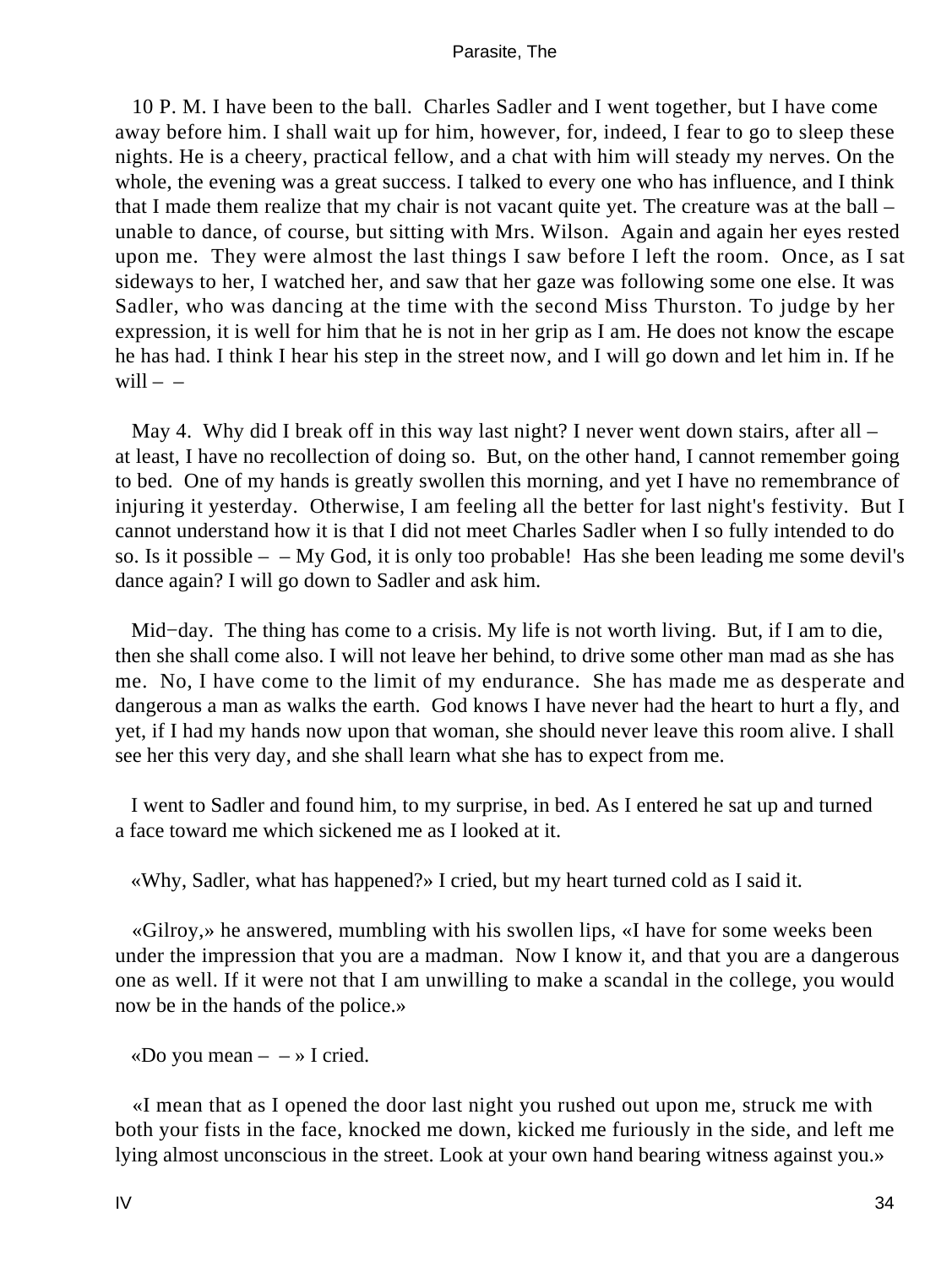Yes, there it was, puffed up, with sponge−like knuckles, as after some terrific blow. What could I do? Though he put me down as a madman, I must tell him all. I sat by his bed and went over all my troubles from the beginning. I poured them out with quivering hands and burning words which might have carried conviction to the most sceptical. «She hates you and she hates me!» I cried. «She revenged herself last night on both of us at once. She saw me leave the ball, and she must have seen you also. She knew how long it would take you to reach home. Then she had but to use her wicked will. Ah, your bruised face is a small thing beside my bruised soul!»

 He was struck by my story. That was evident. «Yes, yes, she watched me out of the room,» he muttered. «She is capable of it. But is it possible that she has really reduced you to this? What do you intend to do?»

 «To stop it!» I cried. «I am perfectly desperate; I shall give her fair warning to−day, and the next time will be the last.»

«Do nothing rash,» said he.

 «Rash!» I cried. «The only rash thing is that I should postpone it another hour.» With that I rushed to my room, and here I am on the eve of what may be the great crisis of my life. I shall start at once. I have gained one thing to−day, for I have made one man, at least, realize the truth of this monstrous experience of mine. And, if the worst should happen, this diary remains as a proof of the goad that has driven me.

 Evening. When I came to Wilson's, I was shown up, and found that he was sitting with Miss Penclosa. For half an hour I had to endure his fussy talk about his recent research into the exact nature of the spiritualistic rap, while the creature and I sat in silence looking across the room at each other. I read a sinister amusement in her eyes, and she must have seen hatred and menace in mine. I had almost despaired of having speech with her when he was called from the room, and we were left for a few moments together.

 «Well, Professor Gilroy – or is it Mr. Gilroy?» said she, with that bitter smile of hers. «How is your friend Mr. Charles Sadler after the ball?»

 «You fiend!» I cried. «You have come to the end of your tricks now. I will have no more of them. Listen to what I say.» I strode across and shook her roughly by the shoulder «As sure as there is a God in heaven, I swear that if you try another of your deviltries upon me I will have your life for it. Come what may, I will have your life. I have come to the end of what a man can endure.»

 «Accounts are not quite settled between us,» said she, with a passion that equalled my own. «I can love, and I can hate. You had your choice. You chose to spurn the first; now you must test the other. It will take a little more to break your spirit, I see, but broken it shall be.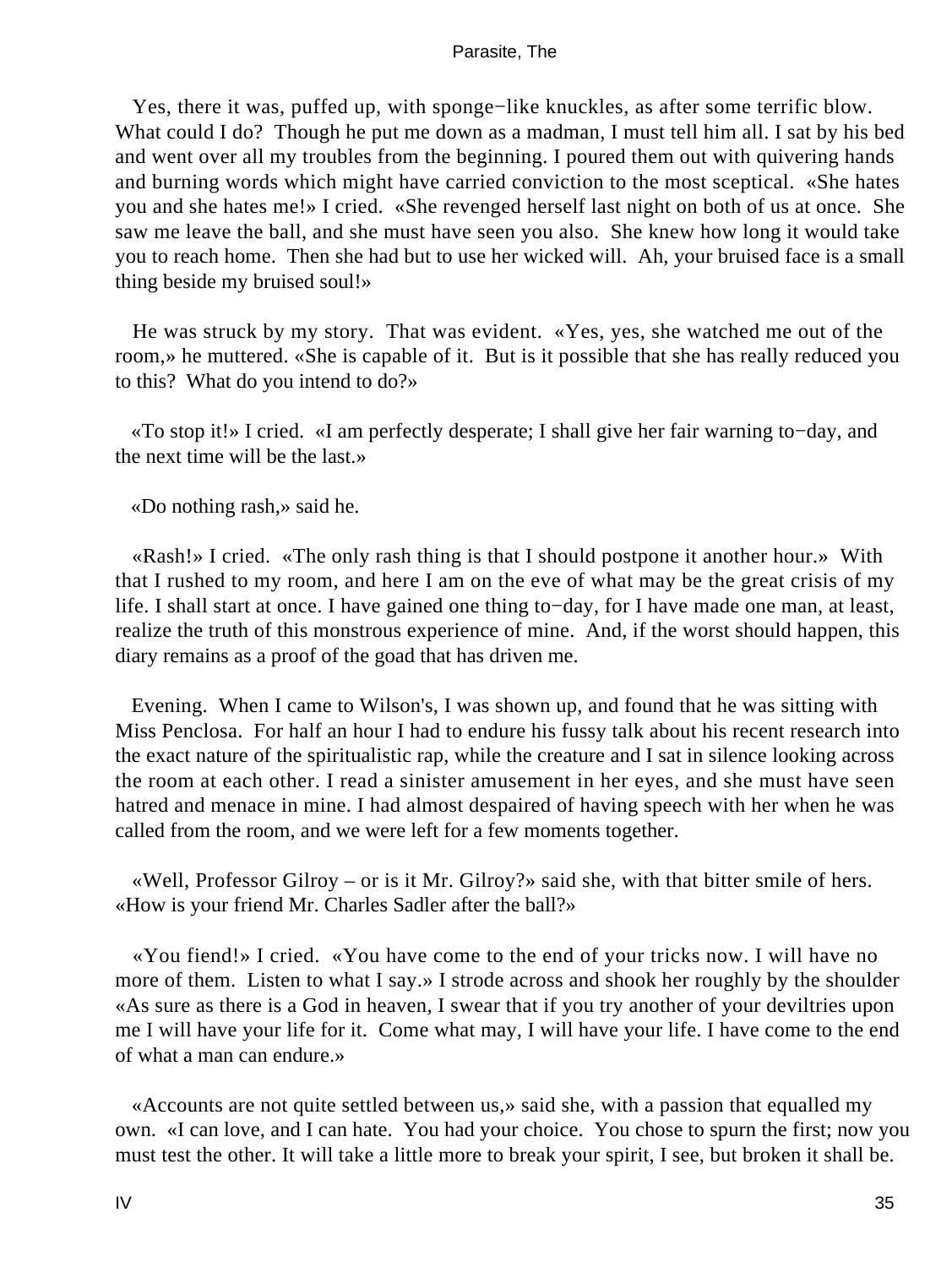Miss Marden comes back to−morrow, as I understand.»

 «What has that to do with you?» I cried. «It is a pollution that you should dare even to think of her. If I thought that you would harm her  $- \rightarrow \infty$ 

 She was frightened, I could see, though she tried to brazen it out. She read the black thought in my mind, and cowered away from me.

 «She is fortunate in having such a champion,» said she. «He actually dares to threaten a lonely woman. I must really congratulate Miss Marden upon her protector.»

The words were bitter, but the voice and manner were more acid still.

 «There is no use talking,» said I. «I only came here to tell you, – and to tell you most solemnly, – that your next outrage upon me will be your last.» With that, as I heard Wilson's step upon the stair, I walked from the room. Ay, she may look venomous and deadly, but, for all that, she is beginning to see now that she has as much to fear from me as I can have from her. Murder! It has an ugly sound. But you don't talk of murdering a snake or of murdering a tiger. Let her have a care now.

 May 5. I met Agatha and her mother at the station at eleven o'clock. She is looking so bright, so happy, so beautiful. And she was so overjoyed to see me. What have I done to deserve such love? I went back home with them, and we lunched together. All the troubles seem in a moment to have been shredded back from my life. She tells me that I am looking pale and worried and ill. The dear child puts it down to my loneliness and the perfunctory attentions of a housekeeper. I pray that she may never know the truth! May the shadow, if shadow there must be, lie ever black across my life and leave hers in the sunshine. I have just come back from them, feeling a new man. With her by my side I think that I could show a bold face to any thing which life might send.

 5 P. M. Now, let me try to be accurate. Let me try to say exactly how it occurred. It is fresh in my mind, and I can set it down correctly, though it is not likely that the time will ever come when I shall forget the doings of to−day.

 I had returned from the Mardens' after lunch, and was cutting some microscopic sections in my freezing microtome, when in an instant I lost consciousness in the sudden hateful fashion which has become only too familiar to me of late.

 When my senses came back to me I was sitting in a small chamber, very different from the one in which I had been working. It was cosey and bright, with chintz− covered settees, colored hangings, and a thousand pretty little trifles upon the wall. A small ornamental clock ticked in front of me, and the hands pointed to half−past three. It was all quite familiar to me, and yet I stared about for a moment in a half− dazed way until my eyes fell upon a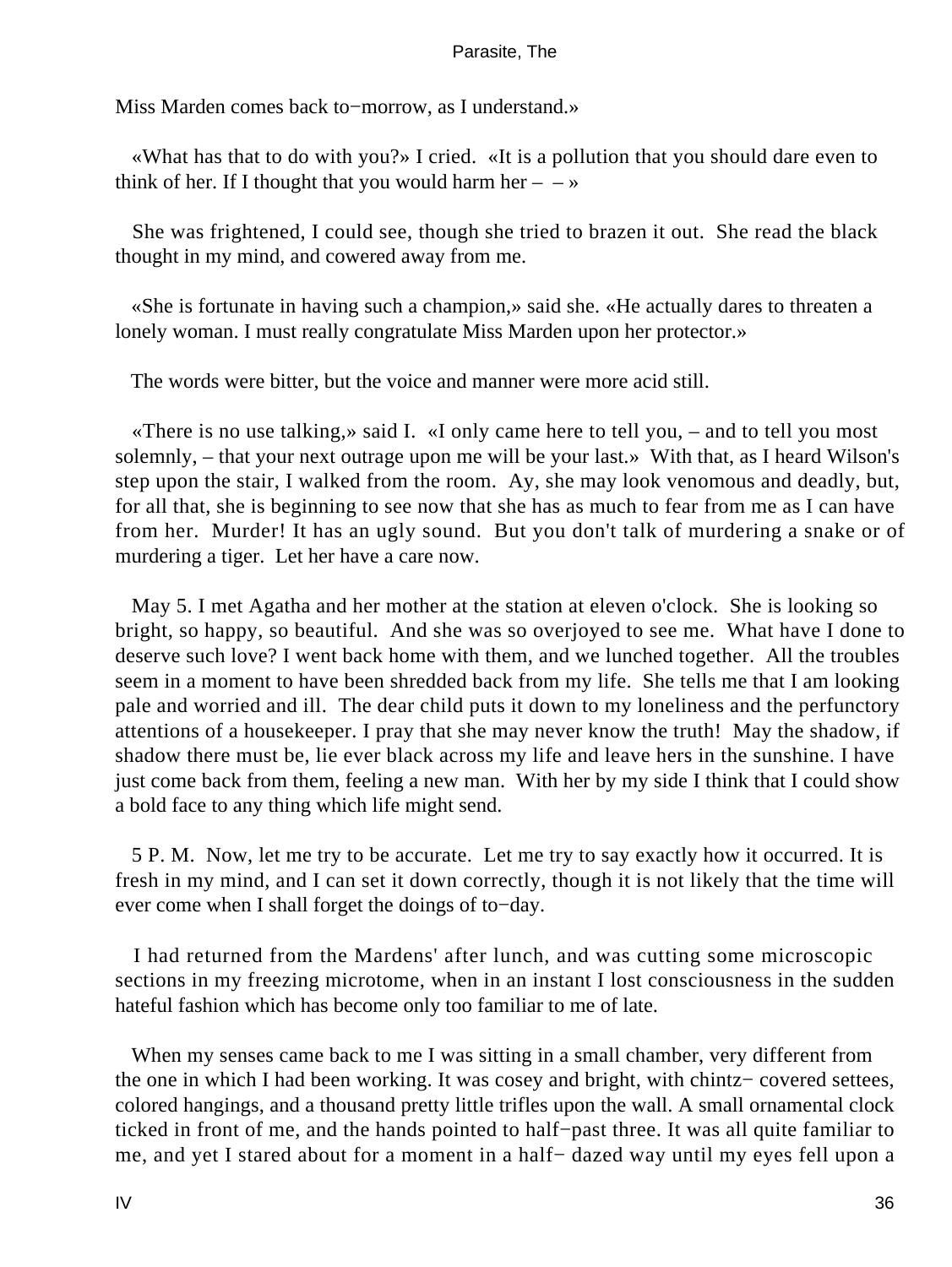cabinet photograph of myself upon the top of the piano. On the other side stood one of Mrs. Marden. Then, of course, I remembered where I was. It was Agatha's boudoir.

 But how came I there, and what did I want? A horrible sinking came to my heart. Had I been sent here on some devilish errand? Had that errand already been done? Surely it must; otherwise, why should I be allowed to come back to consciousness? Oh, the agony of that moment! What had I done? I sprang to my feet in my despair, and as I did so a small glass bottle fell from my knees on to the carpet.

 It was unbroken, and I picked it up. Outside was written «Sulphuric Acid. Fort.» When I drew the round glass stopper, a thick fume rose slowly up, and a pungent, choking smell pervaded the room. I recognized it as one which I kept for chemical testing in my chambers. But why had I brought a bottle of vitriol into Agatha's chamber? Was it not this thick, reeking liquid with which jealous women had been known to mar the beauty of their rivals? My heart stood still as I held the bottle to the light. Thank God, it was full! No mischief had been done as yet. But had Agatha come in a minute sooner, was it not certain that the hellish parasite within me would have dashed the stuff into her  $-$  – Ah, it will not bear to be thought of! But it must have been for that. Why else should I have brought it? At the thought of what I might have done my worn nerves broke down, and I sat shivering and twitching, the pitiable wreck of a man.

 It was the sound of Agatha's voice and the rustle of her dress which restored me. I looked up, and saw her blue eyes, so full of tenderness and pity, gazing down at me.

 «We must take you away to the country, Austin,» she said. «You want rest and quiet. You look wretchedly ill.»

 «Oh, it is nothing!» said I, trying to smile. «It was only a momentary weakness. I am all right again now.»

 «I am so sorry to keep you waiting. Poor boy, you must have been here quite half an hour! The vicar was in the drawing−room, and, as I knew that you did not care for him, I thought it better that Jane should show you up here. I thought the man would never go!»

«Thank God he stayed! Thank God he stayed!» I cried hysterically.

 «Why, what is the matter with you, Austin?» she asked, holding my arm as I staggered up from the chair. «Why are you glad that the vicar stayed? And what is this little bottle in your hand?»

 «Nothing,» I cried, thrusting it into my pocket. «But I must go. I have something important to do.»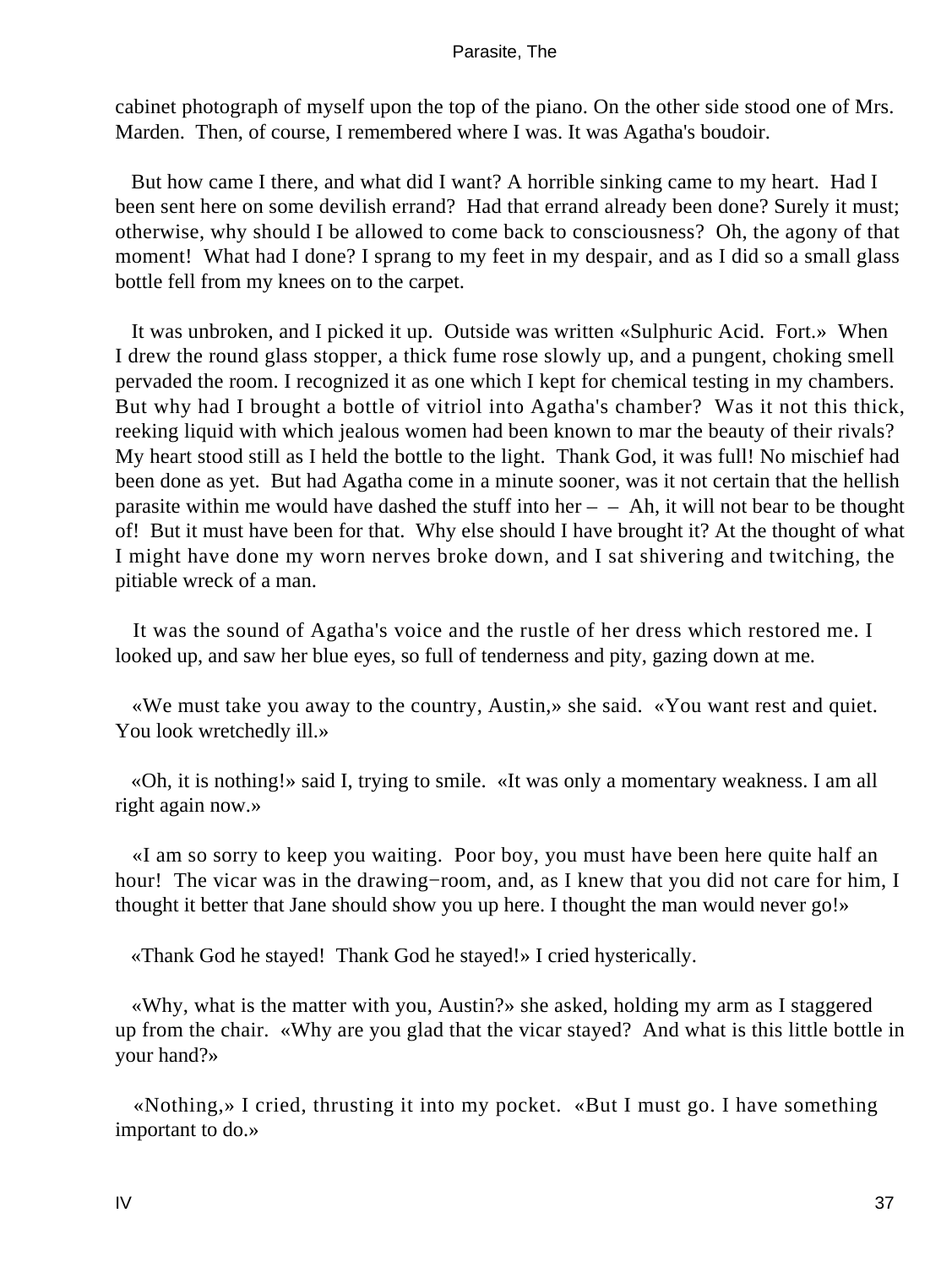«How stern you look, Austin! I have never seen your face like that. You are angry?»

«Yes, I am angry.»

«But not with me?»

«No, no, my darling! You would not understand.»

«But you have not told me why you came.»

 «I came to ask you whether you would always love me – no matter what I did, or what shadow might fall on my name. Would you believe in me and trust me however black appearances might be against me?»

«You know that I would, Austin.»

 «Yes, I know that you would. What I do I shall do for you. I am driven to it. There is no other way out, my darling!» I kissed her and rushed from the room.

 The time for indecision was at an end. As long as the creature threatened my own prospects and my honor there might be a question as to what I should do. But now, when Agatha – my innocent Agatha – was endangered, my duty lay before me like a turnpike road. I had no weapon, but I never paused for that. What weapon should I need, when I felt every muscle quivering with the strength of a frenzied man? I ran through the streets, so set upon what I had to do that I was only dimly conscious of the faces of friends whom I met – dimly conscious also that Professor Wilson met me, running with equal precipitance in the opposite direction. Breathless but resolute I reached the house and rang the bell. A white cheeked maid opened the door, and turned whiter yet when she saw the face that looked in at her.

«Show me up at once to Miss Penclosa,» I demanded.

«Sir,» she gasped, «Miss Penclosa died this afternoon at half−past three!»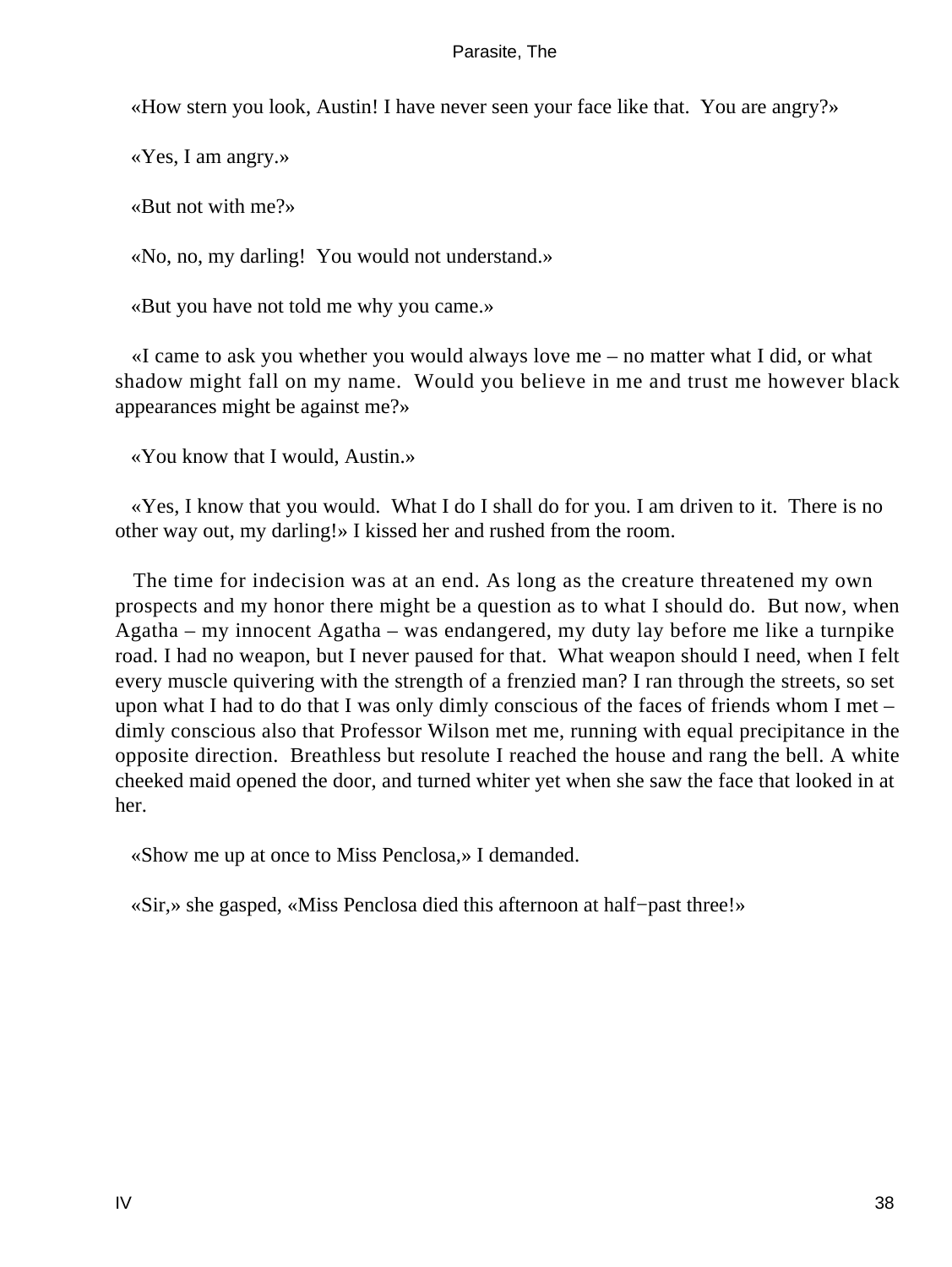# <span id="page-39-0"></span>**Table Of Content**

**[I](#page-3-0) [II](#page-13-0) [III](#page-21-0) [IV](#page-30-0)**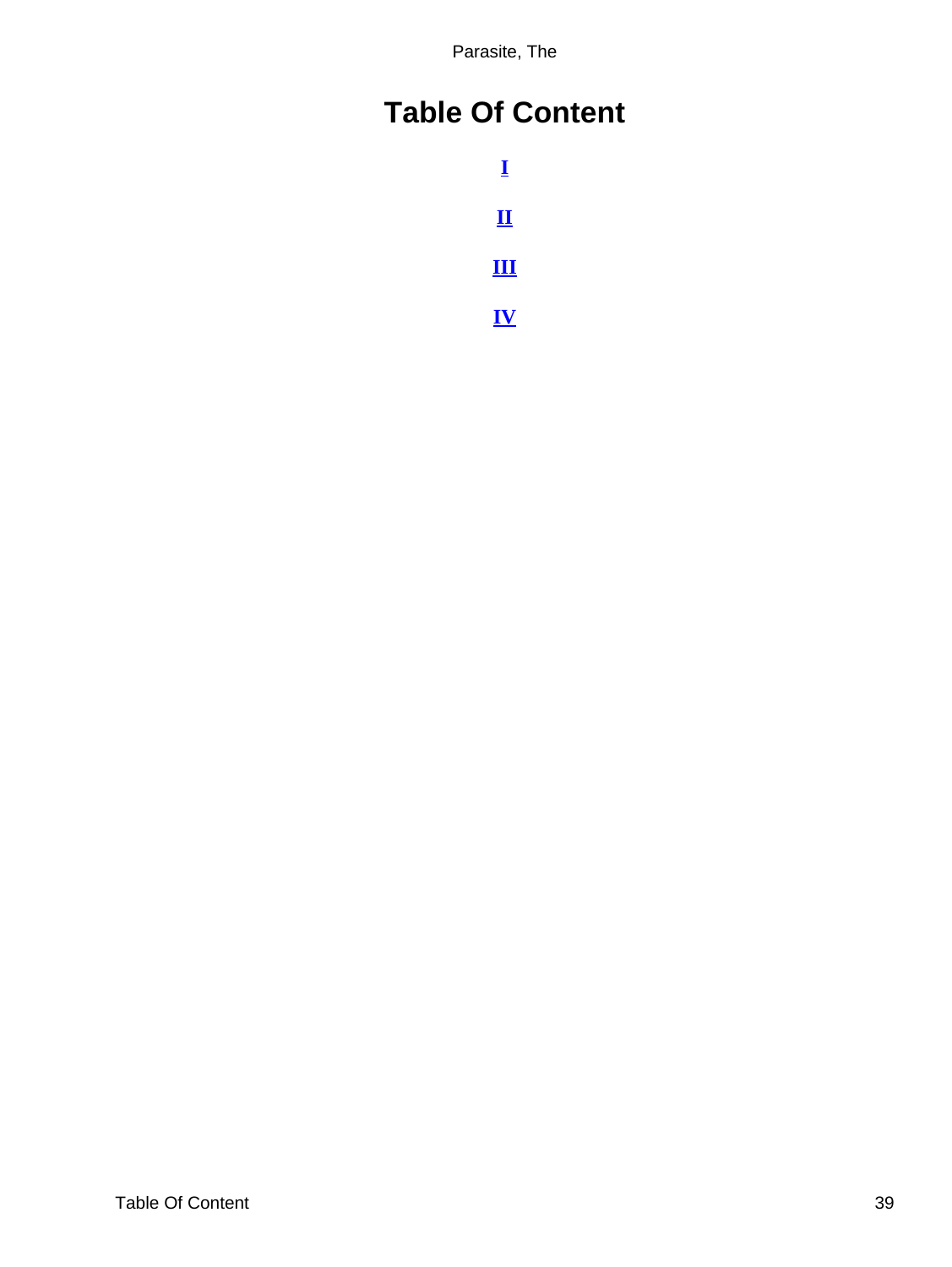# <span id="page-40-0"></span>**You are reading a Phoenix Edition:**

It was converted from clean and standard xhtml/xml files. It uses metatags to identify content, and other data. The available resources specific to each ebook format were used to give the reader a pleasant reading experience.

More detais available at Phoenix−Library.org website.

Any suggestion that helps us to improve these editions are welcome.

**The Phoenix−Library Team**